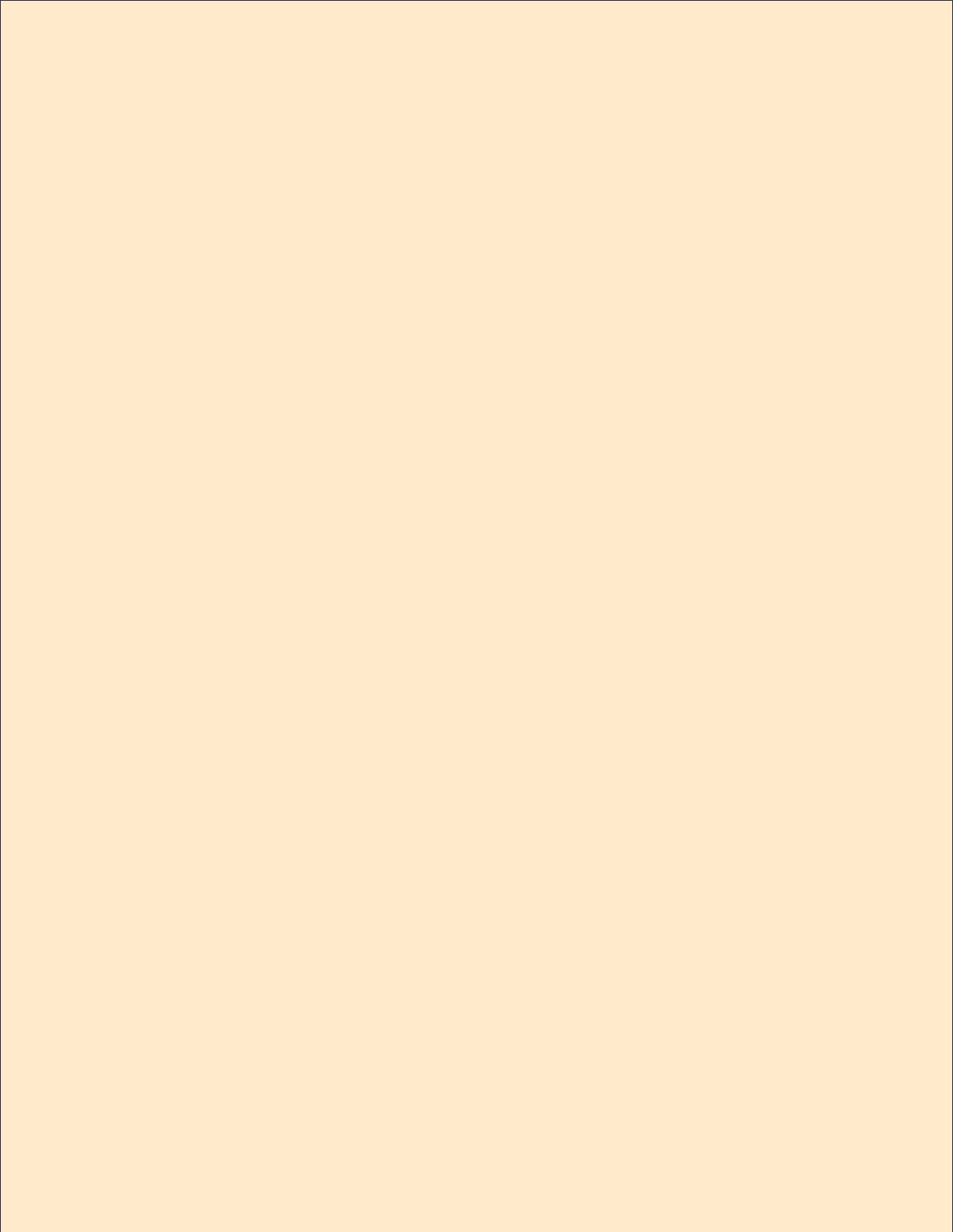# **Sustainable Development Goal 4: A Legislative and Policy Gap Analysis for Balochistan**

**OCTOBER 2017**



**Aurat Publication and Information Service Foundation (Aurat Foundation)**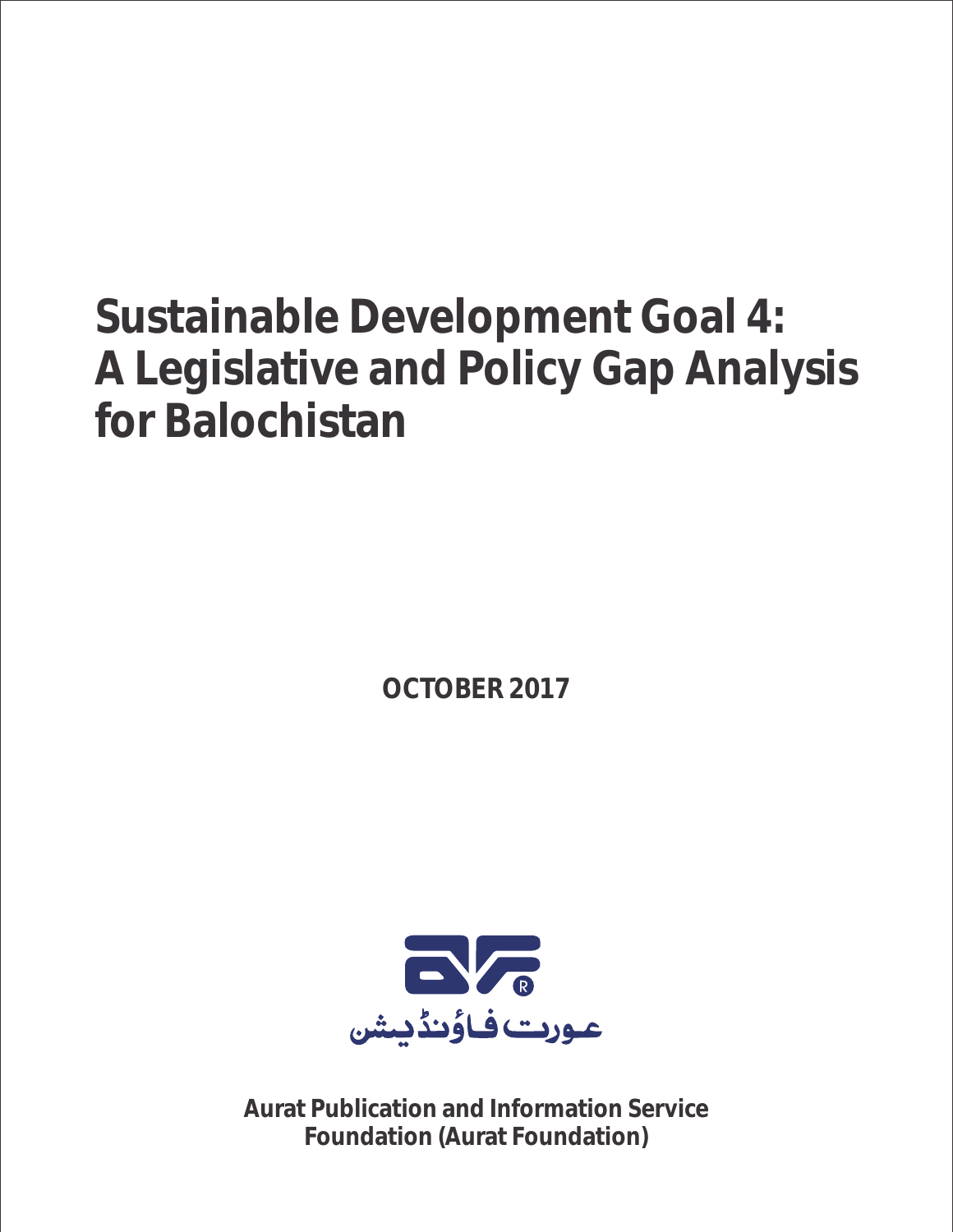

**Sustainable Development Goal 4**

Ensure inclusive and equitable quality education and promote lifelong learning opportunities for all.

**Disclaimer:**

The views expressed in this publication are those of the author(s)—and the respondents interviewed during the research of which this report is a product—and do not necessarily represent those of the United Nations, including UNDP, or UN Member States."

**www.pk.undp.org**

**United Nations Development Programme Pakistan**  4th Floor, Serena Business Complex, Khayaban-e-Suharwardy, Sector G-5/1, P. O. Box 1051, Islamabad, Pakistan.



This report has been produced with technical and financial support from UNDP and UKaid in Pakistan

Research conducted and report produced by: **Aurat Foundation**

Design & Print: **Agha Jee Printers**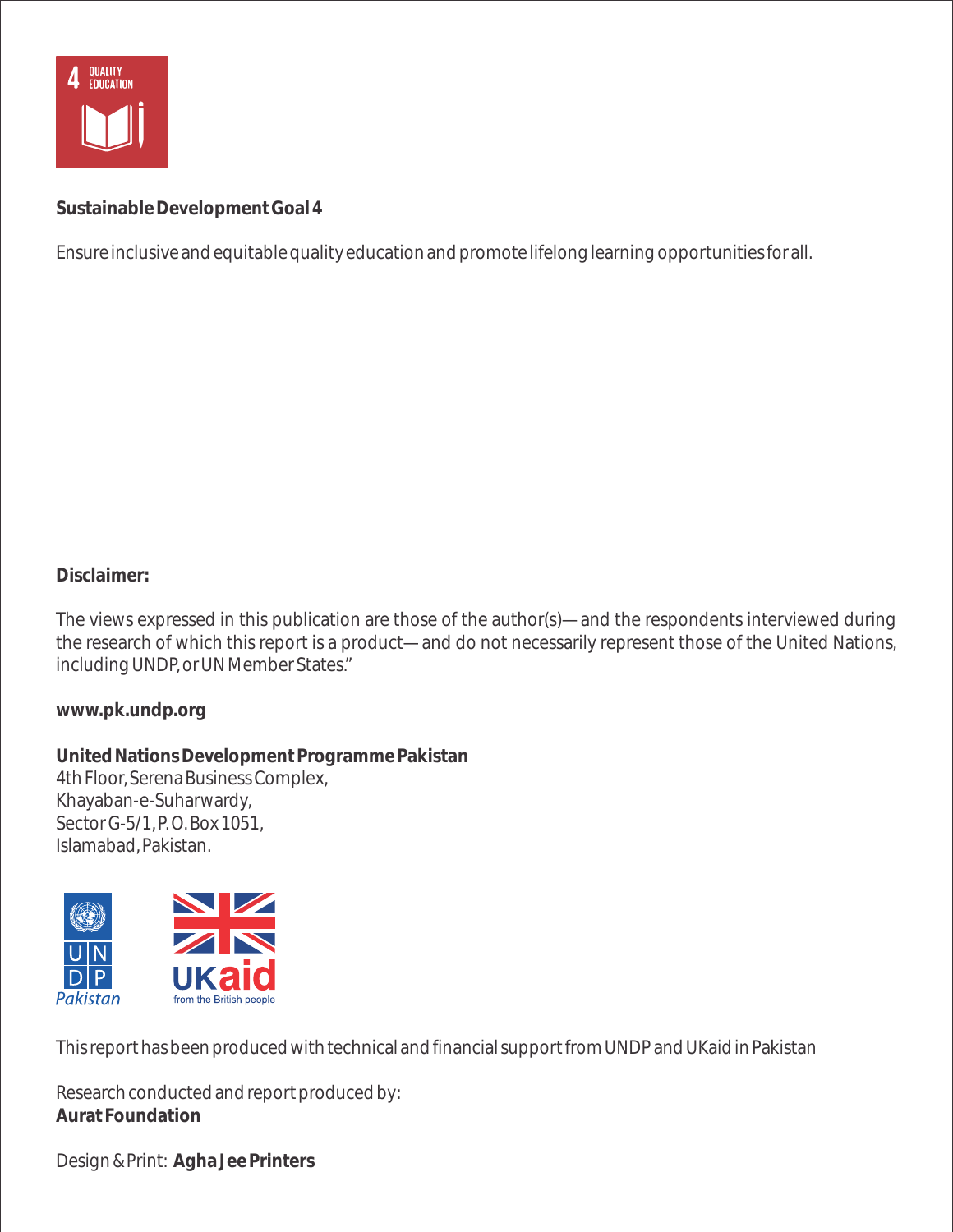## **Acknowledgements**

This research is carried out by a team, put together by Aurat Foundation (AF). For team composition, roles and responsibilities please see Annex – 7.

First of all, the research team would like to thank participants who took time to meet the members of the research team to share their views during the FGD, KIIs and provincial consultation meeting in Quetta. Their contribution and guidance is greatly appreciated.

Special thanks are due to Mr. Karim Gabol, Project Officer (Parliament) and Mr. James Littleton, Chief Technical Advisor, both from Strengthening Electoral & Legislative Process (SELP), Democratic Governance Unit, UNDP Pakistan for their valuable input at all stages of this research. In particular, Mr. Gabol contributed greatly to the report quality by reviewing the draft report and providing his constructive comments.

The guidance and advice extended from Mr. Naeem Mirza and Mr. Younas Khalid from Aurat Foundation for this research is acknowledged with thanks. The entire administrative and coordination support extended from Uzma Zarrin and Haroon Dawood from Aurat Foundation is highly appreciated in terms of timely delivery of all key milestones of this short term project of UNDP and Aurat Foundation.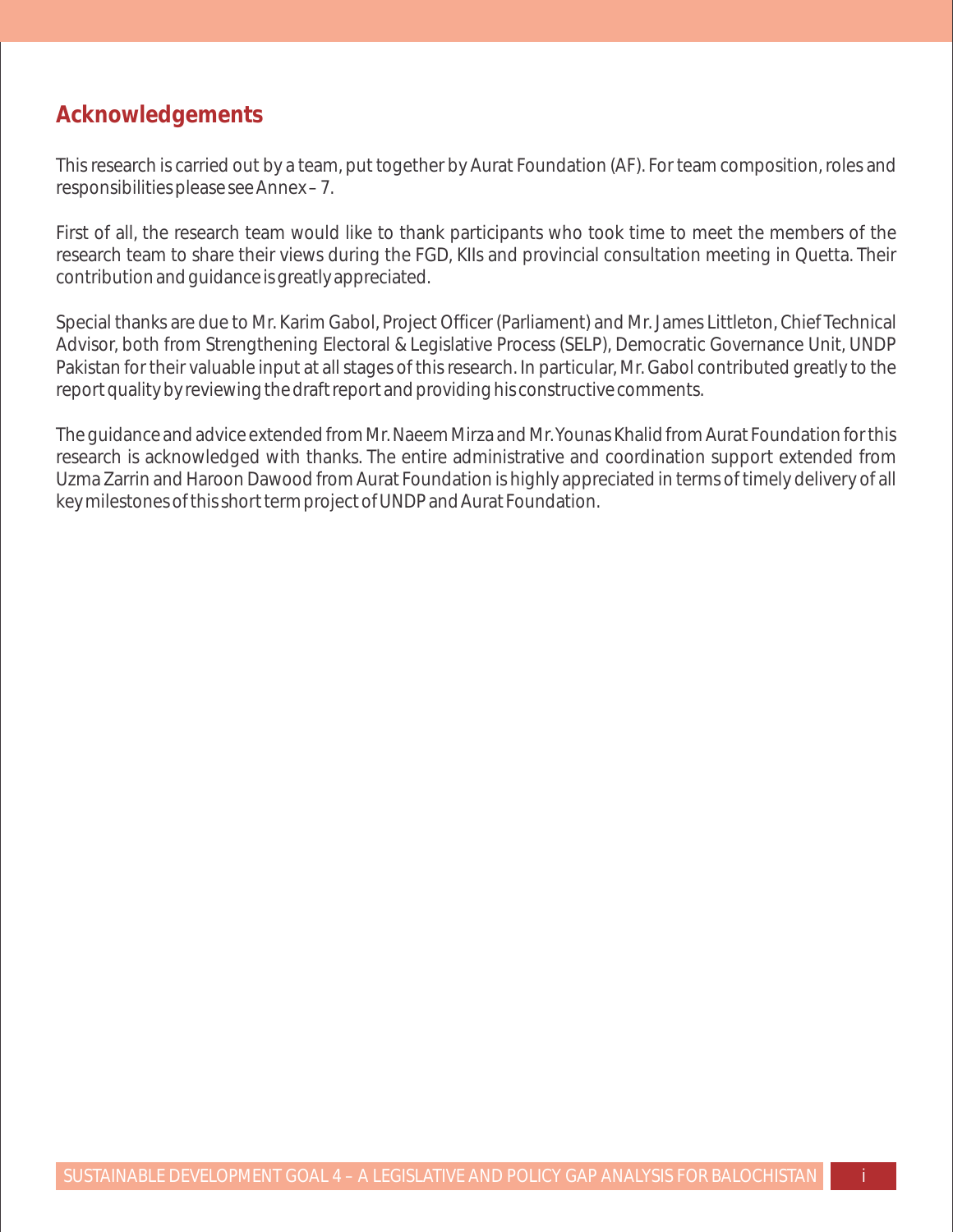## **Executive Summary**

This report encapsulates the findings, analysis, conclusions and recommendations of the review of legislative and policy gap analysis focusing on Sustainable Development Goal (SDG) 4 in Balochistan. The SDGs stemmed from the MDGs as the post-2015 Development Agenda after MDGs came to an end in 2015.

UNDP commissioned a legislative and policy gap analysis to the Aurat Foundation as part of its initiatives to engage civil society organisations (CSOs) under its Strengthening Electoral and Legislative Processes (SELP) Project. The aim of this report is to evaluate the potential for localising SDG 4 and its targets. The main purpose is to understand, assess and overcome the challenges hindering the achievement of SDG 4 in the province and support members of the provincial parliament to understand existing legislative and policy framework relevant to SDG 4 and its targets.

The United Nations General Assembly adopted the 2030 Development Agenda of "Transforming Our World: The 2030 Agenda for Sustainable Development"outlining 17 SDGs comprised of 169 targets. In February 2016, the National Assembly of Pakistan adopted the 2030 Agenda and SDGs as the national development agenda after unanimously passing a resolution. The federal and provincial governments have also committed to setting up SDG Support Units and additional financial resources for mainstreaming the SDGs in policies and plans, data & reporting, an inclusive budgeting process and tracking expenditure and innovation.

Vision 2025 puts education at the forefront of its human development agenda and aims to push public expenditure on education to 4% of the country's GDP by 2018 from its current level of 2%. Vision 2025 underpins developing human and social capital as a long-term and comprehensive strategy to achieve sustainable development. It also offers a holistic approach to overcome human and social development gaps.

This research mainly adopts a qualitative approach to understand the legislative and policy environment surrounding the education sector in Balochistan and how the legislation and policies can be linked with SDG 4 targets. The methodological approach includes, reviewing the available literature, developing research tools, i.e. interview guidelines for focus group discussions and key informant interviews as well as for group meetings.

**A target wise analysis of the key findings of the policy review presents the following;**

- Target 4.1, which is related to ensuring free education for girls and boys, equitable and quality primary and secondary education leading to relevant and effective learning outcomes, finds gaps in the existing legislation and policy provisions focussing on quality aspects in primary and secondary education. The legislation also needs to fill these gaps on alternative modes of learning for out of school children and adolescents and take care of the regulation of madrassa schools.
- Target 4.2, stipulates that all girls and boys have access to quality early childhood development, care and primary education so that they are ready for primary education, finds some gaps in terms of policy and legislation. Being absent altogether, the component of early childhood development and care requires comprehensive legislation according to the age of children from pre primary to various stepwise grades in primary education. At policy level, the entire focus needs to be shifted from Early Childhood Education to comprehensive early childhood development, care and education. Guidance therefore should be taken from the Draft Provincial School Education Policy of Balochistan which aims to "prepare strong foundations for children through effective early childhood care and development".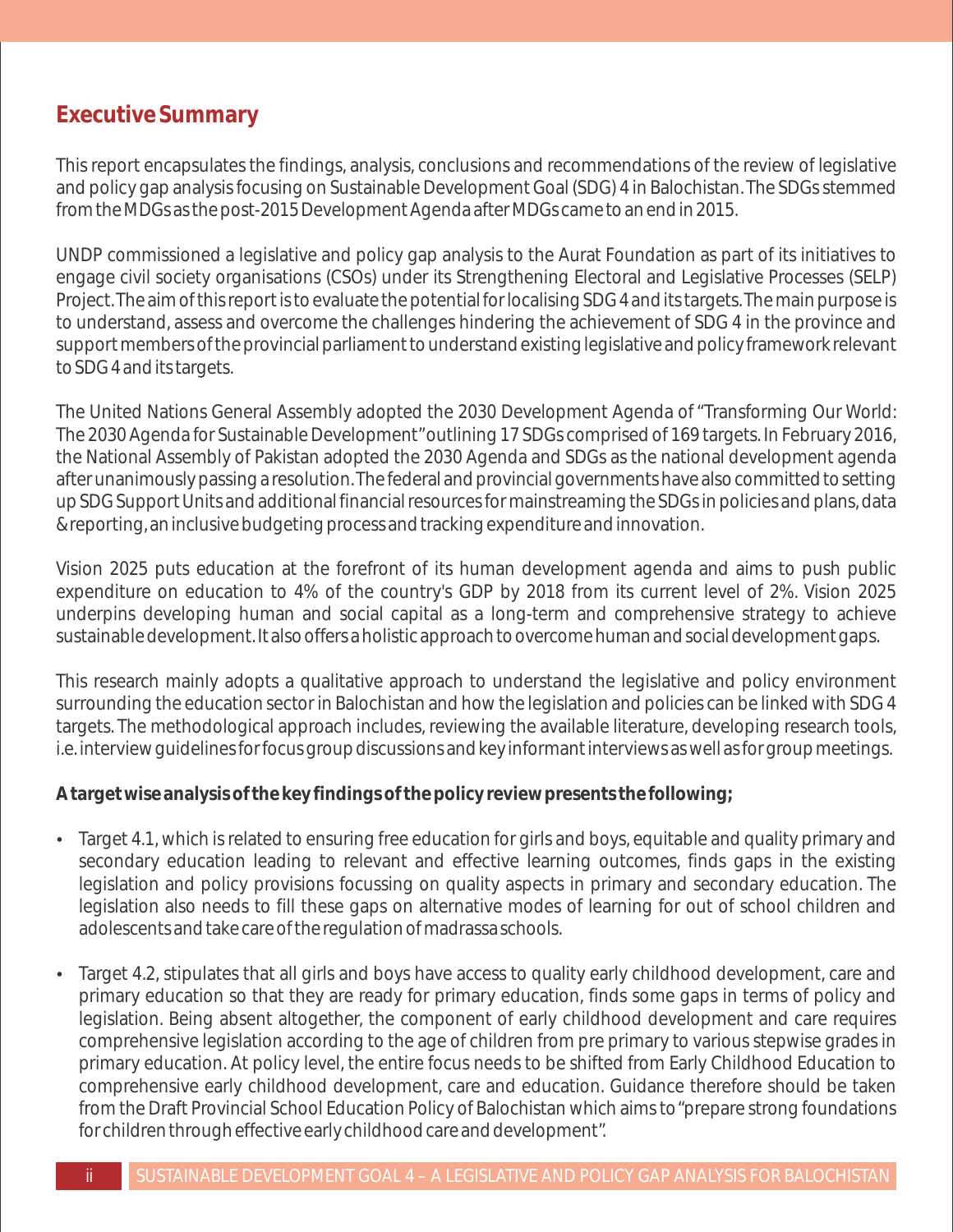- Target 4.3, indicating progress towards ensuring equal access for all women and men to affordable quality technical, vocational and tertiary education, including university, sets its benchmark as the TVET Policy for Pakistan 2015 as well as Vision 2025. There are opportunities for Balochistan to take advantage of renewed support for TVET in Vision 2025. As per the Balochistan Education Sector Plan (BESP) the higher/tertiary education, particularly university education, is not covered by any provincial legislation or policy directives. The policy needs to devise clear inter-departmental coordination mechanisms within the province or at federal level as well as with private sector organisations. Besides this, the fee and affordability is another area where legislation or policy must establish clarity to achieve progress under SDG 4, target 4.3.
- Target 4.4, envisaging ensuring that all youths and adults have relevant skills, including technical and vocational skills, for employment, decent work and entrepreneurship finds some positive policy backing in the shape of Skills for Growth & Development, A TVET Policy for Pakistan 2015 and the Balochistan Youth Policy 2015. The policy perspectives, however need to be reviewed especially in the context of CPEC and associated skill set requirements. The legislators in the province may consider strengthening existing provincial legislation on TEVTA to provide policy guidance linking policies with SDG 4, target 4.4. Policy for B-TEVTA also needs to be formulated covering missing aspects of developing coordination and partnership between the public and private sector. The existing set of good policies including Pakistan Vision 2025, Skills for Growth & Development, the TVET Policy for Pakistan 2015 and The National Skills Strategy 2009-2013 can be the best directive for provincial legislation around SDG 4, target 4.4.
- Target 4.5, focusing on eliminating gender disparities in education and ensuring equal education to all levels of education and vocational training for the vulnerable, including persons with disabilities, indigenous peoples and children in vulnerable situations. This research found to have implementation gaps for having no legislative and policy direction to promote distance learning and use of ICT to facilitate learning in conflict zone and remote areas. The remote and scattered geography of Balochistan demands a thorough focus on promoting the use of ICT and distance learning.
- Target 4.6, putting its direct focus to ensure that all youths and adults, both men and women, reach a proficiency level in literacy and numeracy sufficient to fully participate in society needs legislative attention which covers provision of literacy and numeracy skills for youth and adults. There is an inadequate policy focus as in BESP 2013-18. Adult/functional literacy and numeracy skills need to be integrated urgently into existing or new legislative and policy provisions where the existing national policy provisions (such as National Education Policy 2009 and The National Curriculum for Literacy: Functional Literacy and Income Generating Skills 2007) may serve as guiding documents to inform provincial legislation and policy to have targeted progress around SDG 4, target 4.6.
- Target 4.7, has its focus on ensuring that all learners acquire the knowledge and skills needed to promote sustainable development. The National Education Policy 2009, recommends reforming the curriculum by introducing fundamental rights, environmental education, school health, life skills based education, education against HIV/AIDS and other infectious diseases, school safety, disaster and risk management, peace education and inter-faith harmony. There is no legislative or policy provision covering ESD and GCED themes. There is a need to review and revise the provincial legislation and policies to bring them in line with SDG 4, target 4.7, in terms of introducing global citizenship, human rights, peace and harmonisation, appreciating culture and cultural diversity and its contribution to sustainable development.
- Targets 4a, 4b and 4c, being means of implementation, raise attention on related challenges such as resource allocation, further developing existing practices such as increased utilisation of existing schools as non formal and community learning centres, integrating education of persons with disabilities and other vulnerabilities like disaster, safety and security of schools and violence-free schools.

iii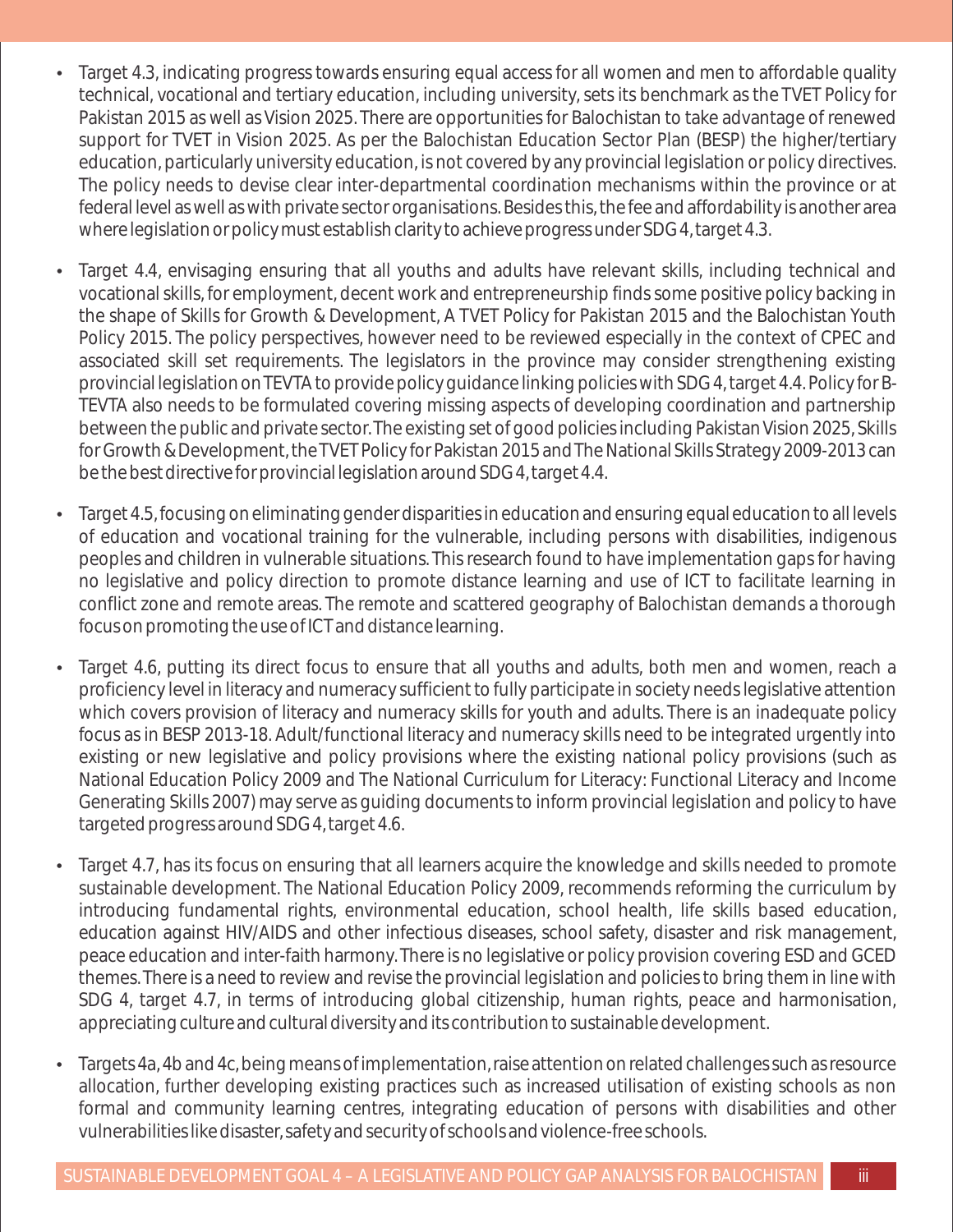## **Table of Contents**

| 1.1   |                                                                                                                |  |  |
|-------|----------------------------------------------------------------------------------------------------------------|--|--|
| 1.2   |                                                                                                                |  |  |
| 1.3   |                                                                                                                |  |  |
| 1.4   |                                                                                                                |  |  |
| 1.4.1 |                                                                                                                |  |  |
| 1.4.2 |                                                                                                                |  |  |
|       | Localising SDG 4 in Balochistan 2006 2007 10:00 06                                                             |  |  |
| 2.1   |                                                                                                                |  |  |
| 2.2   |                                                                                                                |  |  |
| 2.3   | Equal Access to Affordable, Quality Technical, Vocational and Tertiary Education ________________________ 14   |  |  |
| 2.4   | Skills for Decent Work and Entrepreneurship for Youths and Adults <b>Common Construction</b> 16                |  |  |
| 2.5   | Elimination of Gender Disparities and Discrimination [19] [2012] [2013] [2013] [2013] [2014] [2014] [2014] [20 |  |  |
| 2.6   |                                                                                                                |  |  |
| 2.7   |                                                                                                                |  |  |
| 2.8   |                                                                                                                |  |  |
| 2.9   |                                                                                                                |  |  |
| 2.10  |                                                                                                                |  |  |
|       | Bibliography 27                                                                                                |  |  |
|       |                                                                                                                |  |  |
|       |                                                                                                                |  |  |
|       | Annex 3-Participants' Cluster Details (2008) 2014 12:31 Annex 3-Participants' Cluster Details                  |  |  |
|       |                                                                                                                |  |  |
|       |                                                                                                                |  |  |
|       |                                                                                                                |  |  |
|       |                                                                                                                |  |  |
|       |                                                                                                                |  |  |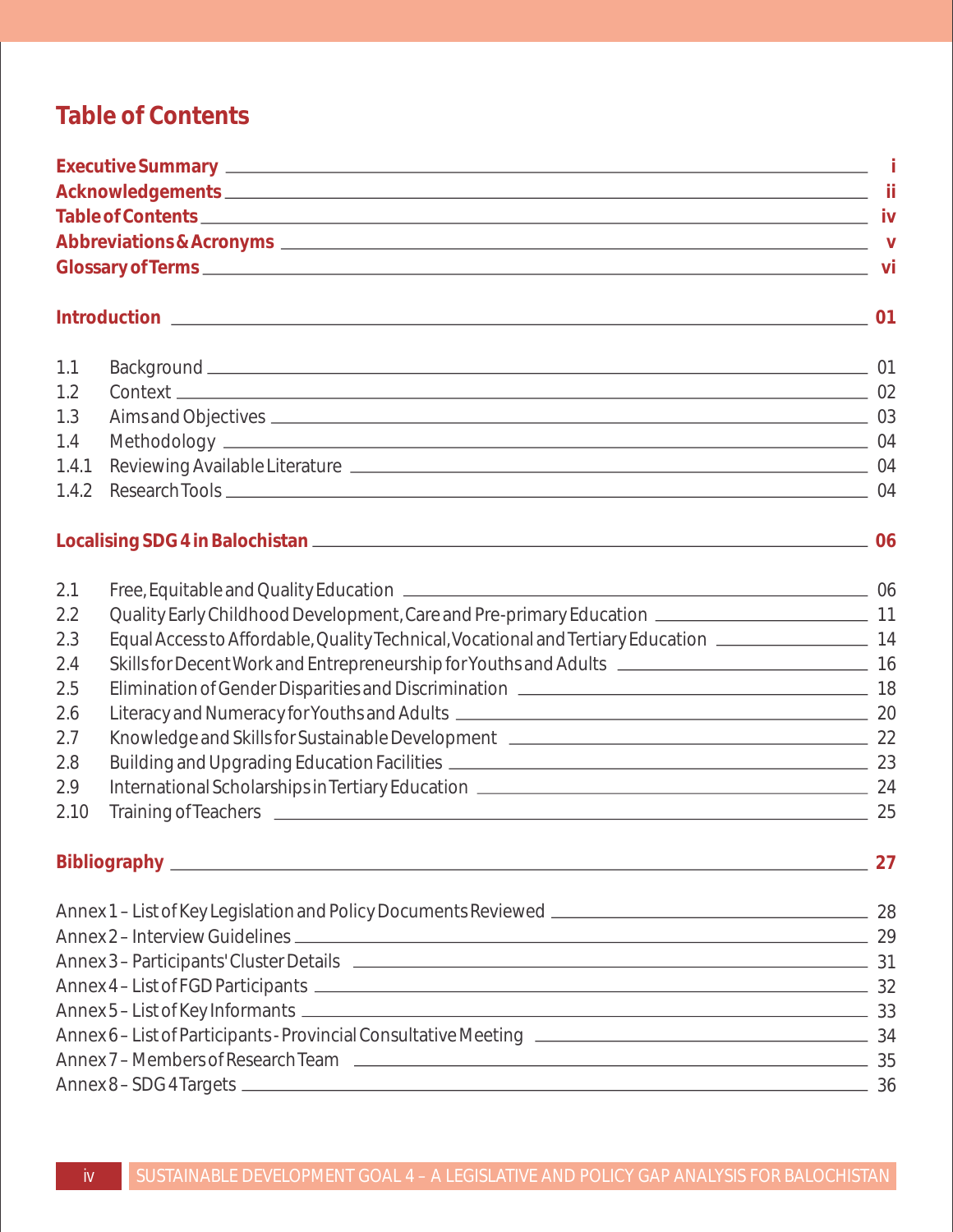## **Abbreviations & Acronyms**

| <b>ALP</b>     |                                                               |
|----------------|---------------------------------------------------------------|
| <b>ARC</b>     | Alternative Learning Path<br>American Refugee Council         |
| <b>ASER</b>    | Annual Status of Education Report                             |
| <b>BEF</b>     | <b>Balochistan Education Foundation</b>                       |
| <b>BESP</b>    | <b>Balochistan Education Sector Plan</b>                      |
| <b>BISP</b>    | Benazir Income Support Programme                              |
| <b>BOC</b>     | Bureau of Curriculum and Extension Centre                     |
| <b>BTBB</b>    | <b>Balochistan Textbook Board</b>                             |
| <b>B-TVETA</b> | Balochistan Technical and Vocation Education Training Academy |
| <b>CPD</b>     | Continuous Professional Development                           |
| CSOs           | <b>Civil Society Organisations</b>                            |
| <b>DRR</b>     | <b>Disaster Risk Reduction</b>                                |
| <b>ECCE</b>    | Early Childhood Care and Education                            |
| ECD            | Early Childhood Development                                   |
| ECE            | Early Childhood Education                                     |
| <b>EDO</b>     | <b>Executive District Officer</b>                             |
| <b>EFA</b>     | <b>Education for All</b>                                      |
| <b>ESD</b>     | Education for Sustainable Development                         |
| <b>ESP</b>     | <b>Education Sector Plan</b>                                  |
| <b>FFA</b>     | <b>Framework for Action</b>                                   |
| FGDs           | <b>Focus Group Discussions</b>                                |
| <b>GCED</b>    | Global Citizenship Education                                  |
| <b>GDP</b>     | <b>Gross Domestic Product</b>                                 |
| GoB            | Government of Balochistan                                     |
| GoP            | Government of Pakistan                                        |
| <b>HEC</b>     | <b>Higher Education Commission</b>                            |
| <b>ICT</b>     | Information & Communication Technology                        |
| <b>IDPs</b>    | <b>Internally Displaced Peoples</b>                           |
| <b>ITA</b>     | Idara-e-Taleem-o-Aagahi                                       |
| KIIs           | Key Informants Interviews                                     |
| <b>LEAD</b>    | Leadership for Environment and Development                    |
| LG             | Local Government                                              |
| <b>MD</b>      | Managing Director                                             |
| <b>MDGs</b>    | Millennium Development Goals                                  |
| <b>NAVTEC</b>  | National Vocational and Technical Education Commission        |
| <b>NEF</b>     | National Education Foundation                                 |
| <b>NFBE</b>    | Non-Formal Basic Education                                    |
| <b>NVQF</b>    | National Vocational Quality Framework                         |
| P&D            | Planning & Development                                        |
| <b>PCE</b>     | Pakistan Coalition for Education                              |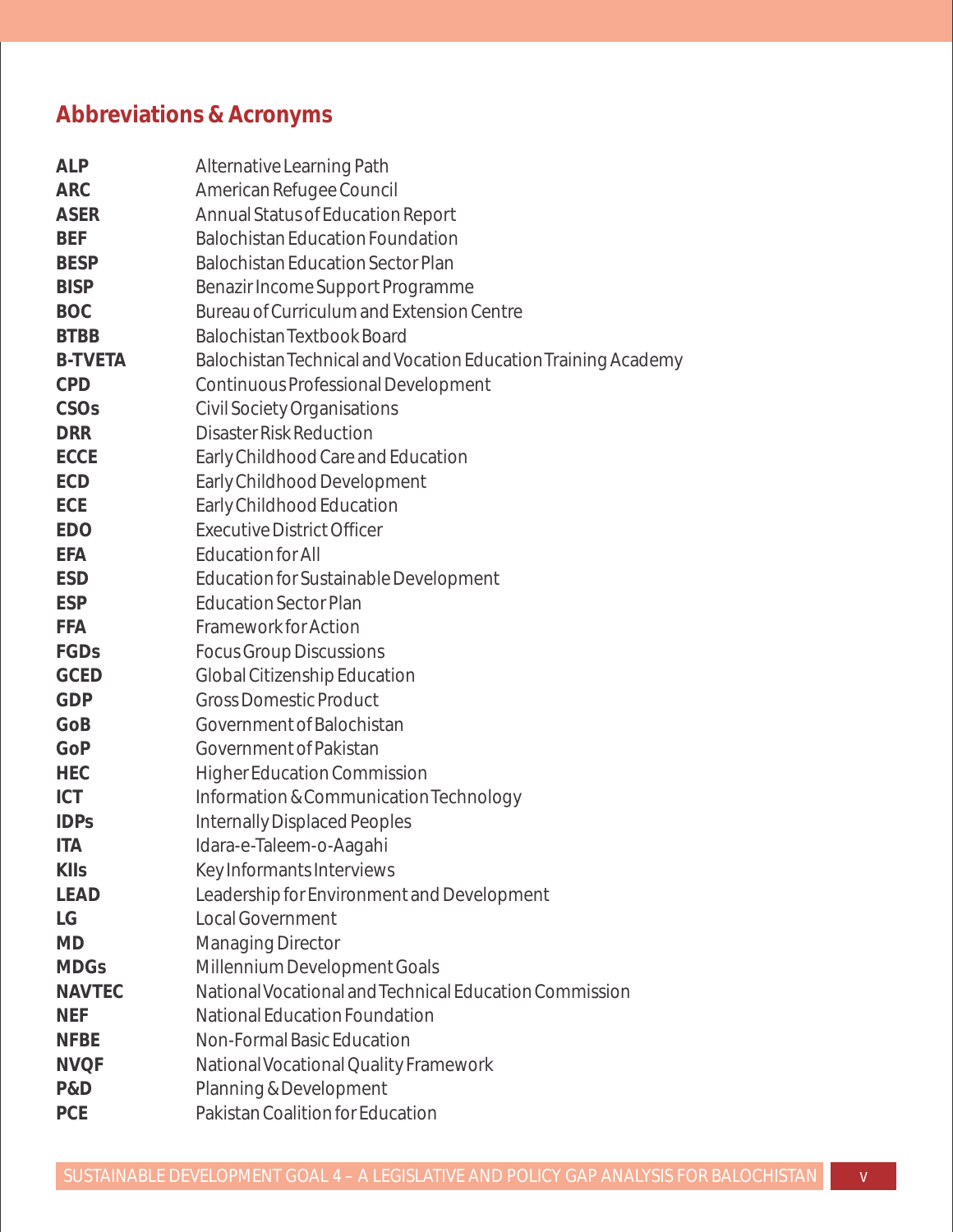| <b>PCSW</b>   | Provincial Commission on the Status of Women                     |
|---------------|------------------------------------------------------------------|
| <b>PITE</b>   | Provincial Institute for Teacher Education                       |
| PPIU          | Policy Planning and Implementation Unit                          |
| <b>PRSP</b>   | Poverty Reduction Strategy Paper                                 |
| <b>SCSPEB</b> | Society for Community Support in Primary Education Balochistan   |
| <b>SDGs</b>   | Sustainable Development Goals                                    |
| <b>TEVT</b>   | Technical Education and Vocational Training                      |
| <b>TEVTA</b>  | Technical Education & Vocational Training Authority              |
| <b>ToRs</b>   | <b>Terms of References</b>                                       |
| <b>TRSP</b>   | TEVT Reform Support Programme                                    |
| <b>TRSP</b>   | <b>TVET Reform Support Programme</b>                             |
| UN            | <b>United Nations</b>                                            |
| <b>UNDG</b>   | United Nations Development Group                                 |
| <b>UNDP</b>   | United Nations Development Programme                             |
| <b>UNESCO</b> | United Nations Educational, Scientific and Cultural Organisation |
| <b>YAL</b>    | Youth/Adult Literacy                                             |

# **Glossary of Terms**

| <b>Madrassas</b> | Religious seminary            |
|------------------|-------------------------------|
| 'kachi'          | Traditional pre-primary class |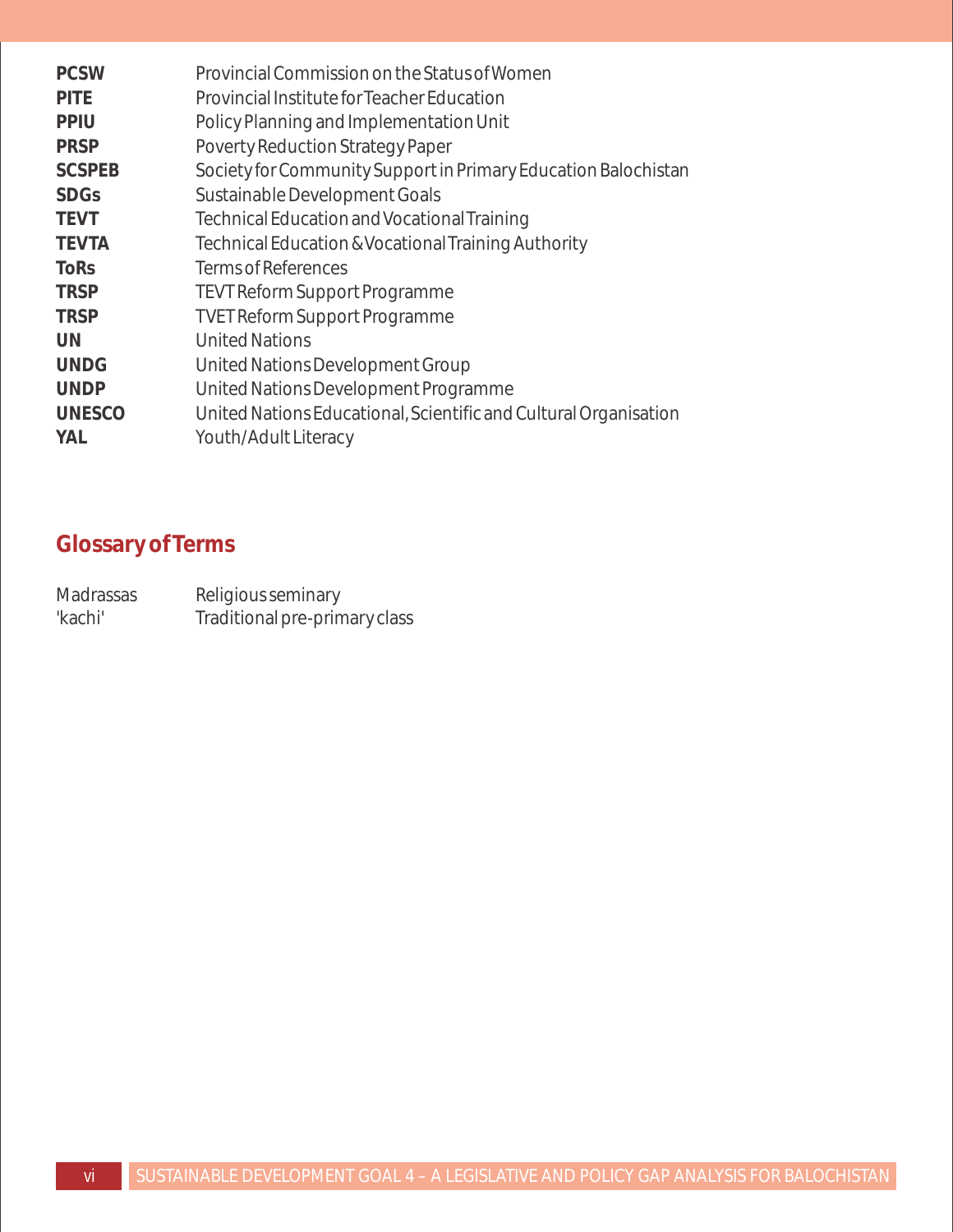## **Introduction**

This report is intended to provide impetus to the efforts of supporting and informing legislators and parliamentary bodies to understand, analyse, assess and overcome the challenges hindering the achievement of SDG 4 in the province of Balochistan. It is part of the initiatives from the UNDP to engage civil society organisations (CSOs) in Balochistan for legislative/policy review and gap analysis on SDG4 under its Strengthening Electoral and Legislative Processes Project.

#### **1.1 Background**

In September 2015, 193 members of the UN General Assembly adopted the 2030 Development Agenda of "Transforming Our World: The 2030 Agenda for Sustainable Development" outlining 17 Sustainable Development Goals (SDGs) comprised of 169 targets (ITA 2016). These goals and targets, characterised as the 'new universal agenda', are well integrated and address economic, social and environmental dimensions of sustainable development (UN 2015). The SDGs stemmed from the lessons learnt from MDGs as post-2015 Development Agenda after MDGs came to an end in 2015.

Education is at the forefront of the 2030 Agenda for Sustainable Development. SDG 4 **(Quality Education – Ensuring inclusive and equitable quality education and promoting lifelong learning opportunities for**  all) is articulated through seven outcome targets and three means of implementation.<sup>1</sup> SDG 4 is articulated after a thorough and extensive consultative process involving governmental and non-governmental development partners and multi-stakeholder deliberations and is a continuation of the unfinished agenda put **2** forward through Education for All (EFA) and Millennium Development Goals (MGDs) initiatives since 2000 (UNESCO 2015).

The formulation of SDG 4 underpins three key principles: firstly, that education is a fundamental right; secondly, that education is a public good; and thirdly, that gender equality is closely linked to the right to education for all (UNESCO 2016). SDG 4 promotes education as a universal agenda, ensures lifelong learning opportunities for all, focuses on equity, inclusion and gender equality, aspires for effective learning and stresses relevance of learning. In addition, SDG 4 has broader scope, wider geographical coverage and strong policy focus on equal, universal and quality education across the countries, unlike MDGs and EFA which had a narrower scope, limited geographical coverage and weak policy focus (UNESCO 2016).

In addition to SDG 4, there are other SDGs linked with education such as SDG 3 – Health and Well-being (Target 3.7) and SDG 5 – Gender Equality (Target 5.6) stipulating that information and education should be provided to women for universal access to sexual and reproductive health-care. Other SDGs stress education and training for employment (SDG 8, target 8.6), provision of information and awareness on harmonising lifestyle and sustainable development of nature (SDG 12, target 12.8) and improving education and awareness on issues surrounding climate change (SDG 13, target 13.3).

In 2015, member nation states, including Pakistan, agreed and adopted the "Education 2030 Framework for Action"as a guiding document at the World Education Forum which took place in Incheon, Republic of Korea.

<sup>1.</sup> For details please see Annex – 8

<sup>2.</sup> As set out in the vision, rational and principles of the Education 2030: Incheon Declaration and Framework for Action, World Education Forum 2015.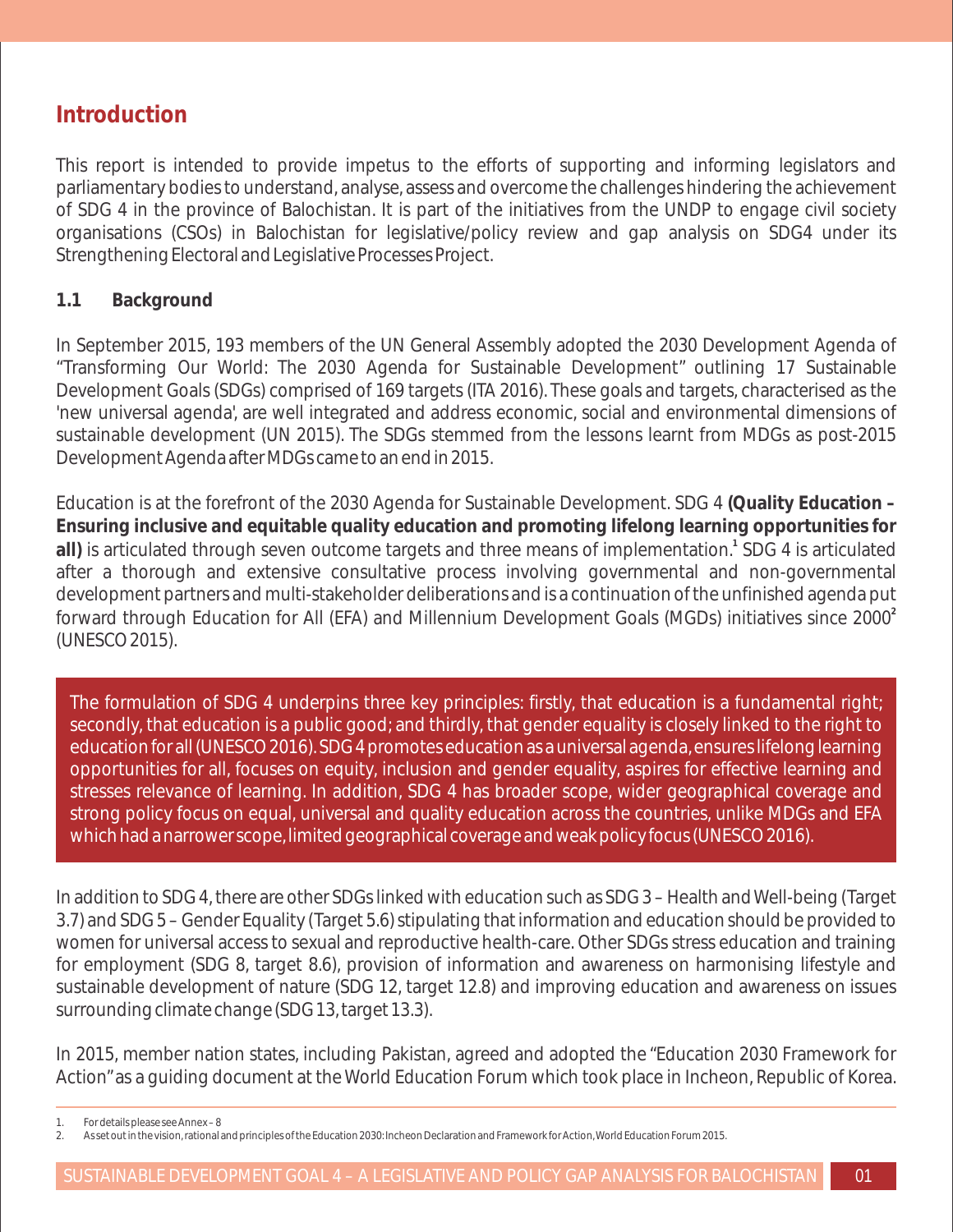The document outlines details on agreed commitments and guidance on translating these commitments into actions and practices at national and regional level. The document spells out indicative strategies to help achieve SDG 4 targets by developing a legal and policy framework based on national and regional ground realities.

#### **1.2 Context**

Pakistan was off-track for achieving universal primary education targets set out under the MGDs, i.e. the predecessor of SDGs. Pakistan managed to achieve only 58% literacy rate against the target of 88%, 58% completion/survival rate: grade 1 to 5 against the target of 100% and 57% net primary enrolment ratio against the target of 100% (LEAD 2015).

Pakistan has the second highest population of out of school children: from 52 million children between the ages of 5 and 16 years, 25 million are out of school (PCE 2015). It is important to note that two important attributes that are instrumental to the SDG 4 i.e. access and quality to education appear to pose ever greater challenges for Pakistan. "The latest Annual Status of Education Report (ASER) tells us that almost half of the 10 year-old students have only achieved the linguistic competence of a 6-year-old in either their mother tongue or in Urdu, the national language. The competency levels for English are abysmal. Only half of 10-year-olds could be tested to be competent in the arithmetic level expected of a 7-year-old. The other halves, not even that 51% of government primary schools do not have electricity. 36% do not have access to clean drinking water. 42% do not have functioning toilets"(PCE 2015, p.14).

Balochistan faces even greater challenges in terms of achieving SDG 4. A large proportion of out of school children, high dropout rates, wide gender disparities in education indicators and poor quality of teaching and learning in the classroom, are some of the main challenges (BESP 2013). More recently, the ASER report highlights that in rural Balochistan, 72% children aged 3-5 years and 33% children aged 6-16 years are out of school (ASER 2015a). Furthermore, in rural areas of Balochsitan, only 33% of class 5 students can read a story in Urdu or the regional language, 28% can read sentences in English and 24% can do two-digit divisions in arithmetic as compared to rural Pakistan averages where these figures are 55%, 49% and 50% respectively (ASER 2015).

In line with its international commitments, Pakistan is obliged to deliver on SDG 4. The most important international commitment is the 2030 Development Agenda of "Transforming Our World: The 2030 Agenda for Sustainable Development" adopted in 2015. In addition, other international commitments such as the Convention on the Rights of the Child (Articles 28 & 29), the Universal Declaration of Human Rights (Article 26), the International Covenant on Economic, Social and Cultural Rights (Article 13), the UNESCO Convention Against Discrimination in Education, the Dakar Framework for Education (6 goals) are all strongly aligned with SDG 4. The Convention on the Elimination of All Forms of Racial Discrimination and the International Covenant on Civil and International Covenant on Civil and Political Rights also support SDG 4 aims and objectives without any discrimination.

The Constitution of Pakistan 1973 enshrines basic, overarching principles towards a just society with provisions that include (but are not limited to): democratic values; equality for all; freedom from all forms of exploitation and discrimination; special provision for the protection of women and children; and education for all. Article 25A has been specifically inserted in the Constitution and postulates:

> 'The State shall provide free and compulsory education to all children of the age of five to sixteen years in such manner as may be determined by law.'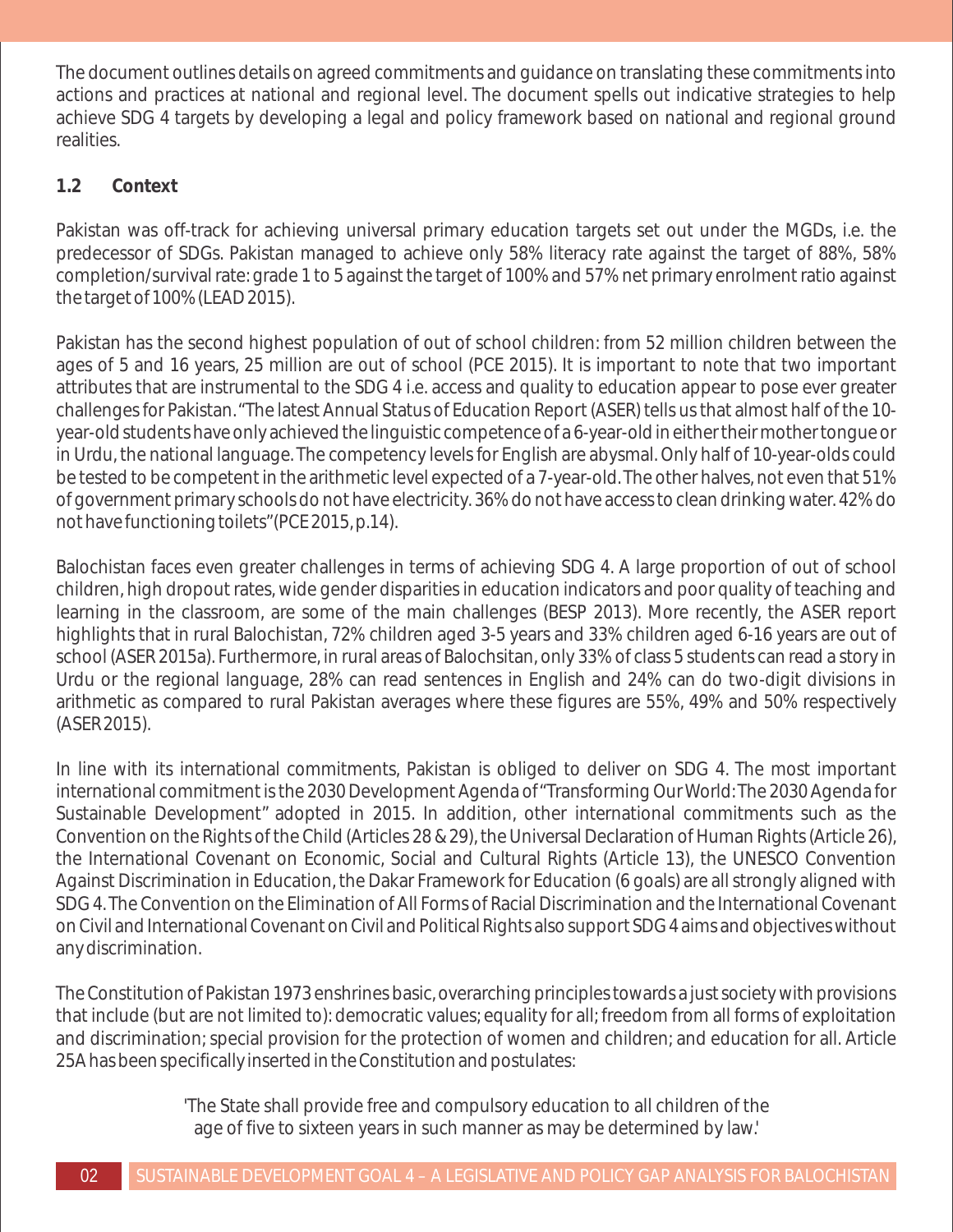The 'Poverty Reduction Strategy Paper"(PRSP II) prepared by the Government of Pakistan (GoP) also prioritizes human development with education as a foremost priority. In this regard, the document places particular importance on governance, implementation and monitoring, community involvement, reduced gender disparities and increased financing. The renewed commitment for SDGs in general comes from Pakistan's Vision 2025 One Nation – One Vision, a document formulated after extensive stakeholder consultation at national as well as provincial level. This ambitious document aims to achieve SDGs by 2025 as compared with 2030 deadline set out by the international community. The document aspires to bring Pakistan into the world's 10 top economies (GoP 2014). Vision 2025 puts education at the forefront of its human development agenda and addresses aims to push public expenditure on education to 4% of its GDP by 2018 from its current level of 2%.The document underpins developing human and social capital as a long-term and comprehensive strategy to achieve sustainable development. It also offers a holistic approach to overcome human and social development gaps (Siddiqa 2016).

Since the enactment of the 18th Constitutional Amendment in 2010, all provincial legislators including legislators from Balochistan are responsible for devising laws and policies on education in the province. The 18th Amendment is intended to provide more autonomy to the provinces and also offers a 'new governance paradigm', where more participatory and collaborative development planning and implementation can be possible while involving federal and provincial government departments, ministries, the private sector and civil society to work together for a shared goal (GoP 2014).

In February 2016, the National Assembly of Pakistan adopted the 2030 Agenda and SDGs as the national development agenda after unanimously passing a resolution. The federal and provincial governments have also committed setting up SDG Support Units and additional financial resources for mainstreaming the SDGs in policies and plans, data & reporting, inclusive budgeting process & tracking expenditure and innovation (UNDG 2016).

Furthermore, the Balochistan Education Sector Plan (BESP) was developed in 2013 in line with Article 25A of the constitution of Pakistan and achieving the goals of the Millennium Development Goals (MGDs) and Education for All (EFA) on the international agenda after an extensive consultative process. BESP used the National Education Policy 2009 as a guiding principle and it was developed as a flexible and live document that can be reviewed and updated to assess and incorporate future needs (PPIU 2013).

#### **1.3 Aims and Objectives**

The main purpose of this report is to determine the extent to which existing legislative provisions support the successful realisation of SDG 4 targets in Balochistan province. This report outlines an overview of the relevance of existing legislation, policies and plans associated with the SDG 4 and its targets. This report also ascertains legislative and policy provisions needed to successfully achieve SDG 4 targets. Thus, the purpose of this report is to identify gaps between what provisions are there and what more are needed to effectively realise the SDG 4 and its targets.

More specifically, the following are the main objectives as stipulated in the REF. This report will:

- provide legislatures with knowledge about the existing legislative provisions covering the Sustainable Development Goal 4.
- carryout an analysis of the implications of weak laws or their absence.
- make recommendations for legislative reforms within the sectoral framework of the SDGs.
- offer an insight into new legislative requirements and the provincial level necessary for the progress towards the SDGs.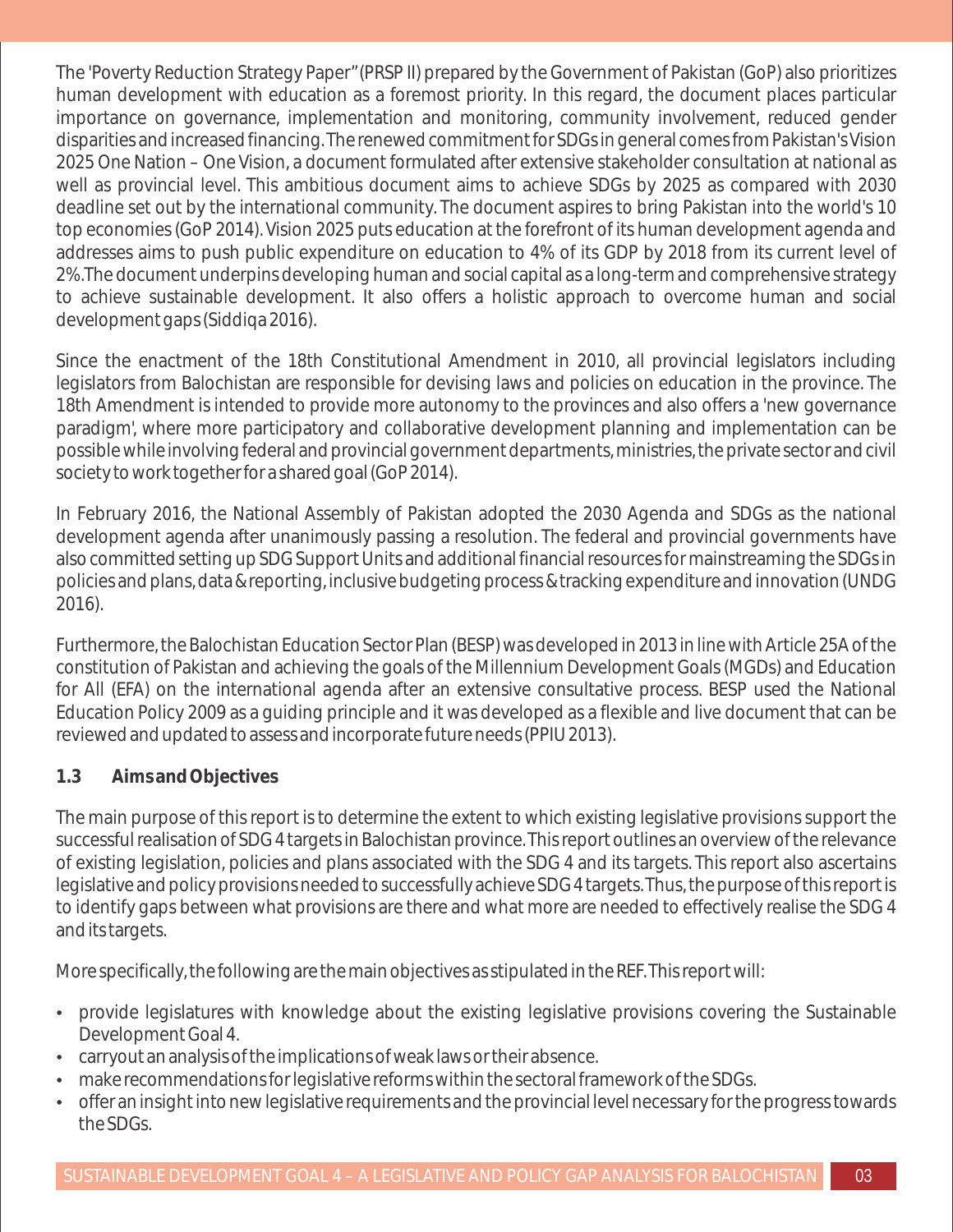#### **1.4 Methodology**

This research mainly adopts a qualitative approach to understand the legislative and policy environment surrounding the education sector in Balochistan and how this legislation and these policies can be linked with SDG 4 targets. Qualitative research offers an iterative process with the flexibility to adjust or rearrange questions based on the situation. It offers description and explanation of the responses as opposed to just quantifying variations in a quantitative approach. With each response (or interview/discussion) knowledge and understanding on the issue expands on an incremental basis. A brief description of the methodological approach and research tools is presented below.

#### **1.4.1 Reviewing Available Literature**

The study commenced with a comprehensive law and policy review to understand the policy environment and context. As an initial step, existing legislation, policies and plans were reviewed in line with the broader Education 2030 Framework for Action. The literature review includes national and provincial laws and policies relevant to education as well as the provincial education sector plan (ESP), SDG related documents, articles, reports, analysis and plans. A list of key legislation and policy documents reviewed is given in Annex – 1.

#### **1.4.2 Research Tools**

Semi-structured interview guidelines (see Annex – 2) were developed around SDG 4 targets to carry out discussions, interviews and meeting with key stakeholders in the province. The research design is based on gathering data and information from stakeholders from a range of backgrounds and strands within the education sector.

#### **a. Focus Group Discussion (FGDs)**

In total, three Focus Group Discussions (FGDs) were planned initially, with key stakeholders from three clusters and are outlined in Annex – 3.

However, after the first FGD took place, it was felt that FGDs appeared to pose more challenges than producing useful discussion and information. First of all, it proved to be difficult to attract participants with relevant knowledge, skills and understanding of their sectors in terms of legislation/policy interventions. Key participants, who were invited, did not turn up and nominated someone else without much understanding of the sector/department. In addition, since the research primarily focuses on SDG 4, which includes primary, secondary, tertiary and technical/vocational education, it has proved difficult to engage participants from various departments with knowledge and understanding about the legislation, policies and plans in their own sector and not other sectors. This has resulted in either participants interrupting others or becoming disinterested in the discussions.

Based on this experience, it was decided, in consultation with the team, to focus on relevant key contacts and carry out Key Informant Interviews (KIIs) at their workplace based on their convenience and availability. The number of KIIs was thus increased to 16, and attempts have been made to involve key staff members from all stakeholders with the right set of skills, knowledge and experience in the education sector.

Thus, in total, 1 FGD and 16 KIIs were conducted as compared to the proposed 3 FGDs. The list of FGD participants is presented as Annex – 4.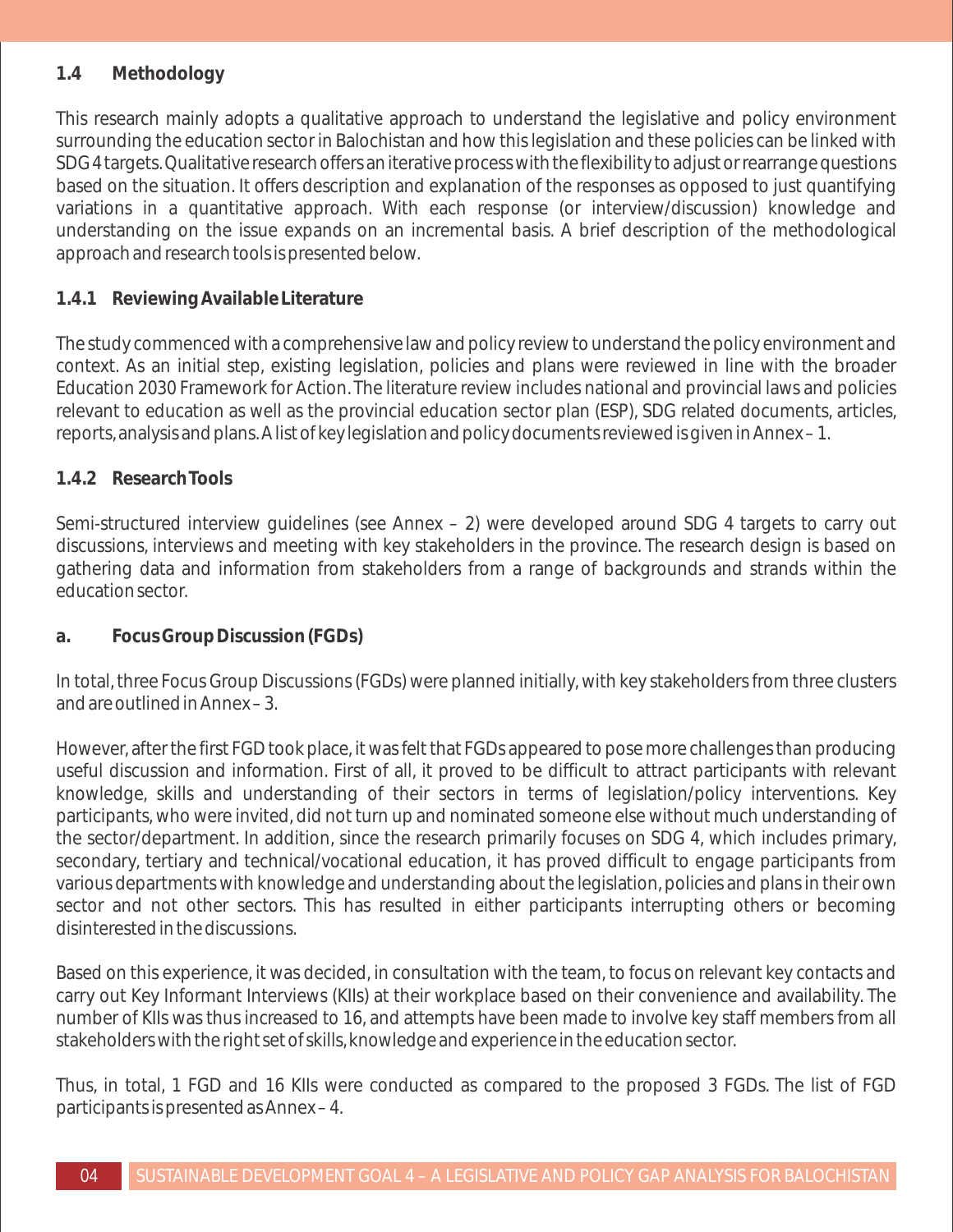#### **b. Key Informant Interviews (KIIs)**

Initially, 8 KIIs were planned; however, due to the changes discussed pertaining to the variation in the FGDs above, 16 KIIs were conducted. A list of the participants took part in the KIIs is presented as Annex – 5.

**c. Provincial Consultative Workshop**

A one-day provincial consultative workshop was organised in Quetta. The purpose was to present preliminary findings from FGDs and KIIs and seek further information, comments and recommendations from the participants. Representatives from the above-stated clusters for FGDs were invited for this consultative workshop (please see Annex – 6, for the list of participants).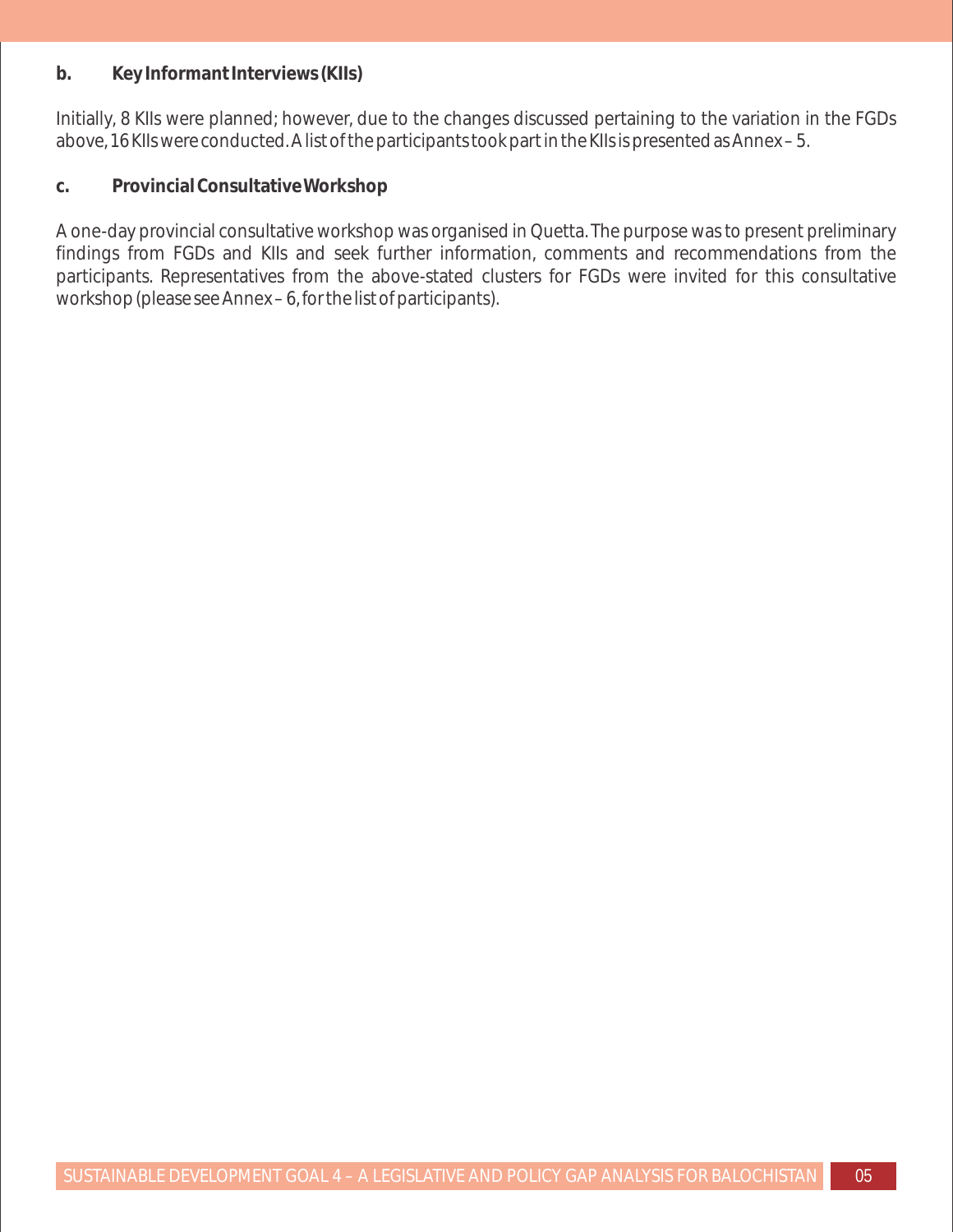## **Localising SDG 4 in Balochistan**

This section presents key findings and analysis on the existing legislative provisions and policy framework in Balochistan pertaining to SDG 4, its seven targets and three means of implementation. The key findings are drawn from secondary and primary sources. The secondary sources include reviewing available literature review on the subject matter as well as legislation provisions currently in place or at formulation stage i.e. available in draft form. The primary sources include Focus Group Discussion (FGD) with a wide range of stakeholders/sector actors and Key Informant Interviews (KIIs) with officials in key government departments as well as UN agencies. The findings and analysis also derive from the workshop conducted at the end of fieldwork to share preliminary findings and seek guidance, direction and recommendation to make the process more inclusive and participatory. All participants who took part in the FGD and KIIs were brought together for the provincial consultative workshop.

The section is structured around seven targets and three means of implementation as specified by the SDG 4. The purpose here is to contextualise and link each target with the existing legal and policy provisions and to identify gaps. The Education 2030 Framework for Action (FFA) developed after an extensive consultative process, agreed upon and adopted at the World Education Forum in 2015 and used as a guiding document. The Framework for Action (FFA) offers an opportunity to implement, coordinate, finance and review the 2030 Education Agenda at all levels (UNESCO 2015). The SDG 4 targets are universal, however, Governments are expected to realise these global targets in line with their national education systems, policies, priorities, development strategies and available resources.

#### **2.1 Free, Equitable and Quality Education**

By 2030, ensure that all girls and boys complete free, equitable and quality primary and secondary education leading to relevant and effective learning outcomes (Target 4.1)

The first SDG 4 target requires Balochistan to put legislation in place to guarantee 12 years of free (at least nine years of compulsory), publicly funded, inclusive, equitable and quality primary and secondary education in the province. The 12 years (with nine years compulsory) primary and secondary education should be available for all without any discrimination and cost barriers.

In order to fully achieve SDG 4 target 4.1, legislative provision should be able to guide the education policies and address the following attributes to promote quality education.

- **Curriculum & textbooks Standardise and review curricula to ensure quality and relevance**
- **Assessment** More robust, comprehensive assessment systems to assess learning outcomes
- Leadership and Governance Strengthen institutions, school leadership, and governance
- $\bullet$  Multi-lingual education In Balochistan's context, early learning in first or home language of children
- **Alternative Learning for Out of School Children Alternative modes of learning and education for out of** school children and adolescents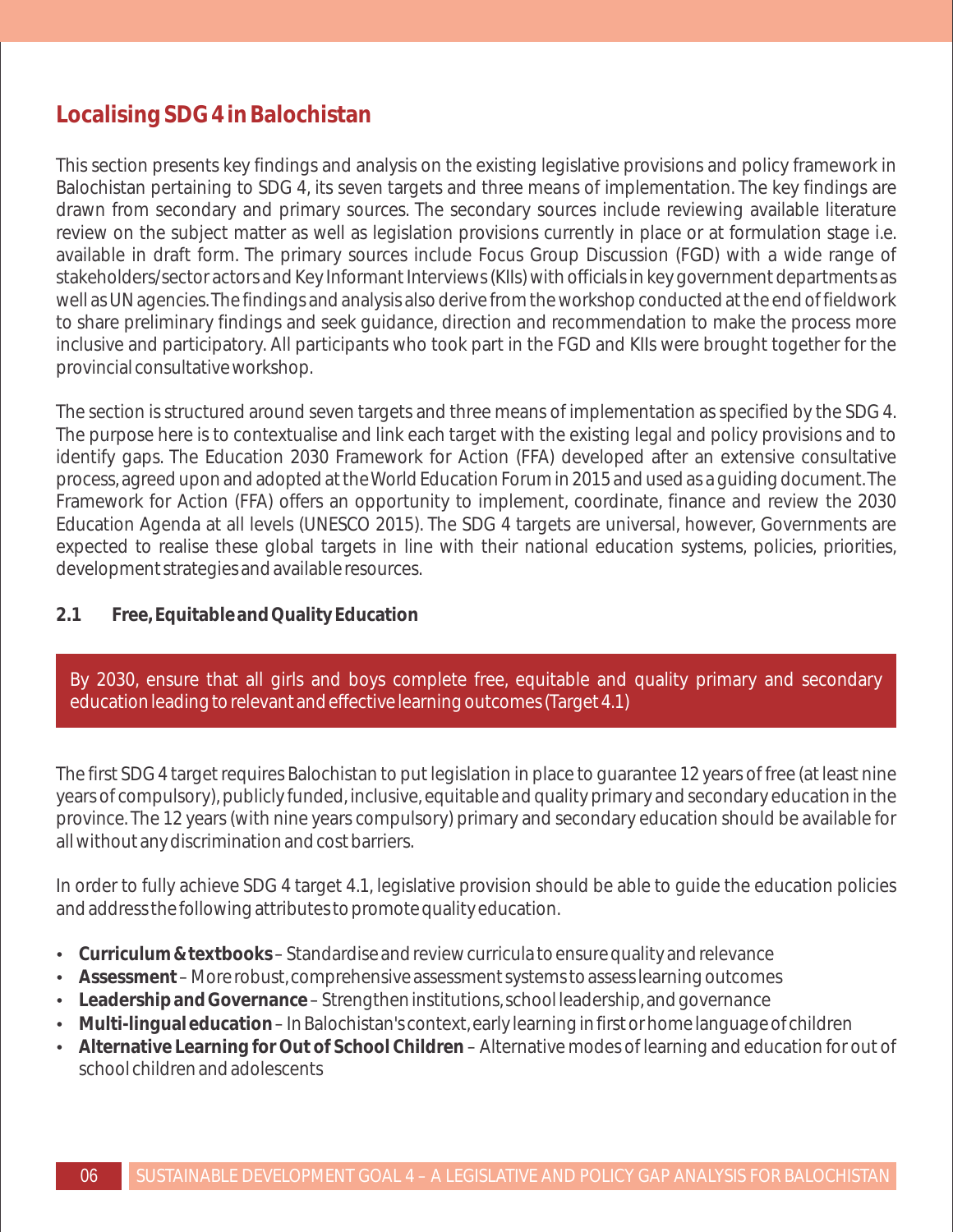#### **Findings and Analysis**

There exist a number of legislative and policy provisions in Balochistan province relevant to the SDG 4, Target 4.1.

| <b>Relevant Legislation</b>                                                                                                                                | <b>Relevant Policies/Plans</b>                                                                             |
|------------------------------------------------------------------------------------------------------------------------------------------------------------|------------------------------------------------------------------------------------------------------------|
| • The Balochistan Compulsory Education Act, 2014<br>• The Balochistan Introduction of Mother Languages as<br>Compulsory Subject at Primary Level Act. 2014 | • Balochistan Education Sector Plan (BESP)<br>• Draft Provincial School Education Policy<br>of Balochistan |

- Compulsory Subject at Primary Level Act, 2014 • The Balochistan Child Protection Act, 2016
- Draft Balochistan Private Educational Institutions Registration, Regulation and Promotion Act 2016
- Standard Operating Procedures for Curriculum and Textbook Development –Balochistan

The Balochistan Child Protection Act, 2016 considers denying children's educational needs by neglecting attending school as a form of mental violence and against the best interest of a child. However, the existing legislative provision of **The Balochistan Compulsory Education Bill, 2014** that was enacted in February 2014 and became an Act is the cornerstone advocating free and compulsory education for children, both boys and girls, between the ages of 5 and 16 years. The Act is closely synchronised with Article 25A of the Constitution of Islamabad Republic of Pakistan 1973 postulating that:

> "The State shall provide free and compulsory education to all children of the age of five to sixteen years in such manner as may be determined by law."

The Balochistan Compulsory Education Act, 2014 provides the following important definitions to elaborate the Act and put the provision under this Act into perspective and effectively link it to the SDG 4, Target 4.1:

**Child –** [means a child of either sex whose age at the beginning of the school year is not less than five years and not more than sixteen years]

**Education –** [means the education pertaining to all or any of the class I to X in a school, or a minimum quality as per prescribed standards]

**Free Education –** [means that the state shall charge no fee for tuition either directly or through any other head that imposes a financial burden on the parent/guardian of the child and the state shall provide the child with free textbooks, stationery, one meal in school and transport facilities]

The definitions clarify some of the important issues highlighted by the SDG 4, Target 4.1. The SDG 4, Target 4.1 requires the Balochistan Government to ensure 12 years (with nine years compulsory) of free, compulsory and inclusive primary and secondary education to all children (both boys and girls). Target 4.1 also emphasises quality aspects with relevant and effective outcomes.

A closer look at the Balochistan Compulsory Education Act, 2014 reveals that the Act advocates ten years of free and compulsory education i.e. primary grade 1 – 5, middle grate 6 – 8 and secondary grades 9 – 10. However, higher secondary education is not included in the Bill.

The Act can be scrutinised from two different standpoints to evaluate whether it is aligned with SDG 4, Target 4.1. Firstly, it paints an encouraging picture in terms of the amount of free and compulsory education. The SDG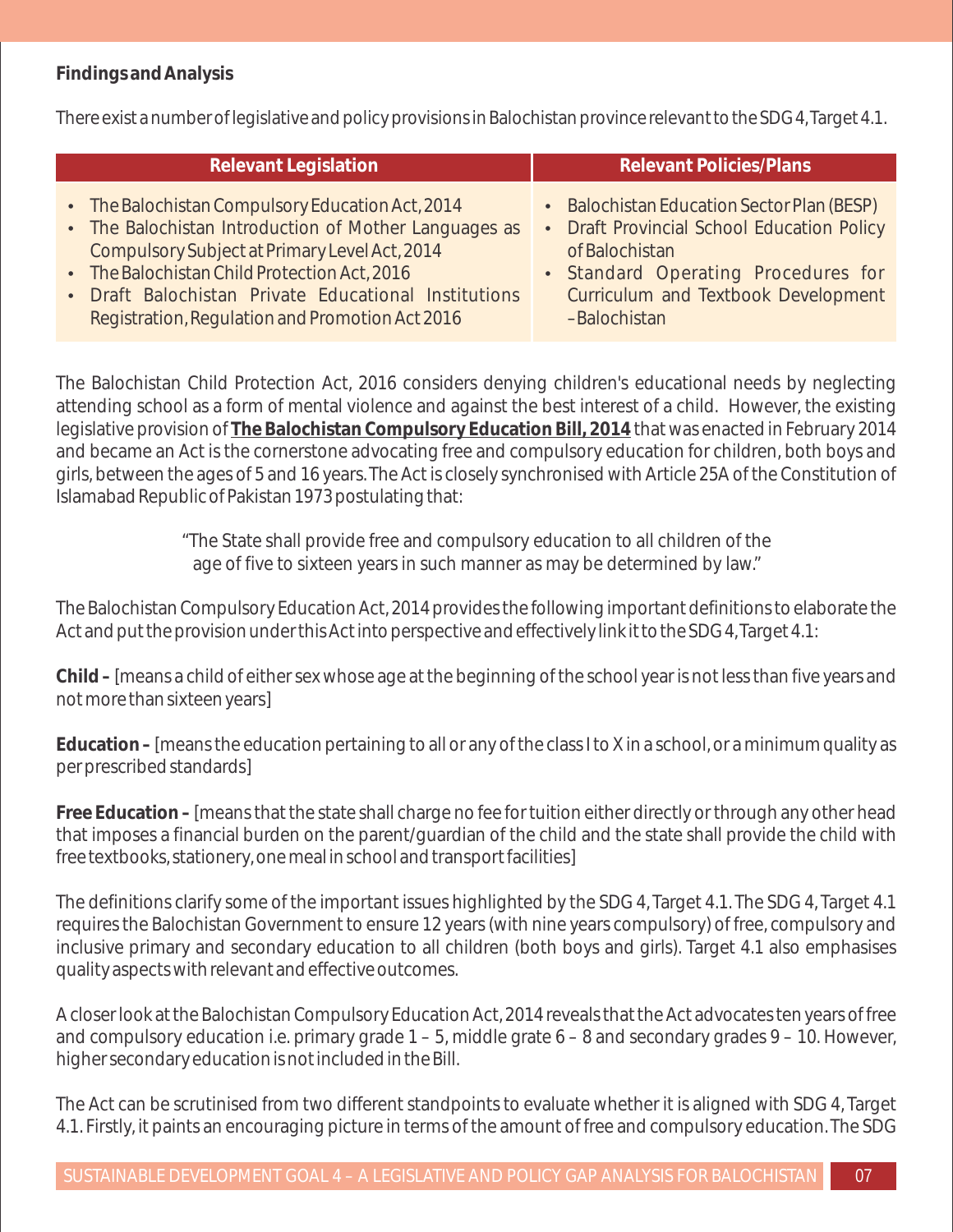4, Target 4.1 anticipates at least nine years of compulsory education while the Balochistan Compulsory Education Act, 2014 supports ten years of compulsory education. Secondly, the SDG 4, Target 4.1 campaigns for 12 years of free education, while the Balochistan Compulsory Education Act, 2014 only backs ten years of free education, indicating a potential gap in the legislative provision. One of the key informants during interviews recognised it as a potential discrepancy and pointed out:

> "The SDG 4 talks about 12 years of free education but our sector plan, legislation and policies advocate 10 years of free education. However, if we are to increase free education from 10 to 12, we really have to do a financial analysis and see how much more resources are required to meet this provision. We feel that the SDG 4 agenda is idealistic and in order to make it realistic we have to look at our policies, context and available financial resources to ensure that we could do it for all boys and girls with support from federal government as well as other development partners."

However, the Balochistan Compulsory Education Act, 2014 does not address quality aspects as specified in the SDG 4, Target 4.1, which highlights quality as an important attribute and links it to relevant and effective learning outcomes. Instead, the Balochistan Education Sector Plan (BESP) is a useful policy document that addresses quality aspects through determinants of curriculum, textbooks, teachers, assessments and school environment. The BESP shifts the focus of education from access to quality improvements in classroom teaching and learning. In addition, BESP also promotes school language (first or home language) as an approach to the quality and relevance, particularly in primary education in the province. The BESP is considered as another legal cover for literacy in the province after the Balochistan Compulsory Education Act, 2014. As one key informant, appreciating the usefulness of the BESP articulated:

> "We feel that Baluchistan province is fortunate to have developed an education sector plan, which is a five year plan covering five thematic areas which are also part of SDG 4 e.g. quality and relevance of education, access and equity, governance and management, higher education and non-formal education/adult literacy/TEVT. We participated in a national level consultative workshop lately to ascertain if our education sector plan is in line with SDG 4 and we found out that the sector plan support approximately 70% of the SDG 4 targets."

The BESP targets improvement of quality of education through a shift towards higher order thinking and looking to see a 5% increase in student learning outcomes by 2017. The BESP envisages quality improvement through development standards and measureable benchmarks, linked approaches in teaching and learning, capacity development of managers and teachers, examiners, curriculum and textbook board officials, creating a learner-teacher friendly environment and language policy conducive to learning. These quality improvements are directed towards SDG 4, target 4.1 quality requirements of curriculum, assessment, leadership & governance and multi-lingual education in Balochistan. There appear to be a wider recognition within the province on the quality aspects. During interviews and discussions one participant translated SDG 4 quaity requirements as:

> "SDG 4 has a specific focus on quality education. Although we are imparting education to our children, however, we need to closely evaluate quality aspects to understand what exactly are the quality attributes and how can we meet quality standards?"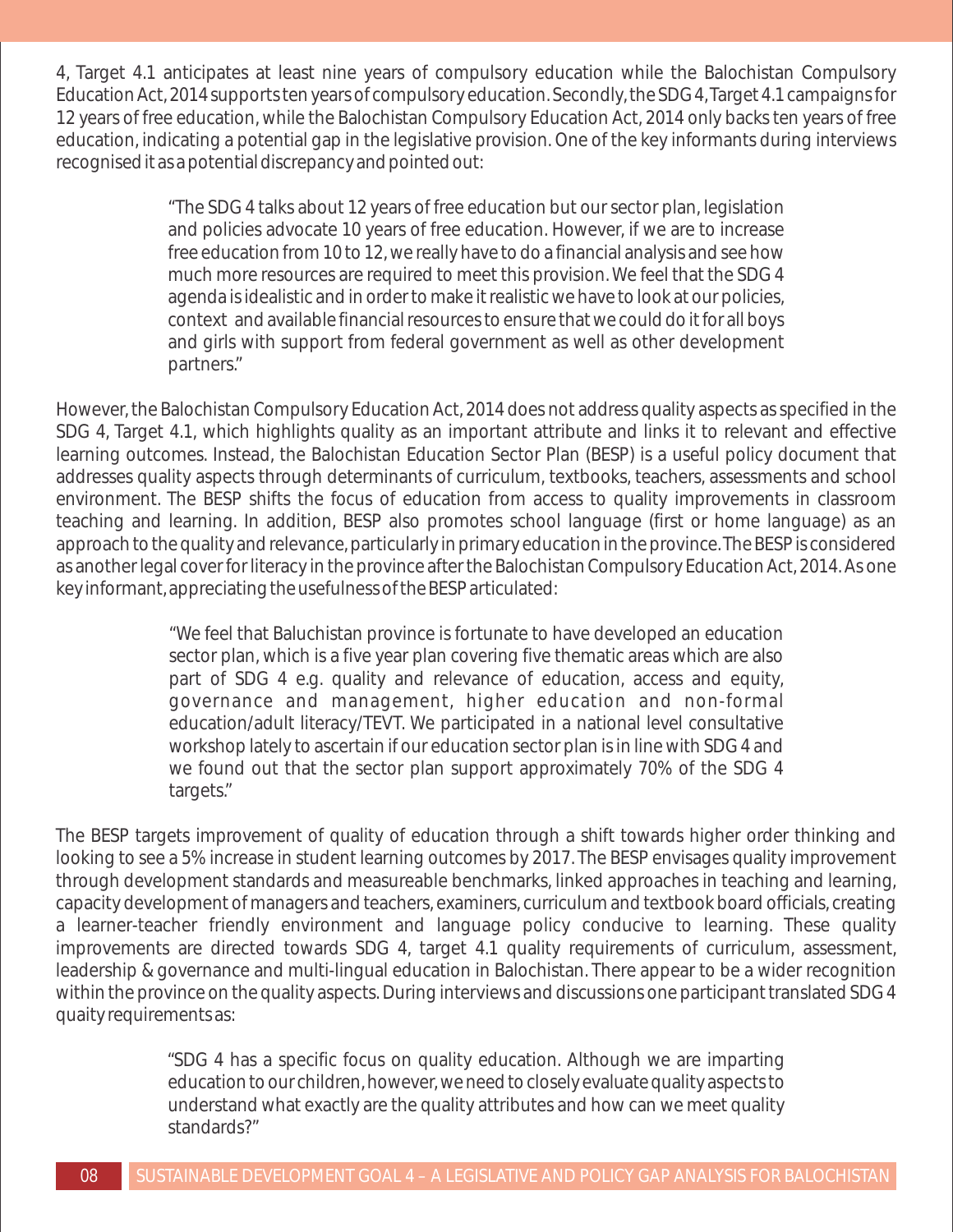The recognition of quality attributes and standards is commendable however; achieving quality standards is proved to be a greater challenge. As one key informant highlighted:

"We have developed and adopted minimum education standards at national level but there is a real need to implement these minimum education standards. Even today in our province, we have more than 50 percent single-teacher schools. So how do we ensure quality in situation like these where there is only one teacher? If we recruit another teacher, we need to see if we have financial resources and space to accommodate one extra teacher. There are many schools where there is no science lab and library, so how will we improve quality in schools like these?".

Another policy document prepared to provide a roadmap towards quality education is the Draft Provincial School Education Policy Balochistan linking children cognitive ability, teaching-learning and assessment as well as the school environment conducive to learning as some determinants of quality education. This policy promises development and improvements in standards, teachers training, textbooks, assessment, curriculum, language, physical infrastructure and governance and management. The policy also highlights inclusivity, girls' education and multiple options to increase access to primary and secondary education. The Standard Operating Procedures for Curriculum and Textbook Development – Balochistan were developed in 2013 to take on the devolved responsibility assigned under the 18th constitutional amendment. The purpose was to review textbooks, the development of curriculum and quality textbooks involving the Bureau of Curriculum and Extension Centre (BOC) Quetta and Balochistan Textbook Board (BTBB).

The Balochistan Introduction of Mother Languages as Compulsory Additional Subject at Primary Level Act, 2014, is a provision that only suggests introducing the mother tongue as a compulsory additional subject at primary level in the province and does not promise multi-lingual education in first (mother tongue) or home language. Thus, it is not aligned with SDG 4, target 4.1.

There are some policy provisions on alternative modes of learning for out of school and adolescents offering directions on setting up nonformal schools, community schools and community support processes to bring back school children into the formal education system. However, there is no legislation guiding the policy formulation on this issue.

It is imperative to note that there is a massive expansion in private sector schools in the province, particularly in urban centres (PPIU 2013). In addition, madrassas are also imparting education to a large number of students in the province. Recently, efforts have been made to bring private sector into a regulatory framework through Balochistan Private Educational Institutions Registration, Regulation and Promotion Act 2016.

The Act (i.e. Balochistan Private Educational Institutions Registration, Regulation and Promotion Act 2016) requires all private sector schools to comply with the curriculum, courses, textbooks, assessment and examination system approved by the Government of Balochistan. However, it is not mandatory for madrassas to register under this Act and it offers an option to register voluntarily.

The stakeholders of the consultative workshop reinforced the implementation of Article 25 A as per the constitution of Pakistan where the Govt of Balochistan should review and emend the related policy and legal frameworks and ensure its implementation in true letter and spirits.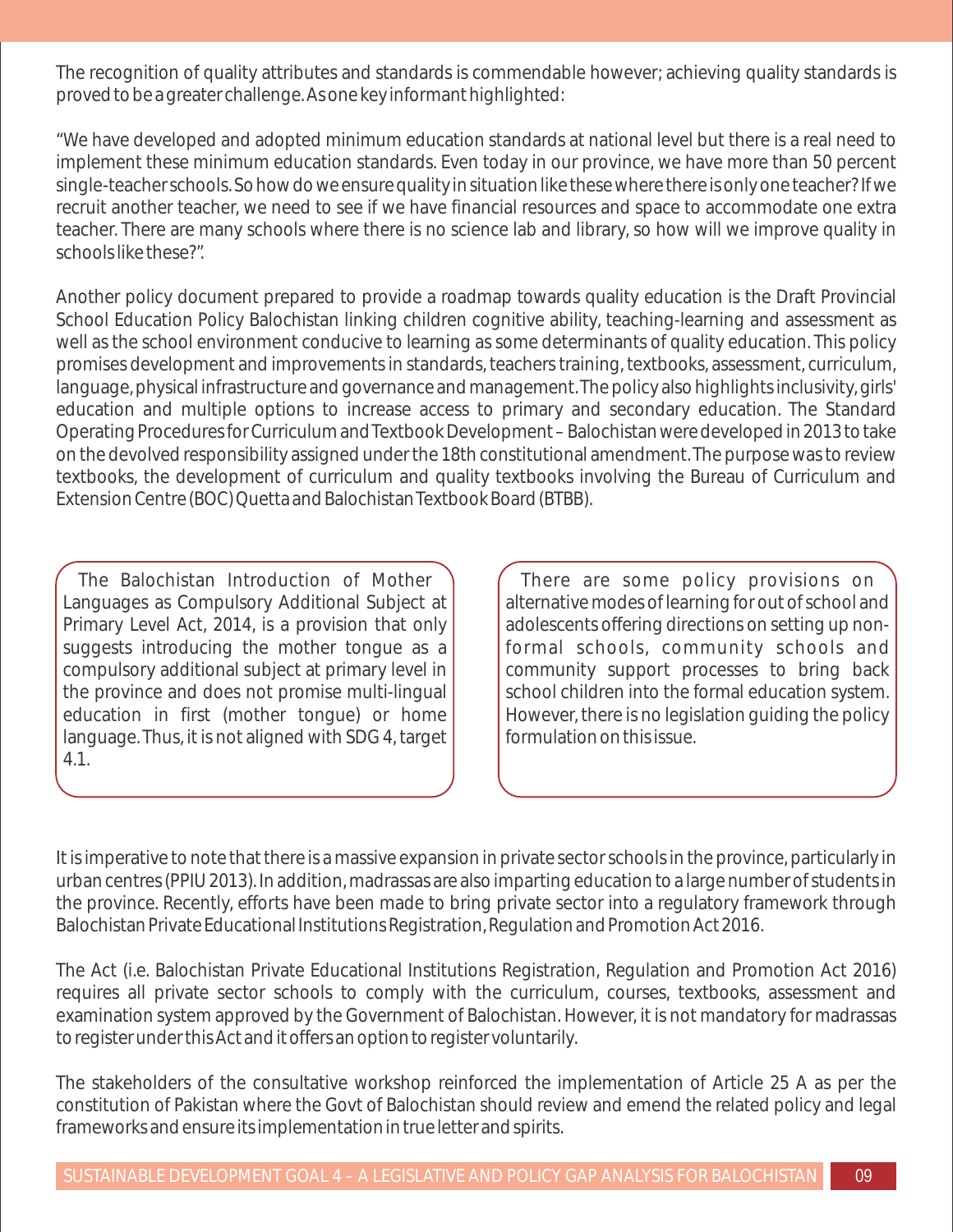#### **Conclusions and Recommendations**

Below are the conclusions drawn from the secondary sources as well as the discussions that took place with key informants and participants in the FGD. Both primary and secondary sources identified potential weaknesses and gaps in streamlining existing legislative and policy provisions with SDG 4, target 4.1. These gaps are outlined here:

- The existing legislative and policy provisions cover only ten years of free and compulsory education and not twelve years as stipulated in the SDG 4, target 4.1. Higher secondary school education is not included in the existing provisions.
- Govt of Balochistan must provide free and compulsory education to every child (boy and girl) thus materialise the Article 25 A implementation.
- The existing legislation is more about access/provision and not about the quality of education. However, policy provisions (e.g. BESP) consider quality as a critical, essential and important parameter along with access and provision to primary and secondary education. The SDG 4, target 4.1 clearly underlines provision of quality education as an essential element.
- The legislation only requires mother tongue to be added as an additional subject in schools at primary levels and does not seek to promote multilingual or mother tongue to be used as the language of instruction as advocated by the SDG 4, target 4.1. However, policy documents propose adopting the mother tongue as a language of instructions.
- The legislation does not clearly address alternative modes of learning for out of school children and adolescents. However, the policies outline non-formal, community schools and fast track Alternative Learning Path (ALP) provisions through the Balochistan Education Foundation (BEF) and the National Education Foundation (NEF).
- The private sector schools are brought into a regulatory framework under the Balochistan Private Educational Institutions Registration, Regulation and Promotion Act 2016, however, madrassas are given an option to register under this Act on a voluntary basis, thus keeping madrassas out of the regulatory framework with implications for quality parameters.

The legislative and policy gaps identified above have implications in terms of achieving SDG 4, target 4.1. These gaps could slow down the progress towards achieving broader SDG 4 goals and objectives and could hold back the province to accomplish the 2030 Agenda and SDGs as well as the national development agenda of Pakistan. In addition, since the central policy provision of BESP was developed in 2013, it should also be streamlined with the SDG 4 targets. There is also a need to synchronised legislation with policy provisions which requires amending existing legislative and policy provisions. More specifically, to address the gaps in legislative and policy provisions, below are the recommendations:

- There is a need to amend existing legislation to include the higher secondary education in line with SDG 4, target 4.1 i.e. free 12-year education as agreed and prescribed in the Education 2030 Framework for Action (FFA).
- The legislative provision should include quality parameters to clearly quide and closely align policies with SDG 4, target 4.1.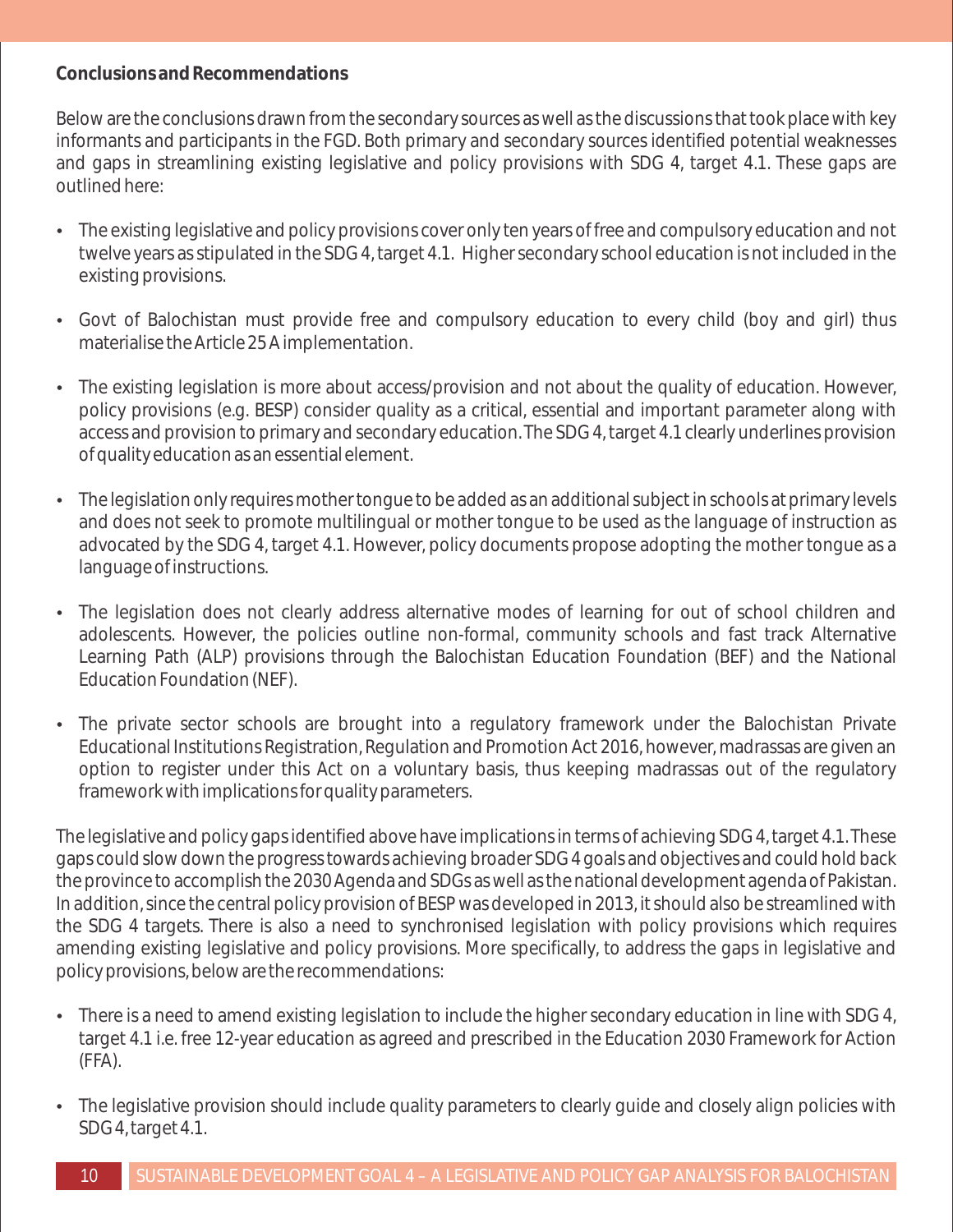- The legislation should be amended to include the use of mother tongue, first or home language to be used as the language of instruction in primary schools to harness cognitive development of children in the province.
- More robust legislation and policy provision should be proposed for alternative modes of learning for out of school children and adolescents.
- There is a need to introduce or amend existing legislation to promote a regulatory framework with a focus on quality education for private schools. All religious seminaries or madrassas that are offering formal education/certification should be brought under the legislative provision.
- **2.2 Quality Early Childhood Development, Care and Pre-primary Education**

By 2030, ensure that all girls and boys have access to quality early childhood development, care and preprimary education so that they are ready for primary education (Target 4.2)

Early childhood Care and Education (ECCE) is critical to long-term development, wellbeing, health and preparing children to start their schooling. ECCE also "includes adequate health and nutrition, stimulation within the home, community and school environments, protection from violence and attention to cognitive, linguistic, social, emotional and physical development"(UNESCO 2015, p.12).

The Government of Balochistan (GoB) requires to put together legislation and policy provision to guarantee at least one year of free and compulsory quality pre-primary education for all including the poorest and most disadvantaged children through ECCE services. The provincial government should also prepare integrated ECCE policies and strategies while promoting effective coordination between provincial departments such as Health, Education, Social Welfare, Special Education, Non-formal, Literacy and Human Rights and Law and Parliamentary Affairs as well as between other relevant departments. The provincial government also needs to consider devising clear policies, strategies and plans for the professionalization of ECCE personnel. Finally, SDG 4, target 4.2 also demands designing and implementing inclusive, accessible and integrated programmes, services and infrastructure for quality ECCE services, particularly for children with disabilities.

#### **Findings and Analysis**

The policy focus on Early Childhood Education (ECE) dates back to 1992. Since then successive national education policies have highlighted ECE as a priority area. More recently, the Education for All (EFA) initiatives provided impetus to ECE and National Education Policy 2009 as well as on-going consultations for the preparation of National Education Policy 2016 clearly underlining ECE as a priority area. The ECE Plan 2011- 2015, National Education Policy 2009, the Balochistan Education Sector Plan (BESP) 2013-2018 and the Draft Provincial School Education Policy of Balochistan all emphasise ECE in line with the EFA initiative. The scope of ECE further strengthened under SDG 4, target 4.2 where the focus is now shifted towards early childhood care and education (ECCE).

Following is the legislation and the policy provisions related to pre-primary education, early childhood development and care as delineated in the SDG 4, target 4.2: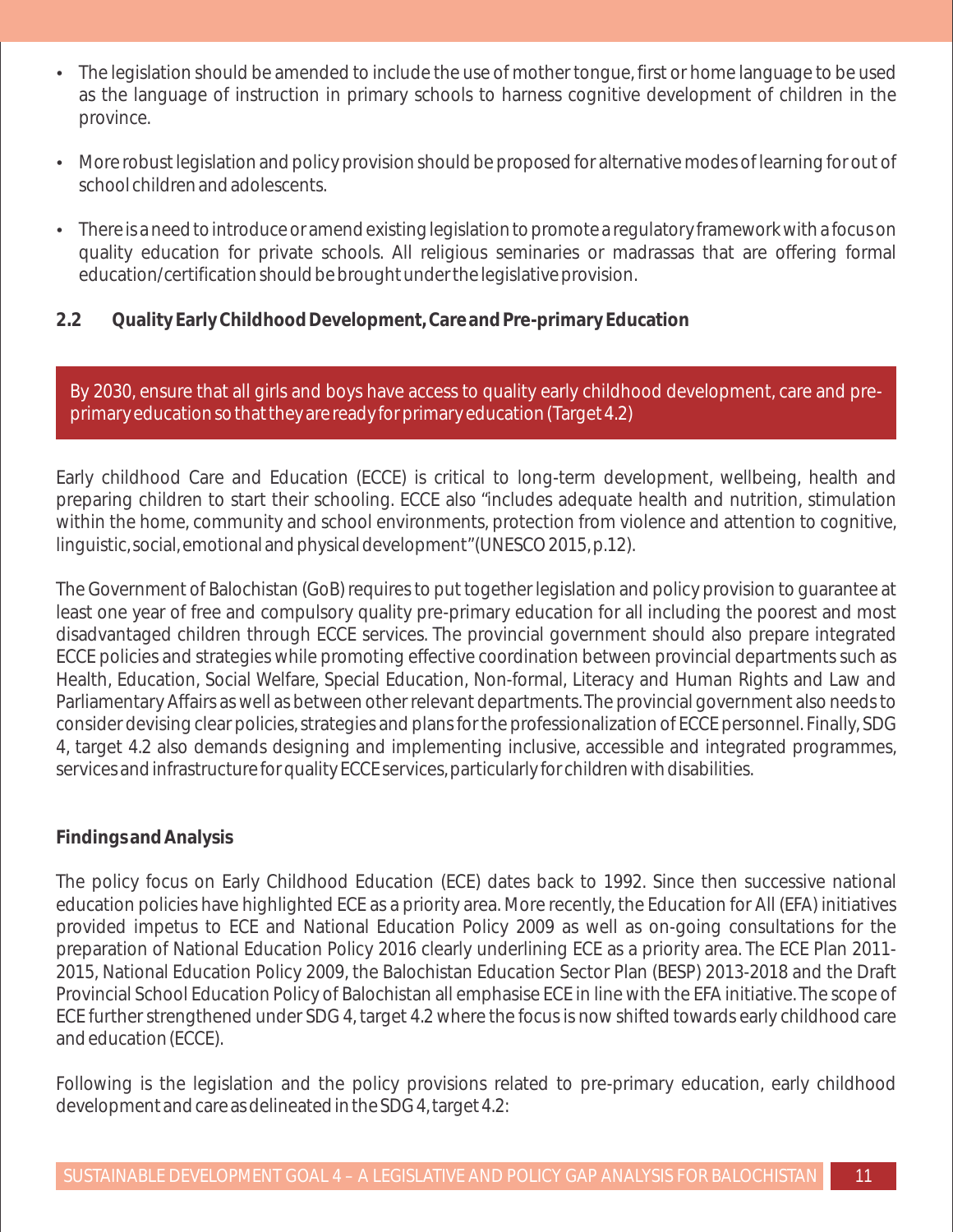| <b>Relevant Legislation</b>                     | <b>Relevant Policies/Plans</b>                                                                                                                                                                                                                                 |  |
|-------------------------------------------------|----------------------------------------------------------------------------------------------------------------------------------------------------------------------------------------------------------------------------------------------------------------|--|
| • The Balochistan Child Protection Act,<br>2016 | • Early Childhood Education Policy Framework 2015<br>• Early Childhood Education (ECE) Plan 2011-2015<br>• National Education Policy 2009<br>• Balochistan Education Sector Plan (BESP) 2013-2018<br>• Draft Provincial School Education Policy of Balochistan |  |

There is no legislation in Balochistan covering provision of free and compulsory pre-primary education, ECCE. The Balochistan Compulsory Education Act, 2014 only covers children between 5 and 16 years in primary, middle and secondary schools. However, several policies have been formulated to offer direction on preprimary education/early childhood education and development. In addition, the Balochistan Child Protection Act, 2016 promulgates care and protection elements.

In Balochistan province, pre-primary mainly consists of the 'kachi' class of un-admitted children and in some cases 'reformed kachi' classes use the national curriculum of ECE. The BESP approach to ECE puts forward three key points to promote ECE in the province i.e. increasing acceptance of ECE in the sector, institutionalisation and expansion linking ECE to health, nutrition and wellbeing. The BESP also proposes the development of a policy framework on ECE.

The Early Childhood Education Policy Framework 2015 developed by the Policy Planning & Implementation Unit (PPIU) within the Secondary Education Department, GoB, is more aligned with the SDG 4 target. The framework suggests that children from four to eight years should be focused for on ECE in two definitive categories i.e. four to five and five to eight years extending ECE from class katchi to class 2. The framework recommends a holistic child development strategy with adequate resource allocation for ECE classroom infrastructure, ECE environment with a focus on health, hygiene and nutrition, teacher training and community and caregiver involvement in child development. However, despite efforts, implementing these policies have been a greater challenge in the local context in Baluchistan as one key informant argued:

> "As more than half of our schools are single-teacher and multi-grades schools and not all of our teachers are trained in multi-grade teaching as well as in early childhood development and as you know ECE require play and story-telling methods. Since our teachers are not trained in ECE, and they don't understand the needs of children, it is difficult for them to deliver quality ECE education."

The Balochistan Child Protection Act, 2016 aligns early childhood development and care in terms of protecting from:

> [(a) physical violence or injury; (b) mental violence; (c) neglect or negligent treatment; (d) maltreatment; (e) exploitation; and (f) sexual abuse or sexual exploitation].

The Act further stipulates that the child's best interest must be protected;

[The child's level of education and educational requirements]

[All state bodies, agencies and organisations, public and private social welfare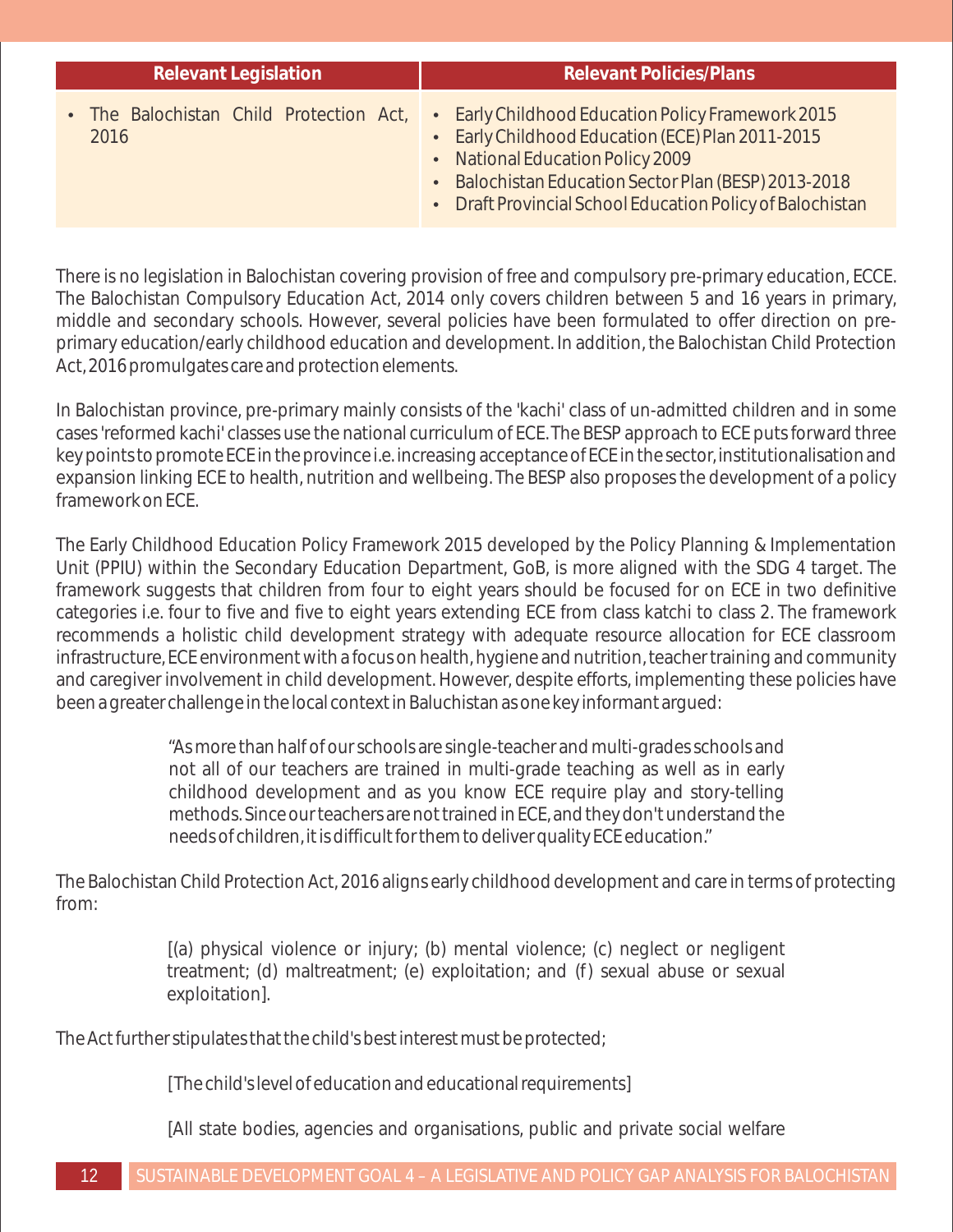institutions and civil society organisations shall safeguard and promote the best interests of the child in need of protection.]

[For the full and harmonious development of a child's personality, a child should preferably grow up in a family social structure and environment. Where special protection of a child or assistance to the parent(s) or carers is required from the state, including out-of-home care…]

**Conclusions and Recommendations**

It is evident from the discussions/interviews with primary sources and reviewing available literature, legislation and policy documents that the absence of appropriate legislation on ECCE/ECE is causing incoherence in policy provisions. One example is the discrepancy of age for ECE which appears to be one year in policy documents such as the BESP i.e. katchi or reformed katchi before class 1; however, the Early Childhood Education Policy Framework 2015 suggests that ECE should target all 4 to 8 year old children (from class katchi to class 2) in the province.

In fact, ECCE is not part of any of the existing policy provisions. Instead, the focus is on ECE and pre-primary education as katchi class of un-admitted children with no prescribed curriculum and outside the remit of modern CEC concepts. In addition, there is no legal and policy provision for at least 1 year free and compulsory pre-primary education based on ECCE services.

The Early Childhood Education Policy Framework 2015 touches upon ECCE services in terms of positive development in early childhood, child growth and development. The framework claims to be based on universally accepted principals for designing and implementing quality ECD/ECE services and programmes; emphasising on developing linkages across the system connecting people, resources and organisations (PPIU 2015). The framework offers a promising start towards achieving SDG 4, target 4.1, however, the orientation of the Early Childhood Education Policy Framework 2015 is anchored on EFA initiative advocating ECE and is missing the care and development element which characterises the ECCE. During the discussion and interviews, it was noticed that stakeholders, particularly from government, are keen to incorporate ECCE provisions in their policies and practices as a key informant elaborated:

"The implementation strategies addressing upgradation of existing facilities prioritize inclusion of a second room in schools where there is only one room as well as ECCE facilities in the primary sections of all government school in the province".

There is a need to shift the policy focus from ECE to ECCE in the province by harmonising the various policy documents i.e. the BESP and The Early Childhood Education Policy Framework 2015. Following are the recommendations to bring into line the legislation and policies with the SDG 4, target 4.2 i.e. ensuring access of all children (boys and girls) including children with disadvantaged background and with disabilities, towards at least one year pre-primary education adhering to the quality early childhood development and care i.e. ECCE services:

· the legislators should consider introducing new legislation or amending existing, such as the Balochistan Compulsory Education Bill, 2014 to create provision for SDG 4, target 4.2 for at least one year compulsory pre-primary education in the province on the premise of ECCE i.e. addressing the care, child development and wellbeing elements.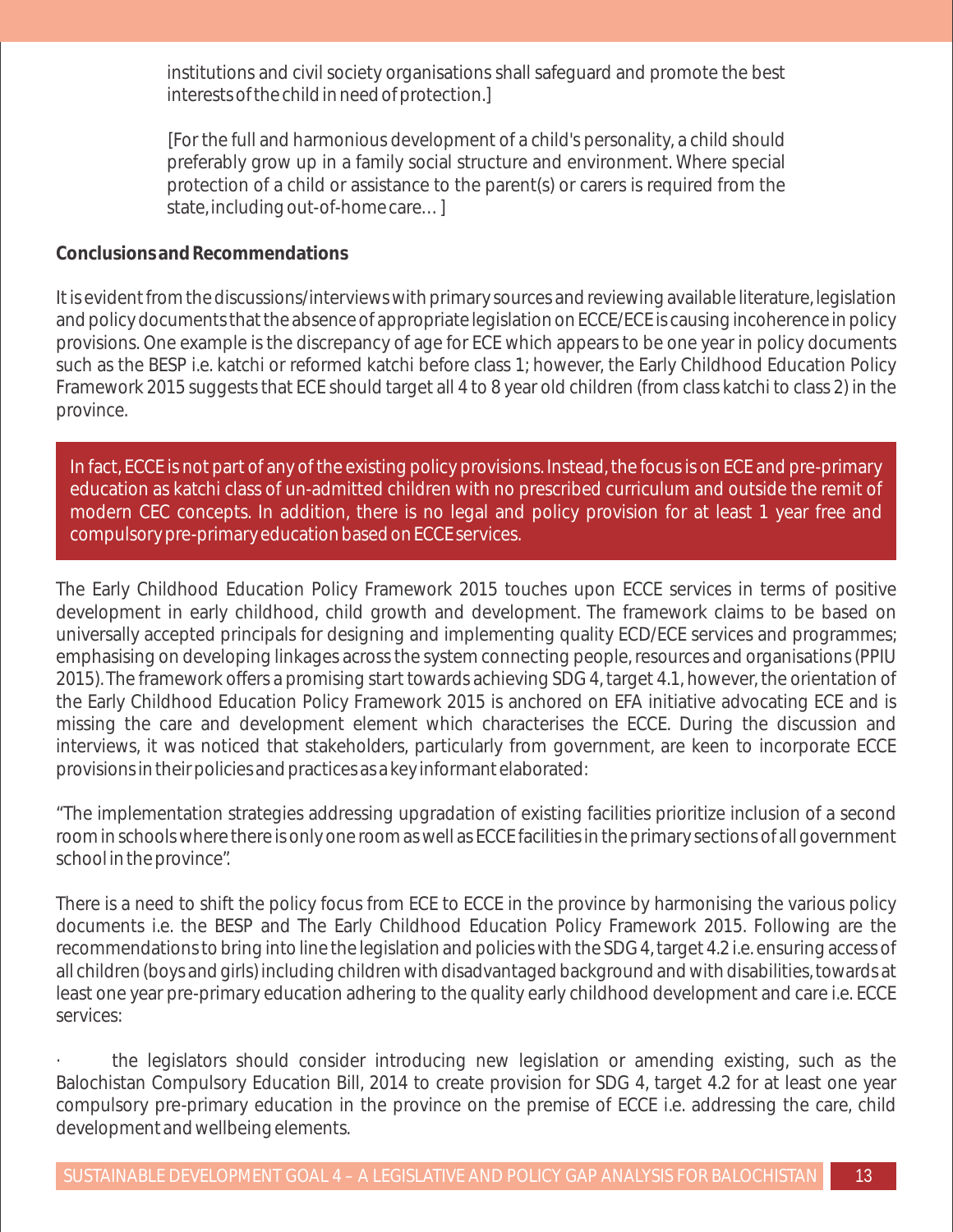- there is a need to revise available policy documents to shift the policy focus from ECE to ECCE encapsulating policies that are integrated, inclusive, accessible for disadvantaged children and those with disabilities, to promote effective coordination between provincial departments and professionalization of ECCE personnel.
- both legislation and policy focus should be made consistent in terms of children's age for pre-primary education.
- quidance should be taken from the Draft Provincial School Education Policy of Balochistan that aims to "prepare strong foundations for children through effective early childhood care and development".
- comprehensive legislation is required to holistically look at the varying age groups at pre primary and primary level.
- **2.3 Equal Access to Affordable, Quality Technical, Vocational and Tertiary Education**

By 2030, ensure equal access for all women and men to affordable quality technical, vocational and tertiary education, including university (Target 4.3)

To achieve SDG 4, target 4.3, the Government of Balochistan is to develop comprehensive cross-sector policies for skill development, TVET and higher education in partnership with public and private sectors. The TVET should link market needs in local, provincial, national and international businesses while policies should offer distance tertiary/higher education. The inclusive and equal access to affordable TEVT and higher education is a pre-requisite of achieving SDG 4, target 4.3.

#### **Findings and Analysis**

There is recognition among key stakeholders that TVET is not adequately covered in the BESP as one key informant underlined:

> "I think our education sector plan missed out on TVET aspects. As TVET provisions helps children who are not academically sound and can pursue alternative roots through vocational and technical training".

Another participant during discussions accepted:

"We know that TVET is a missing link in our education sector plan and since it is a prominent feature of SDG 4, we are working towards incorporating TVET in our policies and plans".

The National Education Policy 2009 recognises that despite having legislative provisions in place for some time such as the Pakistan's Apprenticeship Ordinance, 1962, the Apprenticeship Rules 1966 and the Pakistan National Training Ordinance, 1980, the technical and vocational education system is not geared up to fulfil the requirements of the labour market. Below are the national and provincial legislative and policy provisions focused on access to TEVT and higher education: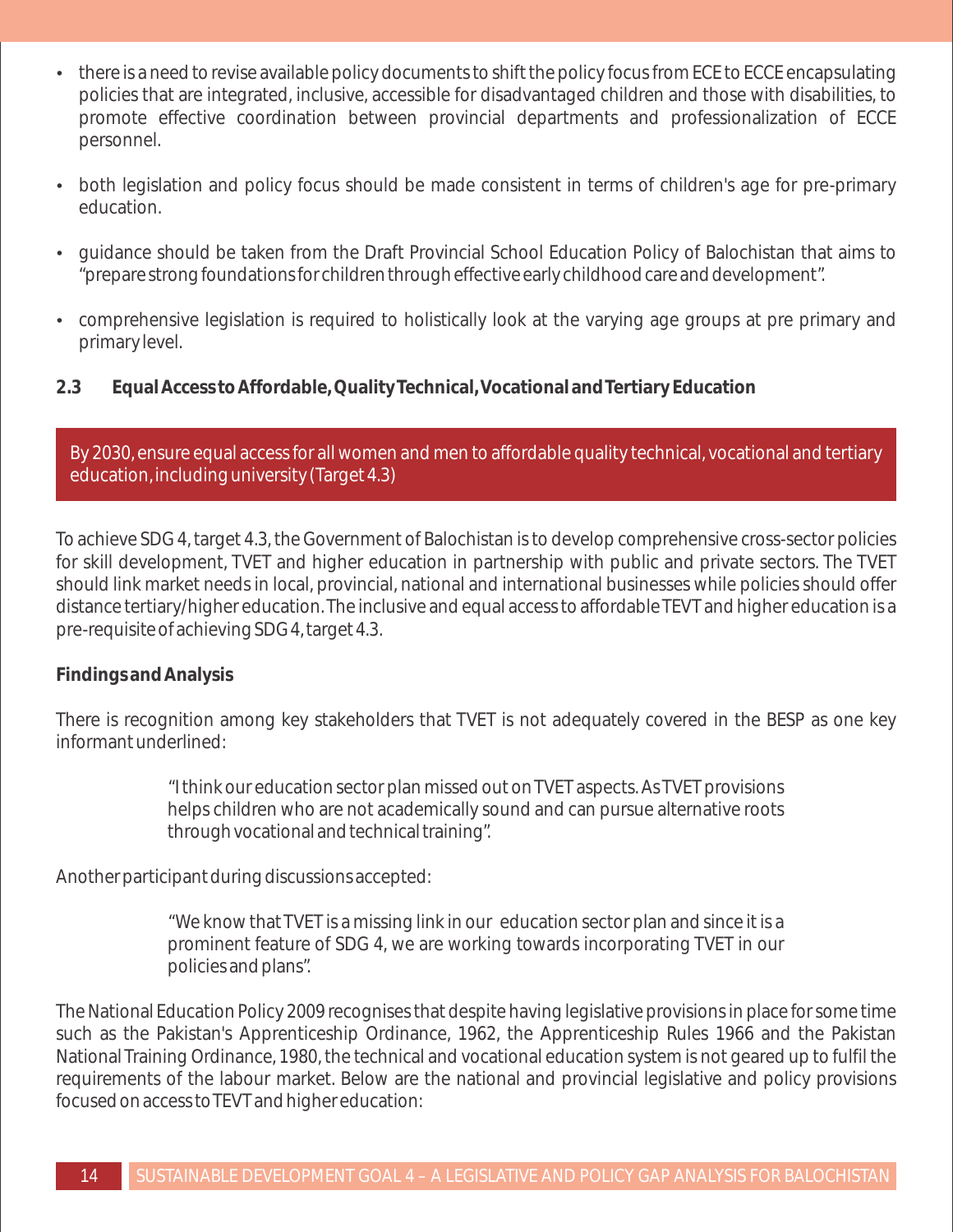| <b>Relevant Legislation</b>                                                                                                                                                                                     | <b>Relevant Policies/Plans</b>                                                                                                                                                                                                                                                                       |  |
|-----------------------------------------------------------------------------------------------------------------------------------------------------------------------------------------------------------------|------------------------------------------------------------------------------------------------------------------------------------------------------------------------------------------------------------------------------------------------------------------------------------------------------|--|
| • The Balochistan Technical Education and<br>Vocational Authority Act, 2011<br>• The National Vocational and Technical<br>Training Commission Act, 2011<br>• The Higher Education Commission<br>Ordinance, 2002 | • Vision 2025: One Nation - One Vision<br>• National Education Policy 2009<br>• Skills for Growth & Development, A TVET Policy for<br>Pakistan 2015<br>• The National Skills Strategy 2009-2013<br>• TVET Reform Support Programme 2011-2016<br>• Balochistan Education Sector Plan (BESP) 2013-2018 |  |

The National Vocational and Technical Training Commission Act, 2011 was enacted to facilitate, regulate and provide policy direction for technical education and vocational training and the establishment of a National Vocational and Technical Education Commission (NAVTEC) in Pakistan. This followed the formulation of The Balochistan Technical Education and Vocational Training Authority Act, 2011 to facilitate vocational, technical, skills training as well as to establish the Women's Training and Employment Cell in the province. B-TVETA in close coordination with the provincial departments of Labour & Manpower, Education, Industries & Commerce, Social Welfare and Women Development. However, B-TVETA has not been an effective legislation. During interviews and discussions one participant uncovered some of the facts pertaining to B-TVETA:

> "We know that B-TVETA act passed in 2011; however it was dormant for some time. B-TVETA should have had some technical institutions. However, B-TVETA was not able to deliver on its promises".

In 2011, the National Skills Strategy 2009-2013 was formulated to provide policy direction, support and an enabling environment to the public and private sectors to implementing training for skills development to enhance social and economics profile (NAVTEC 2010). To implement the National Skills Strategy 2009-2013, the TVET Reform Support Programme (TRSP) was initiated in 2011 focussing on governance, developing a National Vocational Qualification Framework (NVQF), innovative training delivery, capacity building of provincial TEVTAs and imparting cooperative vocational training and green skills (TRSP 2016).

Based on the work and experience under TRSP, a new national TVET policy was devised in 2015. The national TVET policy is fully committed to the long-term Vision 2025, recognising that priority must be given to human capital development. Skills development is crucial to the achievement of the national goals set out in Vision 2025.

In terms of tertiary/higher education, Vision 2025 strongly promotes the knowledge revolution and knowledge economy agenda. Higher education in Balochistan is governed by the Higher Education Commission Ordinance, 2002. However, colleges in the province are managed and regulated by the Higher Education Department within the Education Department and Board of intermediate Secondary Education in line with BESP policy guidance.

**Conclusions and Recommendations** 

A TVET Policy for Pakistan 2015 as well as Vision 2025 are two policy documents that strongly advance the TVET agenda outlined in the SDG 4, target 4.3. There are opportunities for Balochistan to take advantage of renewed support for TVET in Vision 2025 and other national policy documents to streamline provincial legislation and policies. The discussions during interviews and discussions highlighted the following gaps: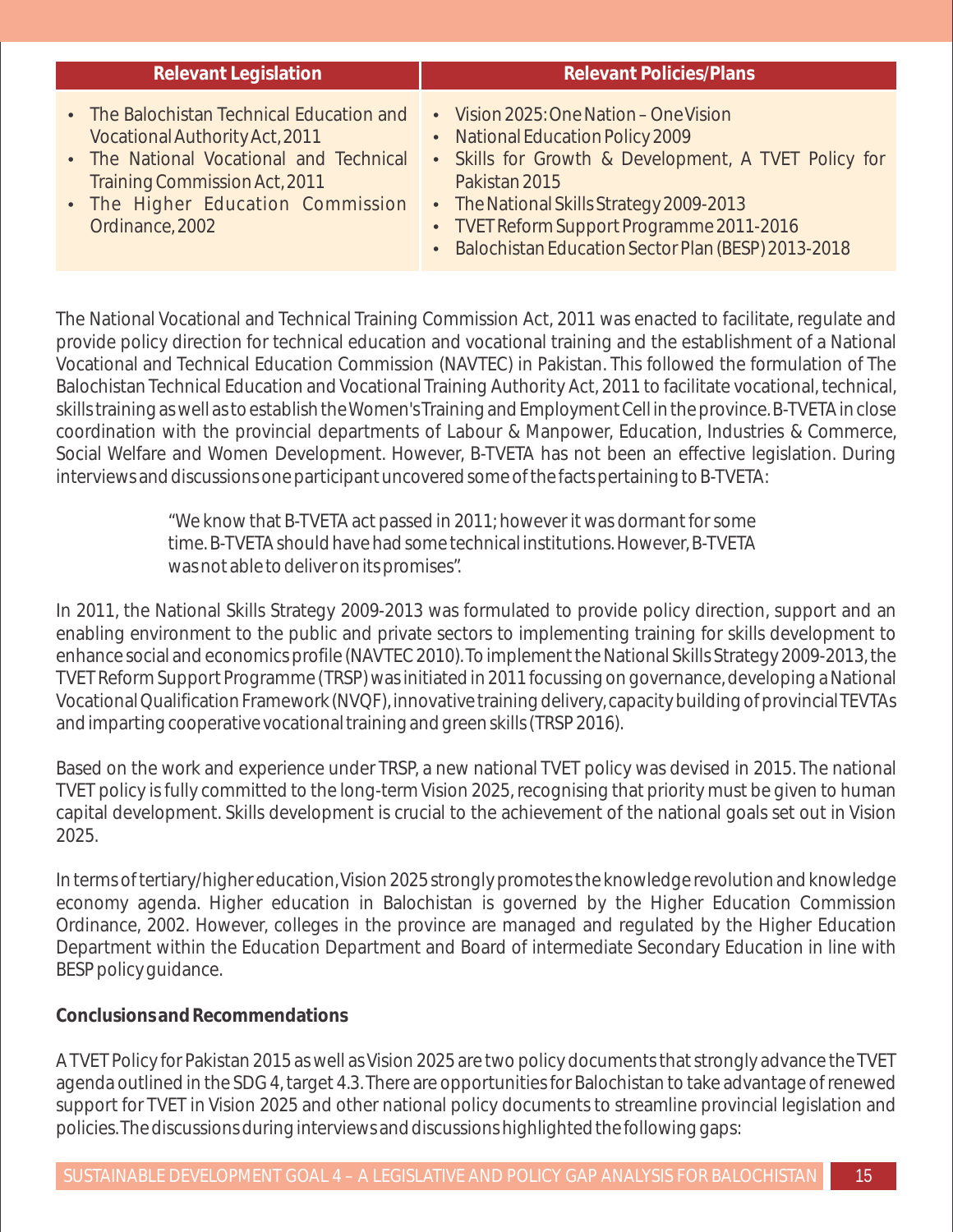- The Balochistan Technical Education and Vocational Authority Act, 2011 paved the way to establish B-TEVTA to regulate and promote vocational training and technical education in the province. This Act, however, is unclear on equal access to women and men.
- The higher/tertiary education, in particular university education is not covered by any provincial legislation or policy directives i.e. BESP.
- The provincial law and policies i.e. BESP, do not clearly promote strong inter-departmental coordination mechanisms within the province or at federal level as well as with private sector organisations.
- The fee and affordability is not part of any legislation or policy documents which is an important element of SDG 4, target 4.3.

In order to remove these gaps, below are some recommendations:

- The Balochistan Technical Education and Vocational Authority Act, 2011 should be amended and inclusive and gender equality should be addressed to guide the policies.
- Appropriate law or polices should be devised to bring university education into the provincial ambit. In addition, clear institutional arrangements for college and university education should be outlined.
- The policy provision should encourage strong inter-departmental coordination mechanisms at provincial and federal level as well as with the private sector.
- Policies should be able to give clarity on fee and affordability factors.
- **2.4 Skills for Decent Work and Entrepreneurship for Youths and Adults**

By 2030, ensure that all youths and adults have relevant skills, including technical and vocational skills, for employment, decent work and entrepreneurship (Target 4.4)

The SDG 4, target 4.4 reiterates the importance of TVET and highlights the need to formulate flexible, evidencebased, demand-based, work and classroom-based accredited and recognised quality skill training and TVET programmes with transferable skills. These education and training programmes may also introduce entrepreneurial, basic and ICT skills and support through career and counselling services. The stakeholders of the legislative review and policy gap analysis stressed the need for aligning SDG 4.4 with the economic policies and employment plans so that the unskilled/unemployed youth may be better planned to serve the direction set under this target.

#### **Findings and Analysis**

The Balochistan Technical Education and Vocational Authority Act, 2011 is aimed to harmonise technical and vocational training with changing circumstances, but it simply provides the basis for the establishment of an authority (B-TEVTA) to regulate and promote vocational training and technical education in Balochistan. Thus, there is no provincial legislation equipped to cater for a comprehensive TVET framework as outlined in the SDG 4, target 4.4.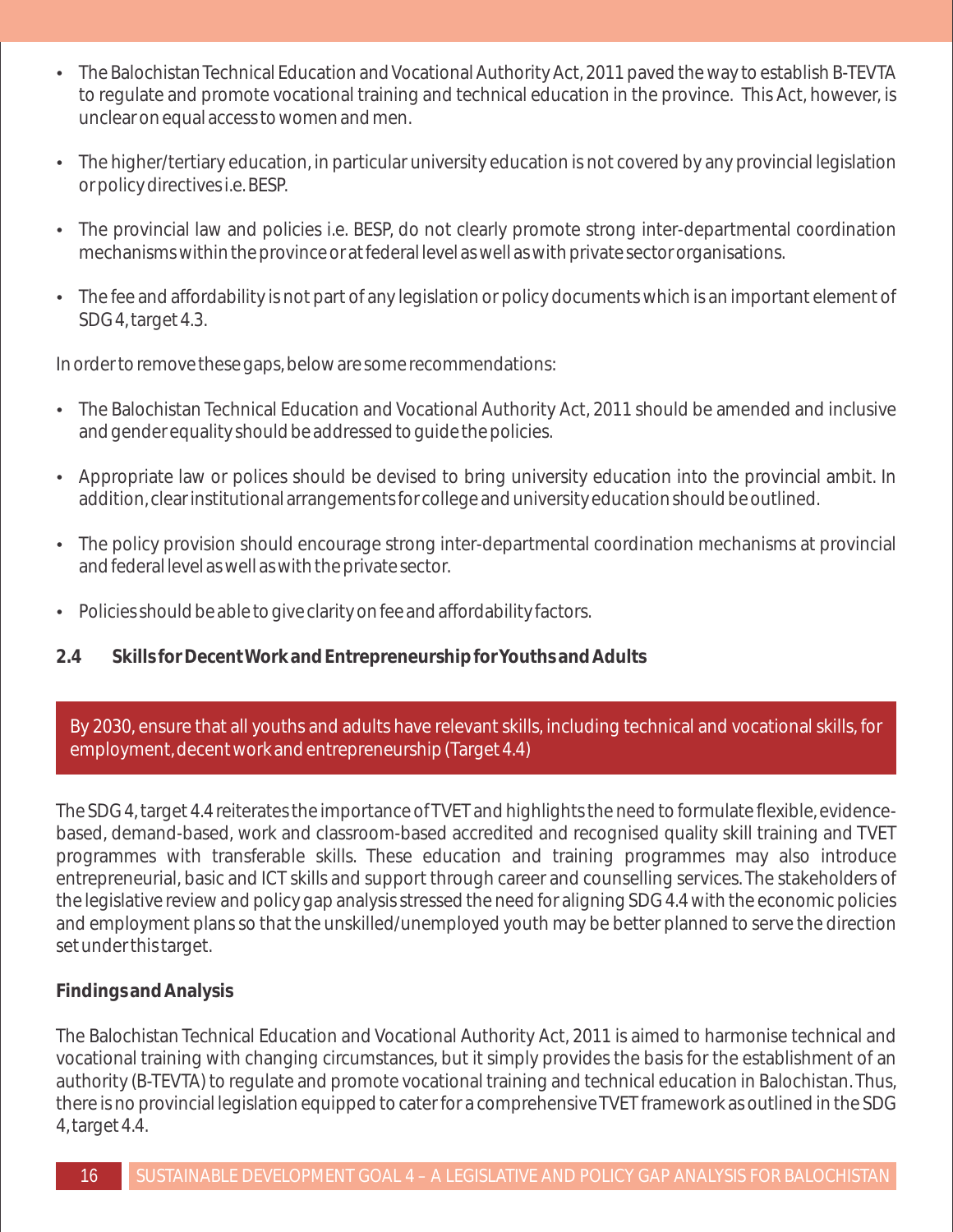However, national policy documents such as Vision 2025 and TVET Policy (i.e. Skills for Growth & Development, A TVET Policy for Pakistan 2015) appear to be closely aligned with the SDG 4, target 4.4. In particular, the TVET Policy for Pakistan 2015 with its eight objectives offers a comprehensive TVET framework. It emphasise on securing a national commitment to impart skill development trainings for at least one million young and adults. The objective is to train 20 percent of all school leavers by 2025 through public and private sector institutions. The policy also stresses on introducing national standards-based assessment and certification system in line with international recognised qualifications.<sup>3</sup> It is important to note that there is no provincial equivalent of Skills for Growth & Development, A TVET Policy for Pakistan 2015 that could offer a TVET framework in Balochistan.

| <b>Relevant Legislation</b>                                                                                                                             | <b>Relevant Policies/Plans</b>                                                                                                                                                                                                                         |
|---------------------------------------------------------------------------------------------------------------------------------------------------------|--------------------------------------------------------------------------------------------------------------------------------------------------------------------------------------------------------------------------------------------------------|
| • The Balochistan Technical Education and<br>Vocational Authority Act, 2011<br>• The National Vocational and Technical<br>Training Commission Act, 2011 | • Vision 2025: One Nation – One Vision<br>• Balochistan Youth Policy 2015<br>• Skills for Growth & Development, A TVET Policy for<br>Pakistan 2015<br>• The National Skills Strategy 2009-2013<br>• Balochistan Education Sector Plan (BESP) 2013-2018 |

The Balochistan Youth Policy 2015 is also a useful document promoting economically active youths having opportunities for rightful and gainful employment, livelihood, training, financial credit and other services in the province. The Balochistan Youth Policy 2015 puts emphasis on provision for skill development and vocational training in line with regional clustering and economic corridors. The policy also encourages public and private universities to carry out exploratory studies, skill mapping and market analysis in Balochistan.

#### **Conclusions and Recommendations**

There is no provincial legislative or policy provision covering the aspects as underlined in the SDG 4, target 4.4. It is therefore, important to devise legislation and policies along with lines of Skills for Growth & Development, A TVET Policy for Pakistan 2015, Vision 2025 and the Balochistan Youth Policy 2015. The national TVET Policy 2015 and The Balochistan Youth Policy 2015 offer a framework and a good starting point to align provincial legislation and policy provisions to SDG 4, target 4.4 to ensure that all youth and adults have relevant skills, including technical and vocational skills, for employment, decent work and entrepreneurship.

Following are the recommendations to address the absence of provincial legislation and policy provision pertaining to SDG 4, target 4.4:

- The legislators in the province may consider strengthening existing provincial legislation to provide policy guidance linking policies with SDG 4, target 4.4. This is also very important in the current context where the China Pakistan Economic Corridor (CPEC) is unfolding and may provide an opportunity for establishment and regeneration of an economic zone which could create job opportunities for youths and adults in the province.
- The long-awaited B-TEVTA policy should be approved and finalised. The policy focus should be on

<sup>3.</sup> Skills for Growth & Development: A Technical and Vocational Education and Training (TVET) Policy for Pakistan, Ministry of Federal Education and Professional Training, Government of Pakistan.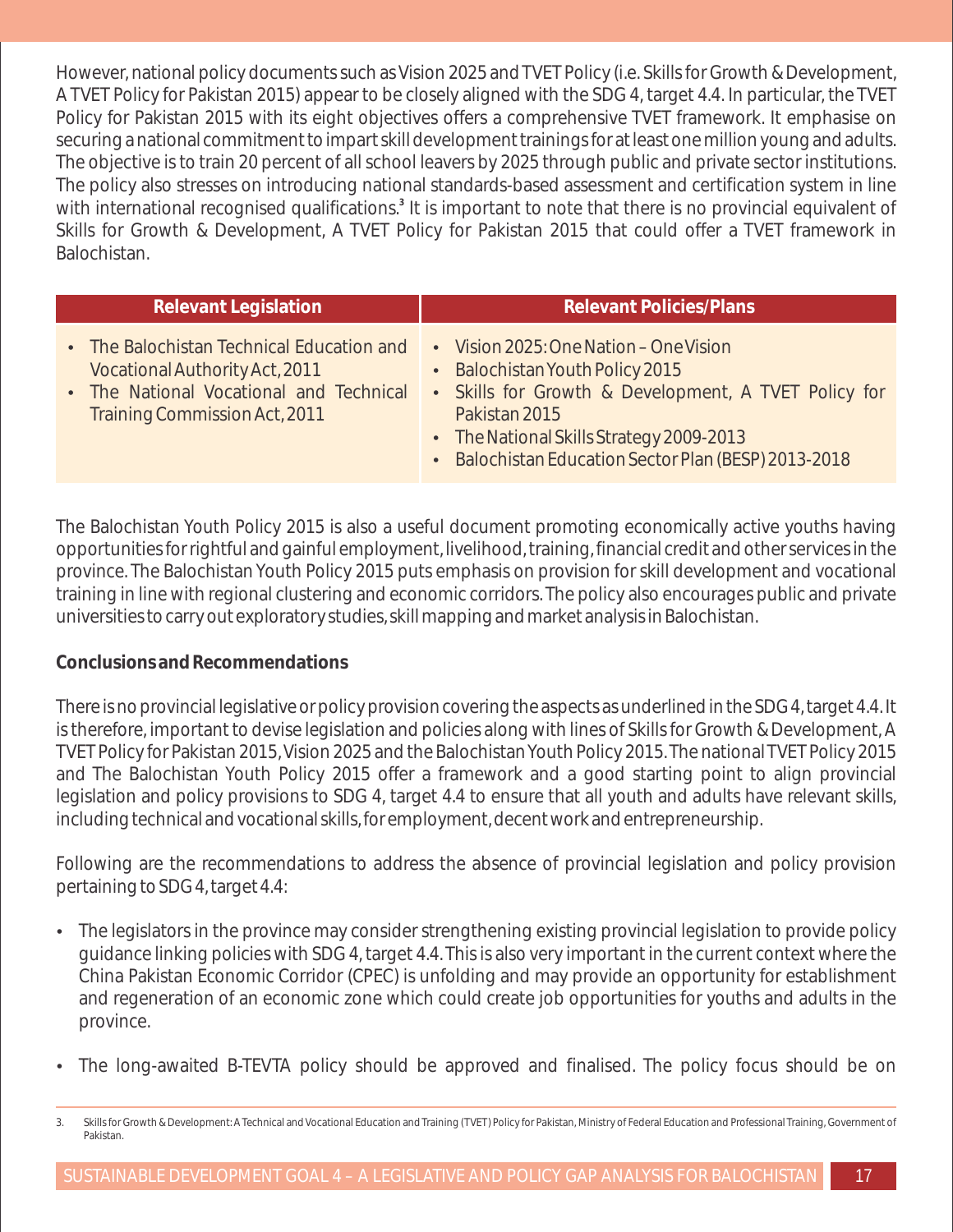developing coordination and partnership between the public and private sector. In addition, priority should be given to the TVET curriculum, the assessment system under BICE as well as improving human resources and expanding technical institutions and provision of TVET.

- The comprehensive TVET framework as outlined in the SDG 4, target 4.4 should be used as guiding principle for all future legislation and policy formulation. It is important to take full benefit from the existing policies such as The Skills for Growth & Development: A TVET Policy for Pakistan 2015 and Vision 2025.
- **2.5 Elimination of Gender Disparities and Discrimination**

By 2030, eliminate gender disparities in education and ensure equal access to all levels of education and vocational training for the vulnerable, including persons with disabilities, indigenous peoples and children in vulnerable situations (Target 4.5)

SDG 4, target 4.5 promotes quality education and vocational training for girls and women. Target 4.5 also entails that education policies, sector plans and budget are based on equality and non-discrimination considering effective risk assessment for emergencies such as disaster and conflicts and that they cater for the needs of the vulnerable i.e. IDPs and refugees. Target 4.5 also ensures support for a comprehensive approach to make schools resilient to disaster and focus on school disaster management, risk reduction and resilience. The promotion of distance learning and use of ICT to facilitate learning in conflict zone and remote areas is also within the remit of SDG 4, target 4.5. Furthermore the provision of education to malnourished children in most poverty stricken areas is also linked to this target to address vulnerabilities associated to food and poverty. It is also directly linked with the cognitive abilities of children impacting their learning abilities. To address this target, there needs to develop an umbrella policy framework to assure inter sectoral collaboration particularly related to health, education, special education, social welfare, women's development, food and agriculture and poverty reduction plans or policies.

It is important to point out that during discussions/interviews, the Balochistan Gender Policy and Implementation Plan was mentioned by the participants, however, despite concerted efforts it was not possible to get hold of these documents.

One of the GoP's social safety programme of i.e. National Cash Transfer Programme - BISP largely contributed to address vulnerabilities of children belonging to ultra poor families as per poverty assessment survey conducted by the World Bank. A high proportion of 74% of the children from ultra poor families are reported to be out of school across Pakistan. Aurat Foundation in collaboration with BISP mapped out those families in six districts of Balochistan and identified out of school children between the ages of 5 and 12 years. After massive campaign and social mobilization, AF assisted BISP, Balochistan in getting 28,259 children's back to primary schools in these six districts. The programme is still on-going in remaining districts and being implemented in phase in the province.

#### **Findings and Analysis**

Pakistan Vision 2025 promises a just and equitable society where vulnerable and marginalized segments of the society would be mainstreamed. The Vision 2025 seeks to create an inclusive education system for special children, minorities and people with disabilities.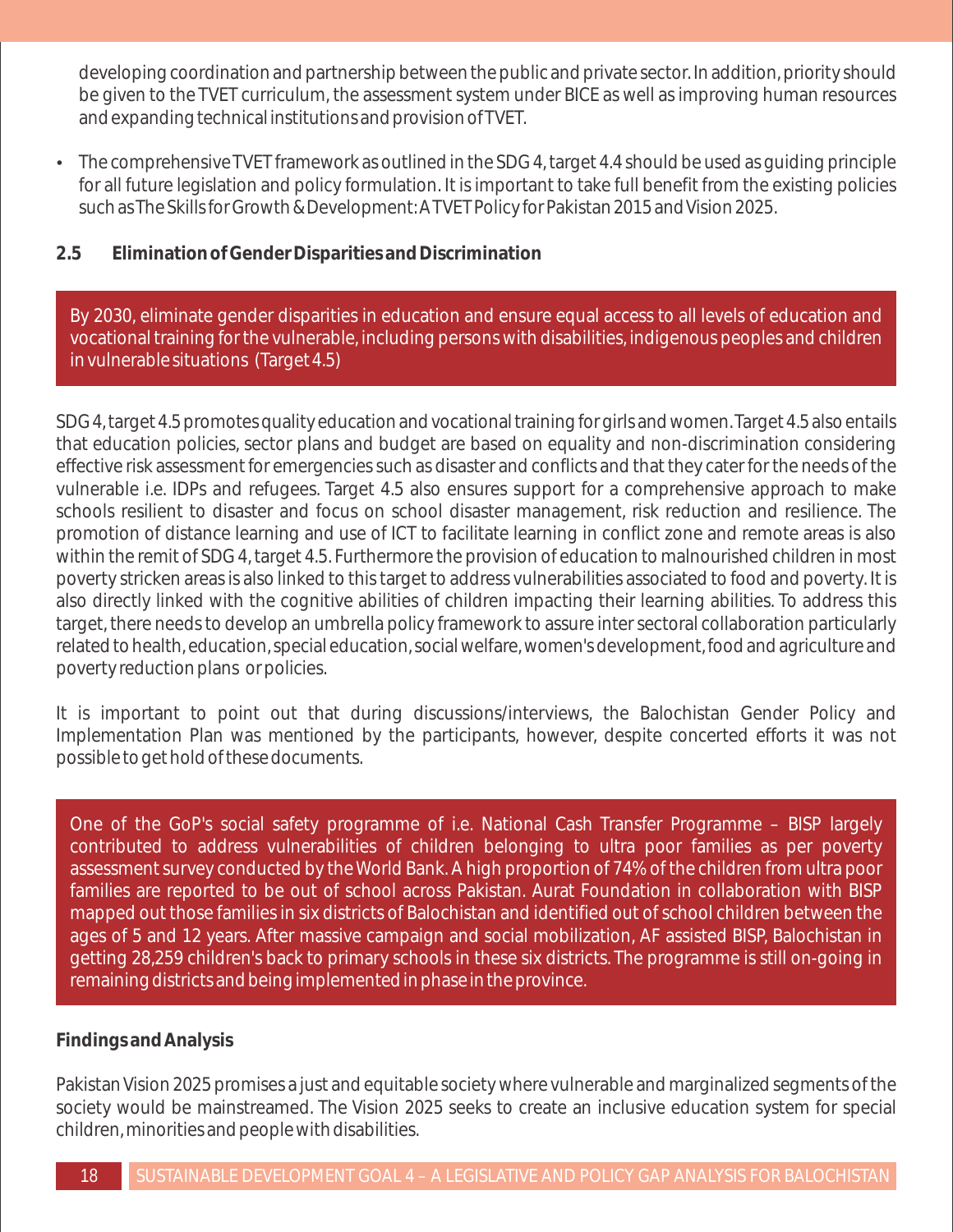The Balochistan Compulsory Education Act, 2014 clearly advocates free and compulsory education for children, especially girls, between the ages of 5 and 16. The Act also emphasise on extending the free and compulsory education to children with mental or physical disabilities with provision for special education in the vicinity. The Act does not clearly mention of vulnerable children or children in disaster or conflict situation, i.e. IDPs and refugees.

| <b>Relevant Legislation</b>                                                                                                        | <b>Relevant Policies/Plans</b>                                                                                                                                                                                      |  |
|------------------------------------------------------------------------------------------------------------------------------------|---------------------------------------------------------------------------------------------------------------------------------------------------------------------------------------------------------------------|--|
| • The Balochistan Compulsory Education<br>Act, 2014<br>• The Balochistan Technical Education and<br>Vocational Authority Act, 2011 | • Balochistan Education Sector Plan (BESP) 2013-2018<br>• Vision 2025: One Nation – One Vision<br>• Skills for Growth & Development, A TVET Policy for<br>Pakistan 2015<br>• The National Skills Strategy 2009-2013 |  |
|                                                                                                                                    |                                                                                                                                                                                                                     |  |

The Balochistan Education Sector Plan 2013-18 (BESP) is committed to remove gender gaps and mainstream marginalised groups including females into the regular education system. As one participant said:

> "All over schools are designated as gender-free school lately. The policy is to promote gender balance and encouraging both boys and girls to attend schools".

However, the initiatives towards gender-free schools only effective in primary education and the drop rate increases, particularly for girls in secondary education. This challenge has been explained by one of the key informant during interviews and discussions:

> "The gender-free school is mostly effective in primary schools. As our culture does not allow girls aged 12 and over to attend mixed schools, and keeping in view that majority of our rural schools are multi-grade with only one teacher in most of the cases, it pose challenges to ensure girls participation in secondary education".

The BESP proposes the community schools model in villages without school facilities, the up-gradation policy and mainstreaming dropped out children through non-formal education. The BESP also addresses attitudinal barriers to female education through awareness campaign and incentivising the girls' enrolment. The BESP remains aligned with the idea of inclusive education and focus on disabled and Afghan refugee children in the province and fully committed to ensuring that all children "regardless of gender, abilities, disabilities and socioeconomic, cultural, and ethnic backgrounds":

- $\bullet$  are treated with dignity and respect;
- have equal access to education, health services, work and all other aspects of life;
- are enabled to develop their full academic, physical, emotional and social potential;
- have access to learning material in appropriate media and technical devices;
- develop confidence in their abilities, skills and future prospects

The BESP sought guidance from the National Education Policy 2009 to streamline and institutionalise its policy direction toward including Disaster Risk Reduction (DRR) and conflict situations. The BESP strategic objectives promote the development and institutionalisation a separate policy on DRR including conflict situations for the education sector in Balochistan. As part of these efforts, the BESP seeks to prepare DRR plans for risk prevention, mitigation and preparedness as well as plans for enhancement of DRR responsiveness. As one key informant provided insight and the current efforts that are underway at present: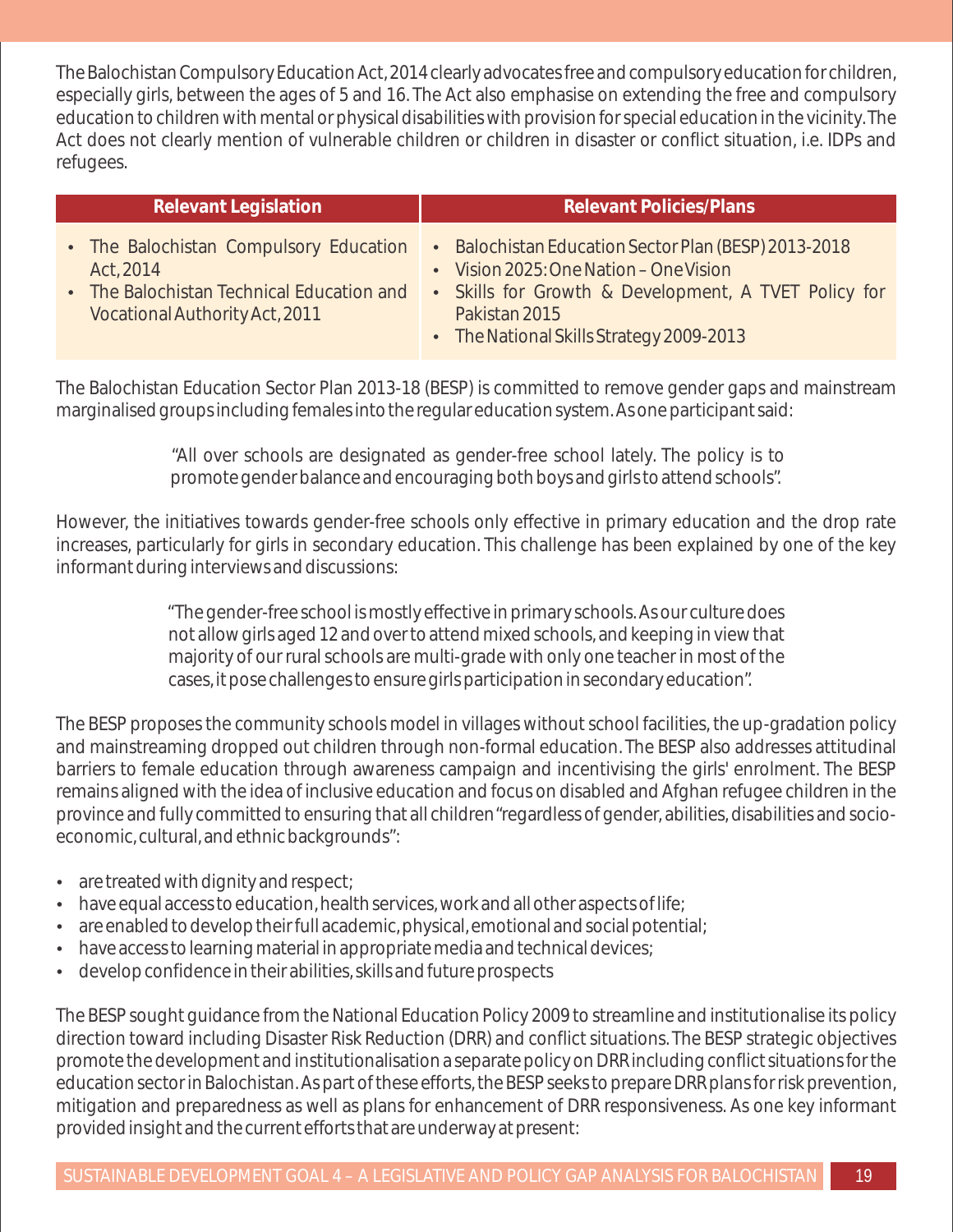"We formed a provincial working group on DRR comprised of area experts belong to different stakeholder and partner organization. In addition, we are also looking at intervention from civil society organizations/ NGOs in various districts, their focus, learning materials and training manual that they are using and trying to work with them. We would like to provide training to our DRR working group members, our education managers at district level after assessing their needs and requirements as well as keeping in view our culture and local context"

The Balochistan Technical Education and Vocational Authority Act, 2011 does not specifically address gender equality or issues around inclusivity of marginalised groups such as disabled people or IDPs etc. However, national policies such as the National Skill Strategy 2009-2013 and the TVET Policy for Pakistan 2015 both focus on improving access, equity and employability of women, disadvantaged groups and vocational training ensuring gender balanced provisions.

#### **Conclusions and Recommendations**

The existing national and provincial legislation and policies on primary and secondary education unequivocally support the elimination of gender disparities to ensure equal access for girls and women and hence strongly advocate inclusive education. The provincial Education Sector Plan (ESP) also aims to respond to vulnerable conflict situations and advocates putting DRR policies in place in terms of mitigation, preparedness and responsiveness and incorporated into District Education Plans developed for 31 districts in the province. However, provincial legislation and policies do not effectively address the needs pertaining to vocational training opportunities for the vulnerable i.e. people with disabilities, indigenous people/children in vulnerable situations, IDPs and refugees.

There are no legislative and policy direction to promote distance learning and use of ICT to facilitate learning in conflict zone and remote areas. These issues are extremely important in Balochistan context where remote and scattered settlements pose challenge to provide learning opportunities. Thus, use of ICT should be taken on board in legislative provision that can then inform policies for effectively achieving SDG 4, target 4.5.

In this regards, current national policies such as Pakistan Vision 2025, Skills for Growth & Development, A TVET Policy for Pakistan 2015 and The National Skills Strategy 2009-2013 do address these issues to a greater extent. Thus, these national policy provisions should be used to inform the provincial legislative and policies in line with SDG 4, target 4.5.

#### **2.6 Literacy and Numeracy for Youths and Adults**

By 2030, ensure that all youth and adults, both men and women, reach a proficiency level in literacy and numeracy sufficient to fully participate in society (Target 4.6)

The benefits of having youths and adults equipped with functional literacy and numeracy skills are well recognised, however, achieving it proved to be a greater challenge. It is important to devise policies and plans for the provision of quality literacy and numeracy programmes that are contextualised according to local social setup, culture, tradition, economic activities linked with skill development activities. The development of assessment framework based on learning outcomes is the key to quality learning. Particular attention should be given to girls, women and other vulnerable groups. It is also important to develop effective coordination and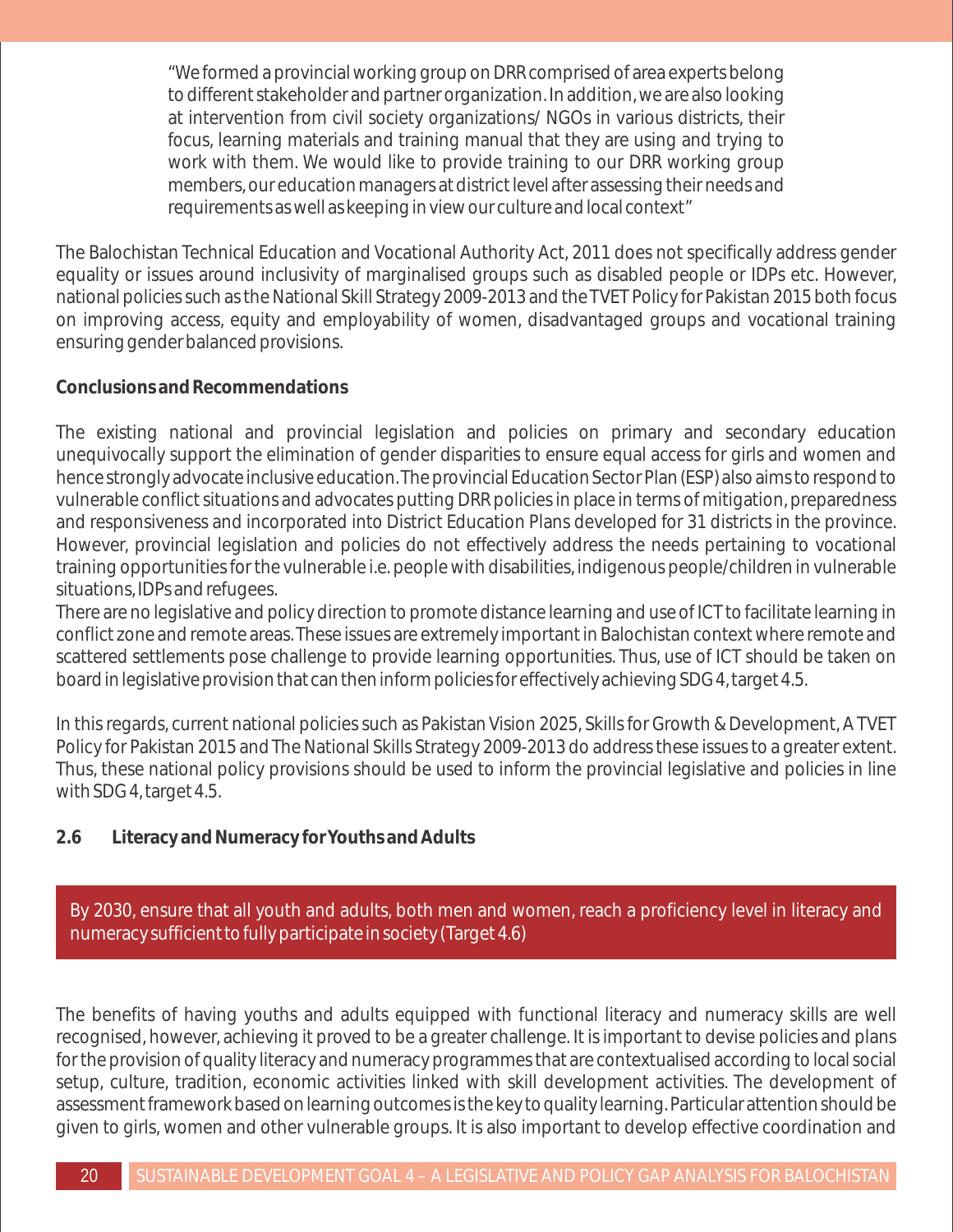partnerships between public, private and civil society organisations to scale up the efforts to promote adult literacy, numeracy and skill development using ICT and mobile technologies available in the area.

**Findings and Analysis**

The Education for All (EFA) Plan for Balochistan 2011-15 reiterates one of the international agreed goals put forward under The Dakar Framework for Action: Education for All in 2000 advocating access by youths and adults to adult literacy, education and skill programmes especially by women. The Plan underscores making effective and coordinated efforts to promote education, literacy and lifelong learning for children, youths and adults and connects literacy as a measure towards poverty reduction and human development. The Plan recognises the shortcomings of quality and relevance as well as accreditation, equivalence and certification while imparting adult literacy and non-formal learning for youths and adults in the province.

| <b>Relevant Legislation</b> | <b>Relevant Policies/Plans</b>                                                                                                                                                                                                                                                                                            |  |
|-----------------------------|---------------------------------------------------------------------------------------------------------------------------------------------------------------------------------------------------------------------------------------------------------------------------------------------------------------------------|--|
|                             | • Balochistan Education Sector Plan (BESP) 2013-2018<br>• Education for All Plan: Balochistan 2011-15<br>• National Education Policy 2009<br>• The National Curriculum for Literacy: Basic Literacy and<br>Numeracy, Functional Literacy and Income Generating<br>Skills 2007<br>• The National Skills Strategy 2009-2013 |  |

The National Curriculum for Literacy: Functional Literacy and Income Generating Skills 2007 outlines the following three levels of literacy:

- Ø **Level One:** Basic literacy and numeracy for reading and writing simple sentences and performing two-digit numeric operations (equal to Class 1).
- Ø **Level Two:** Reading newspaper/magazine and writing expressions in Urdu and able to solve five-digit addition and three-digit subtraction.
- Ø **Level Three:** Understand and able to read and write with speed, accuracy and fluency. English is also introduced (equal to Class 4)

The National Education Policy 2009 proposes some useful policy proposals such as strengthening organisational structure, coordination and budgetary allocation, developing the curriculum, quality standards, assessment framework and accreditation and equivalence systems to ensure quality. In addition, some useful suggestions include linking adult and non-formal education with industry, internship and vocational and skill development programmes. The National Skills Strategy 2009-2013 also reiterates that basic literacy and numeracy would be an essential part of the initiative to address skills development needs of youth and adult workers in the informal sector.

There is recognition in the BESP in terms of adult literacy that has been given low priority in the provincial education policies and plans in the past. The BESP now envisages promoting adult literacy to focus on its large youth population with the strategic objective of institutionalisation of Youth/Adult Literacy (YAL) and Non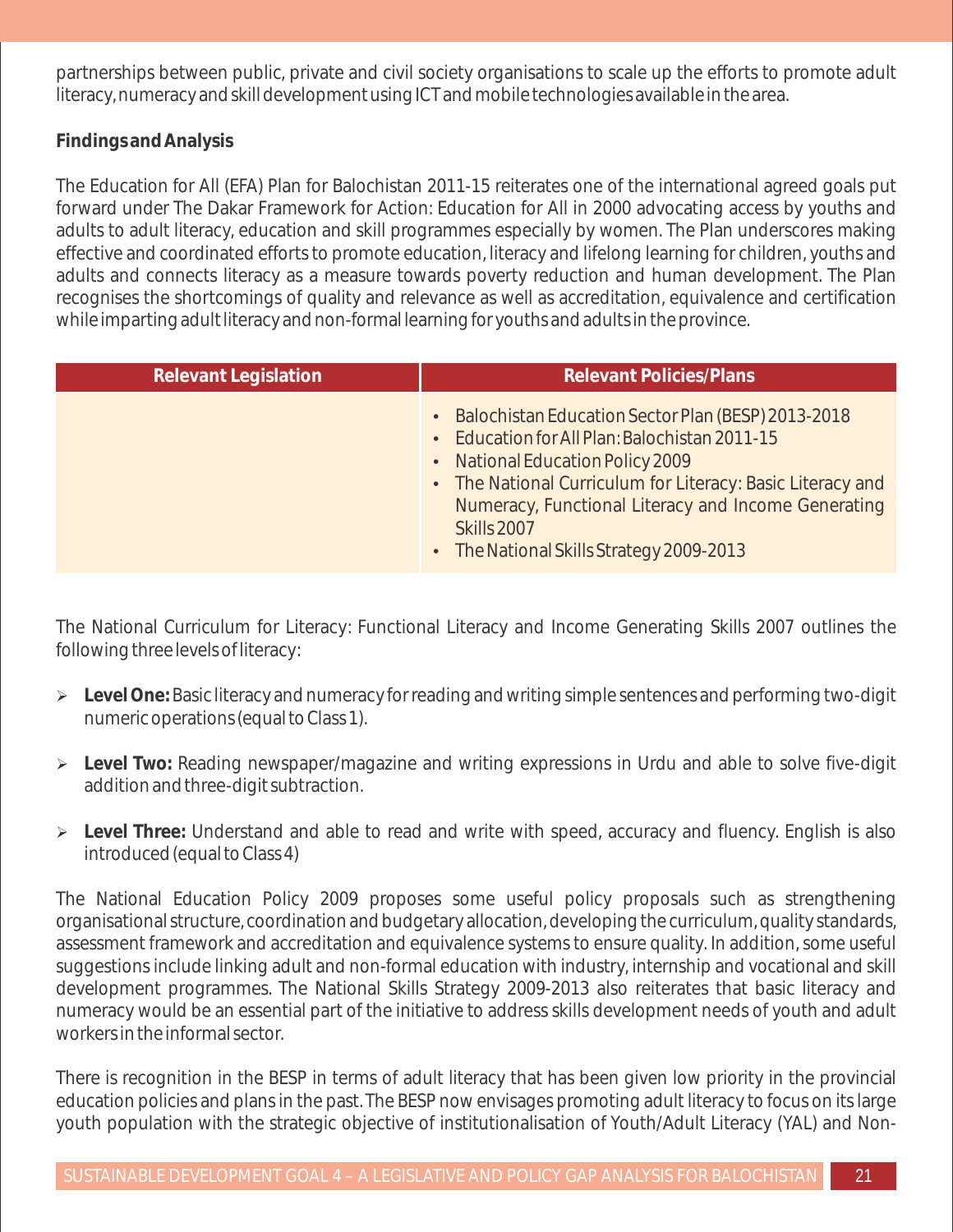Formal Basic Education (NFBE) programmes within the mainstream education system in the province. The BESP suggests developing a policy framework for adult literacy in the province. The BESP clearly offers limited details on adult literacy that are inadequate to meet the commitment required to achieve the SGD 4, target 4.6.

#### **Conclusions and Recommendations**

There are no provincial legislation in Balochistan covering the provision of literacy and numeracy skills for youths and adults. In addition, being the most influential policy document, the Balochistan Education Sector Plan 2013-18 addresses literacy and numeracy for youth inadequately and only begins to realise devising a policy framework in this area.

The Education for All Plan: Balochistan 2011-15 advocates effective coordination among departments for imparting functional literacy for youths and adults and connecting these programmes to formal education or skill development initiatives. This Plan also focuses on assessment, quality, relevance, recognition, accreditation and certification of literacy and numeracy programmes.

There is an urgent need to integrate adult/functional literacy and numeracy skills into existing or new legislative and policy provisions. The national policy documents, such as The National Education Policy 2009 and The National Curriculum for Literacy: Functional Literacy and Income Generating Skills 2007 can be used as guiding documents to inform the provincial legislation and policies.

It is also recommended that legislators may consider, while devising these legislation and policies, to contextualise according to local social setup, culture, gender disparities, tradition, and economic activities linked with skill development activities. In addition, a comprehensive assessment framework based on learning outcomes is critical to ensure quality learning. The use of ICT and mobile technology should also be considered as a means of delivering these initiatives.

**2.7 Knowledge and Skills for Sustainable Development** 

By 2030, ensure all learners acquire knowledge and skills needed to promote sustainable development, including among others through education for sustainable development and sustainable lifestyles, human rights, gender equality, promotion of a culture of peace and non-violence, global citizenship, and appreciation of cultural diversity and of culture's contribution to sustainable development (Target 4.7)

Target 4.7 of SDG 4 requires aligning provincial policies and programmes with the values of Education for Sustainable Development (ESD) and Global Citizenship Education (GCED) in formal, non-formal and informal education. UNESCO articulates both of these concepts as:

"ESD empowers learners to take informed decisions and responsible actions for environmental integrity, economic viability and a just society, for present and future generations, while respecting cultural diversity. It is about lifelong learning, and is an integral part of quality education".

"GCED aims to empower learners to assume active roles to face and resolve global challenges and to become proactive contributors to a more peaceful, tolerant, inclusive and secure world".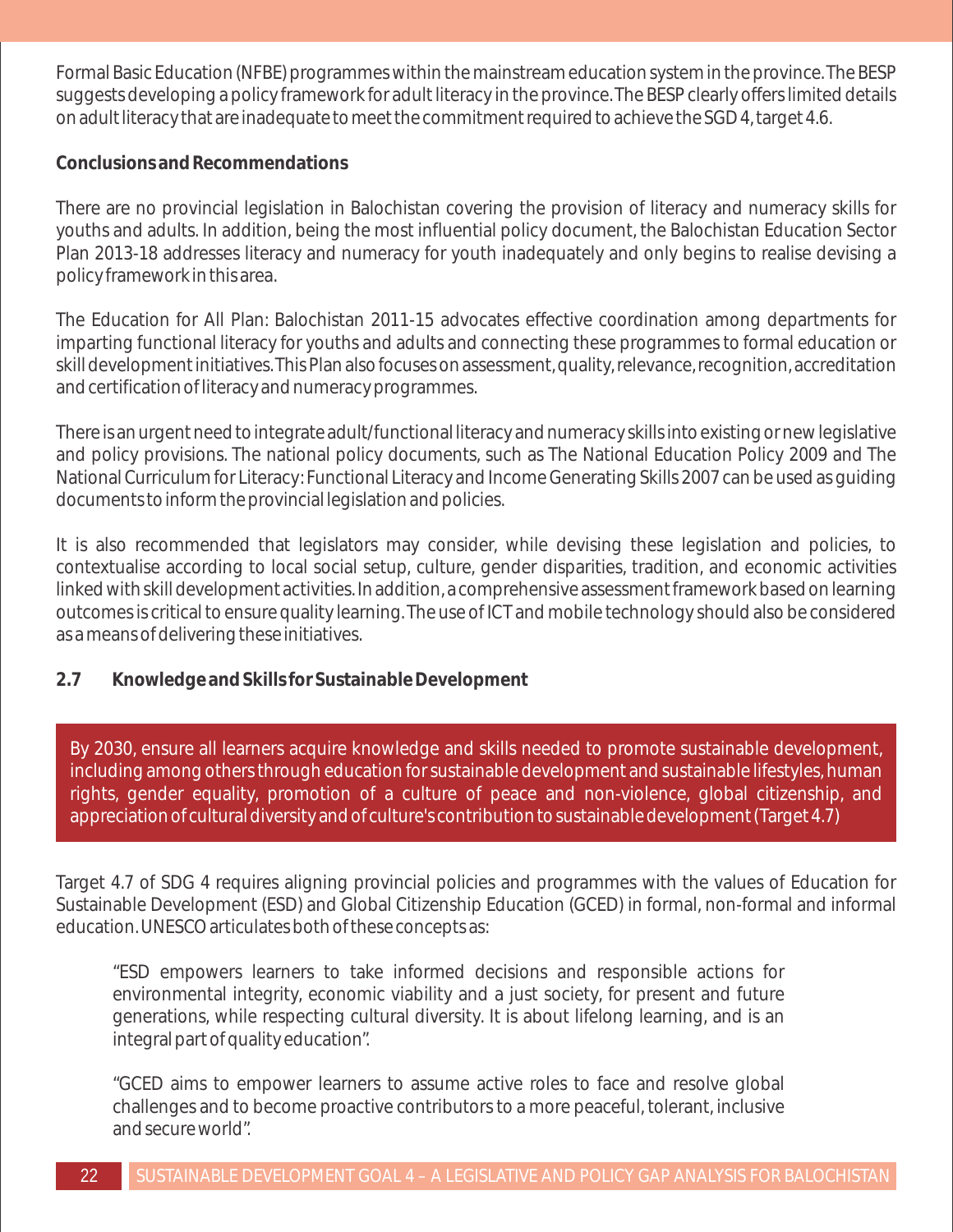The target also aspires to provide learners (both genders) with knowledge, skills and value-based ESD and GCED as lifelong learning, share good practices among regions and countries using an interdisciplinary multistakeholder approach with robust assessment systems. For this purpose a long term and sustainable approach might work in shape of appointing an SDG desk at P&D department in Balochistan which is held responsible to assess the learning outcomes and periodically measure learning impact of the learners.

#### **Findings and Analysis**

The ideas around ESD and GCED are yet to be introduced in the province. These action programmes offer an opportunity for the province to actively participate in a globalised world. However, existing provincial legislative and policy provisions do not cover the themes of these global action programmes such as human rights, peace and responsible citizenship from local to global levels, gender equality, sustainable development and health.

The National Education Policy 2009, however, under its curriculum reform agenda, underlines policy actions relevant to SDG 4, target 4.7. The policy recommends reforming the curriculum by introducing fundamental rights, environmental education, school health, life skills based education, education against HIV/AIDS and other infectious diseases, school safety, disaster and risk management, peace education and inter-faith harmony. The policy also suggests introducing entrepreneurial studies shall be introduced to develop entrepreneurial and business skills in students of general education to make them productive and self oriented citizens.

#### **Conclusions and Recommendations**

There is no legislative or policy provision covering ESD and GCED themes. The National Education Policy 2009 offers a very useful way to guide and inform the provincial legislation and policies to incorporate themes identified in the ESD and GCED global action programmes.

It is recommended that legislators may consider reviewing the provincial legislation and policies to bring it in line with SDG 4, target 4.7, in terms of introducing global citizenship, human rights, peace and harmonisation, appreciating culture and cultural diversity and its contribution to sustainable development. Forming an SDG desk housed at P&D might serve the purpose of sustainable monitoring and assessment of learning outcomes and impact of the learners towards a peaceful society.

#### **2.8 Building and Upgrading Education Facilities**

By 2030, build and upgrade education facilities that are child, disability and gender sensitive and provide safe, non-violent, inclusive and effective learning environments for all (Target 4a)

The first means of implementation i.e. SGD 4, target 4a advocates devising policies for schools to be safe and free from violence as well as sensitive to gender and disabilities. Target 4a also requires policies to ensure availability of water, electricity, safe, functional and adequate gender-segregated toilets as well as appropriate learning materials and technology. The schools are considered as safe spaces and can be used for non-formal, adult learning and community learning centres with equitable resource allocation.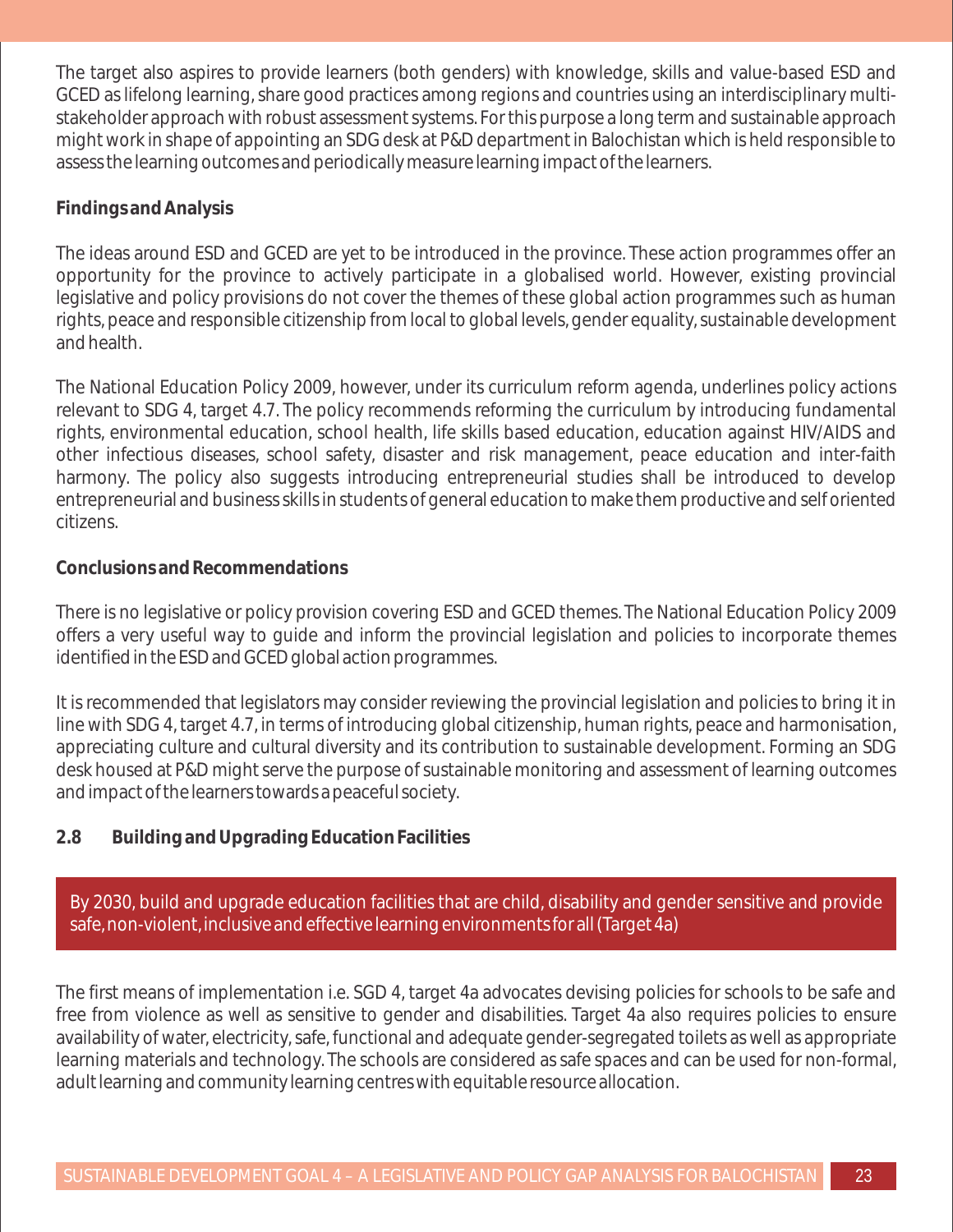#### **Findings and Analysis**

The BESP emphasises creating a learner and teacher friendly school environment and recognises that learnerunfriendly school construction, missing facilities with high incidence of corporal punishment are some of the challenges faced by the province; it aspires to **"develop a child and learning-friendly school environment, as per local socio-cultural norms, both physically and socially to make learning an interesting and comfortable experience"** (BESP 2013, p.45). The BESP also promotes adopting strategies to incorporate elements of child-friendly school design in future constructions. The Plan stipulates overcoming missing facilities such as water, electricity, toilets and boundary walls in schools and recommends construction of two toilets in middle and secondary schools.

The BESP, although recognising security challenges in some part of the province, does not provide any plan or strategies to deal with the security challenges while ensuring that schools are safer spaces for teaching and learning.

#### **Conclusions and Recommendations**

The BESP provides policy directions on creating a learner and teacher-friendly school environment and provision of basic facilities such as water, electricity, toilets and boundary walls. However, on security issues, the BESP fails to put forward credible strategies or plans, especially considering the current security situation in the province.

There are no assurances on equitable resource allocations or on using schools as learning spaces for nonformal, adult and community learning centres. In addition, there are no specific proposals for catering for children with disabilities in terms of incorporating their needs and requirements in to building design.

There is a need to address the issues of safety, security and violence-free schools in the legislation and policies. The policies should address the needs and requirements of children with disabilities in the building design.

#### **2.9 International Scholarships in Tertiary Education**

By 2030, substantially increase support for scholarships available to developing countries, in particular least developed countries, small island developing States and African countries, for enrolment in higher education, including vocational training and information and communications technology, technical, engineering and scientific programmes, in developed countries and other developing countries (Target 4b)

The second means of implementation, target 4b, requires developing programmes and policies for promoting international scholarships particularly for youths, women and men from disadvantaged background

#### **Findings and Analysis**

The BESP outlines various institutional arrangements where higher education institutions operate in the province. The federal Higher Education Commission (HEC) formulates policies and regulates the sector in Balochistan. There is a Higher Education Department within the provincial Education Department that manages colleges. The universities in the province are autonomous bodies chartered by the provincial assembly.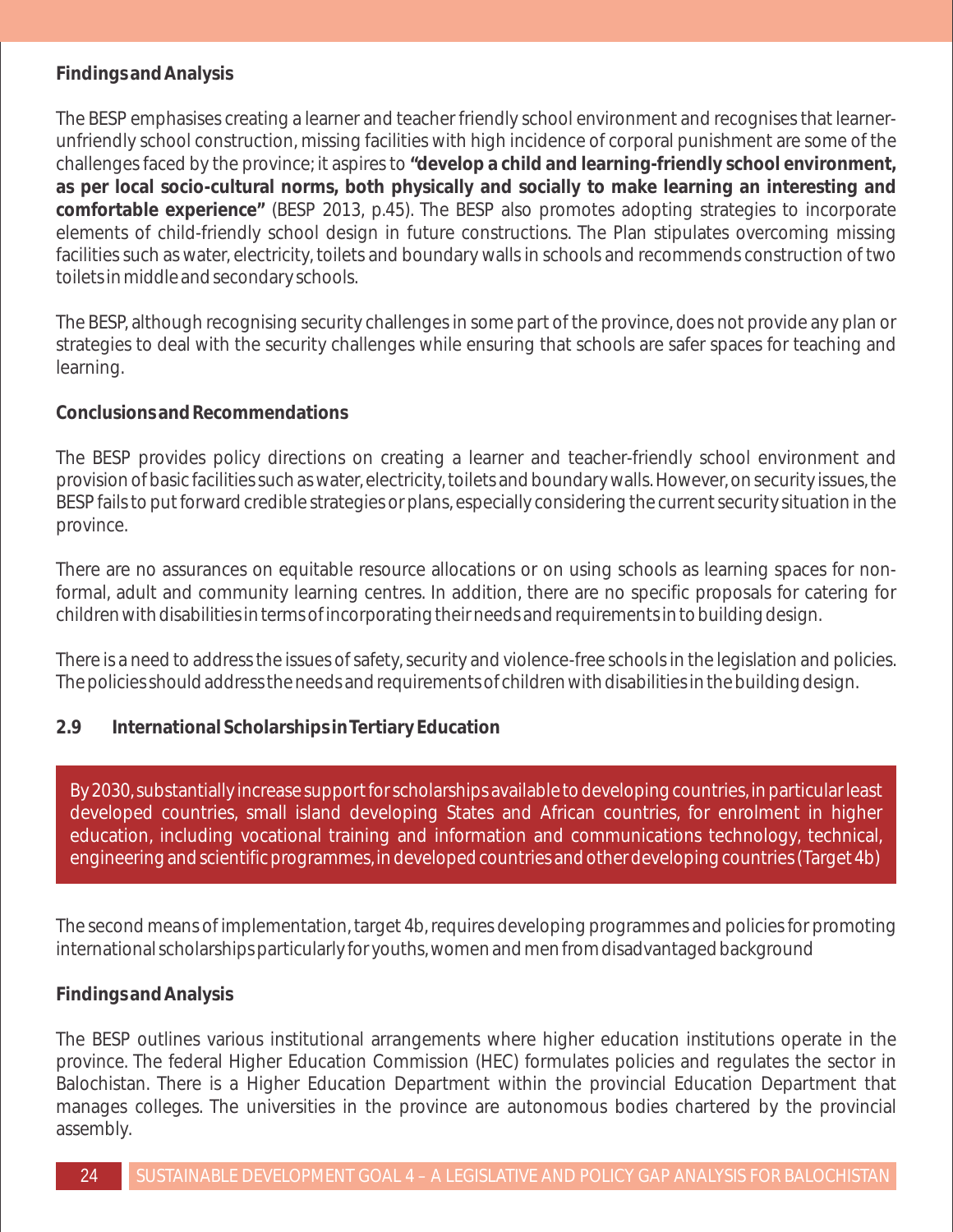The Higher Education Commission (HEC) manages several scholarship schemes in Pakistan. The provincial quota for the foreign scholarships is 200 while 400 indigenous scholarships are also offered to Balochistan domiciled applicants.

**Conclusions and Recommendations** 

The province of Balochistan does not have any legislation of policies focusing on higher education. The higher education system in the province is governed and regulated by the federal Higher Education Commission (HEC).

It is recommended that provincial Education Department should liaise and work closely with the HEC in terms of building regional and international linkages for higher education and research scholarship opportunities for students in Balochistan.

#### **2.10 Training of Teachers**

By 2030, all learners are taught by qualified teachers, including through international cooperation for teacher training in developing countries, especially least developed countries and small island developing States (Target 4c)

The third and last means of implementation, target 4c, requires legislation to enhance the profile of the teaching profession by improving market competitiveness and to devise strategies to attract the best and most motivated candidates for teaching; also to formulate policies for qualification frameworks, quality, equitable, gender-sensitive management, recruitment & selection, remuneration, use of ICT and technology, continuous professional development and working conditions.

#### **Findings and Analysis**

The BESP outlines two provisions pertaining to teacher training i.e. in-service and pre-service training. The BESP advocates moving towards a Continuous Professional Development (CPD) approach with built-in feedback mechanisms and benchmarks for evaluation. The Sector Plan advocates developing effective coordination between the Provincial Institute for Teacher Education (PITE) and provincial Directorate of Schools to ensure transparent selection of teachers, realistic need assessment and feedback on impact in the classroom as well as enhancing the capacity to develop, implement and review quality in-service teacher training.

The BESP recommends enhancing capacity to develop, manage and implement pre-service training to produce quality teachers with a well rounded comprehension of the various aspects of education including assessments, curriculum, textbooks, planning, ECE etc. It was highlighted during discussions and interviews that a CPD strategic plan is underway in the province which will focus on pre-service and in-service training.

"We would like to work on continuous professional development of our staff and working on a strategic plan which enables training of trainers as well as staff training and development in a range of areas. We expect our teachers to gain knowedlge, skills and techniques and use them in the classroom with children".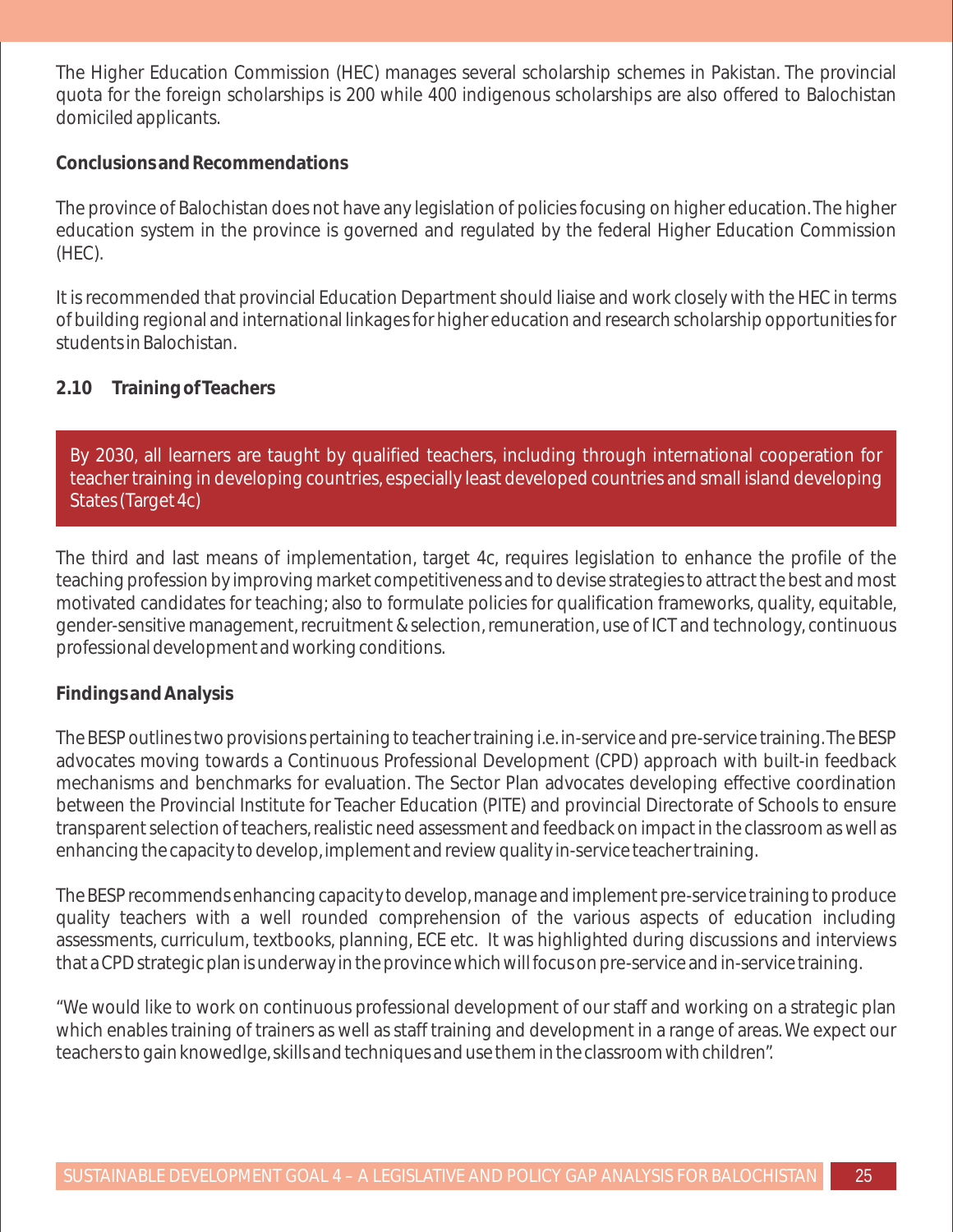#### **Conclusions and Recommendations**

The current BESP policy directions for teachers training require thorough review to align the policy with SDG 4, target 4c (means of implementation). There is a need to incorporate gender-sensitive strategies through legislation to improve working conditions and competitive remuneration to attract the best teachers. There is a need to review the existing policy provision for teacher training provisions and link it with the qualification framework and continuous professional development. The policy should also include use of ICT and mobile technology to help with challenges faced by students with disabilities or learning difficulties by using media/visual literacy options.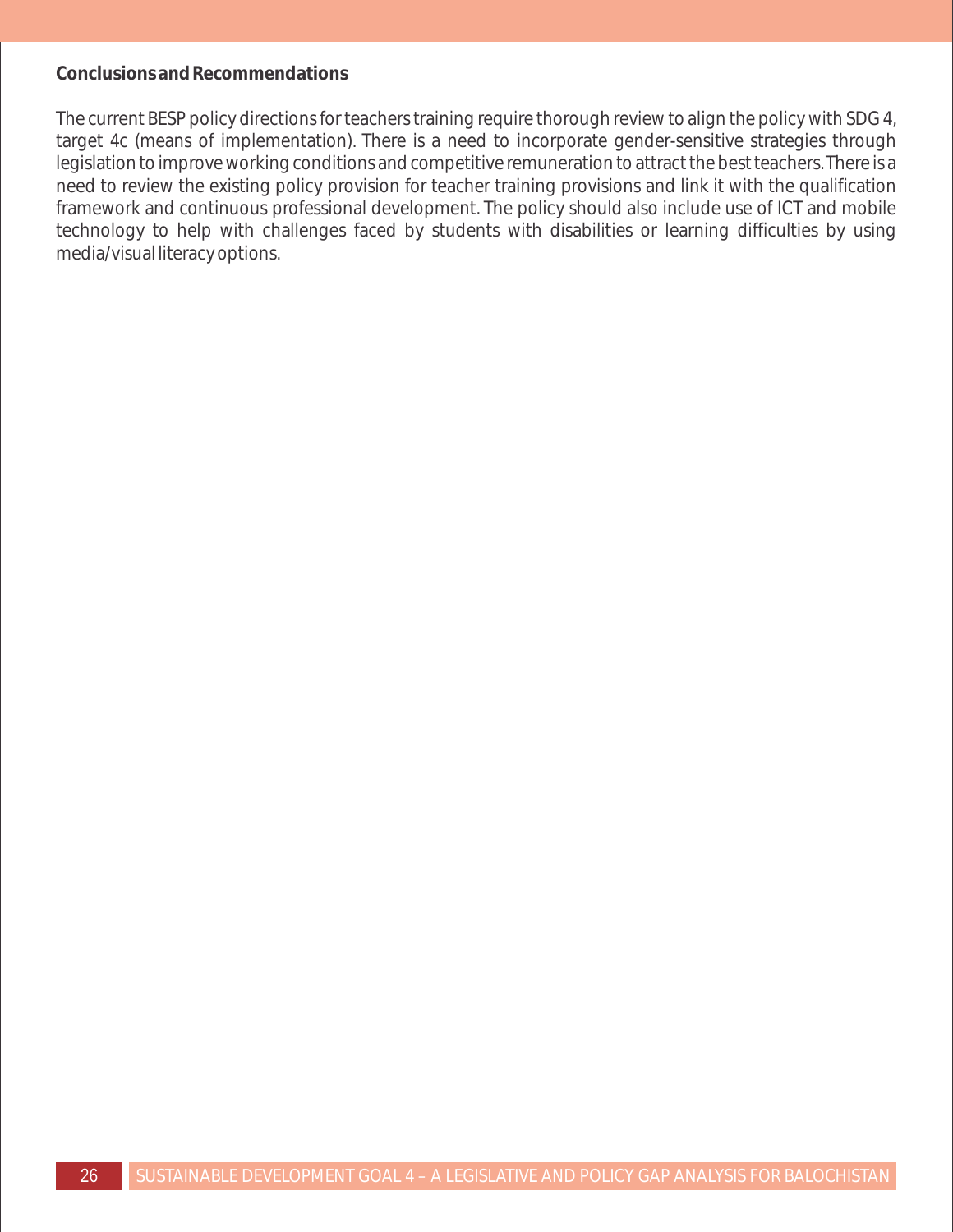## **Bibliography**

- i. ASER (2015) Annual Status of Education Report 2015, Pakistan, National Rural.
- ii. ASER (2015a) Annual Status of Education Report 2015, Balochistan Rural.
- iii. GoP (2014) Pakistan 2025 One Nation One Vision, Planning Commission, Ministry of Planning, Development & Reform, Government of Pakistan (GoP), National Economic Council, May 2014.
- iv. GoP (2015) Skills for Growth & Development: A Technical and Vocational Education and Training (TVET) Policy for Pakistan, Ministry of Federal Education and Professional Training, Government of Pakistan.
- v. ITA (2016) Critical Reference and Action Documents on the Sustainable Development Goal 4 2016-2030: Goals-Targets-Indicators & Framework for Action – SDG 4, Idara-Taleem-o-Aagahi (ITA)/ Pakistan Coalition for Education (PCE)/ South Asian Forum for Education Development (SAFED)
- vi. LEAD (2015) Translating Sustainable Development Goals at the Country Level, The Global Goals for Sustainable Development, Produced by Knowledge Hub on SDGs, LEAD Pakistan/The Asia Foundation.
- vii. PCE (2015) Legislation on Right to Education in Pakistan: A Critical Review, Pakistan Coalition for Education (PCE), Society for Access to Quality Education / Ilm Ideas – Advocacy and Innovation Funds for education in Pakistan, April 2015.
- viii. PPIU (2013) Balochistan Education Sector Plan (BESP) 2013-2018, Policy Planning and Implementation Unit (PPIU), Education Department, Government of Balochistan.
- ix. PPIU (2015) Early Childhood Education Policy Framework 2015, Policy Planning and Implementation Unit (PPIU), Education Department, Government of Balochistan. March 2015.
- x. Siddiqa A (2016) Pakistan: The Road Towards Achieving the SDGs, Issue Brief, Institute of Strategic Studies, April 2016.
- xi. TRSP (2016) News Feed, TVET Reform Support Programme: Technical and Vocational Education and Training.
- xii. UN (2015) Resolution Adopted by the General Assembly on 25th September 2015, Transforming Our World: The 2030 Agenda for Sustainable Development.
- xiii. http://www.un.org/ga/search/view\_doc.asp?symbol=A/RES/70/1&Lang=E
- xiv. UNDG (2016) Pakistan: Making Progress on the SDGs through Commitment and Institutional Readiness, United Nations Development Group, https://undg.org/main/undg\_document/pakistan-makingprogress-on-the-sdgs-through-commitment-and-institutional-readiness-at-multiple-levels-ofgovernment/
- xv. UNESCO (2015) Education 2030: Incheon Declaration and Framework for Action, UNESCO/ UNICEF/the World Bank/UNFPA/UNDP/UN Women/UNHCR, World Education Forum 2015, Incheon, Republic of Korea, 19-22 May 2015.
- xvi. UNESCO (2016) Unpacking Sustainable Development Goal 4 Education 2030 Guide, 2nd Edition, September 2016, UNESCO/PCR.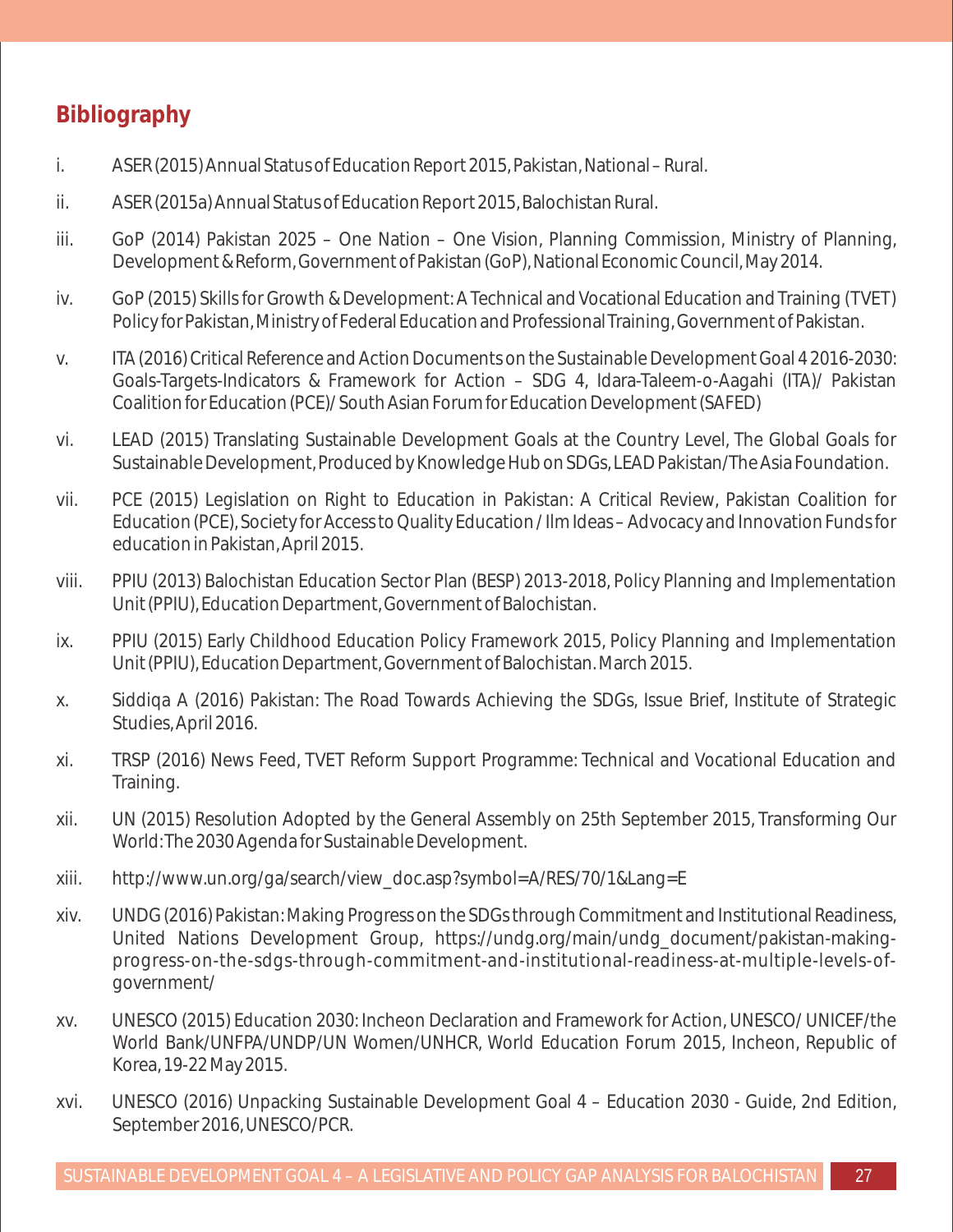## **Annex 1 List of Key Legislation and Policy Documents Reviewed**

- 1. Draft Provincial School Education Policy of Balochistan
- 2. The Balochistan Private Educational Institutions Registration, Regulation and Promotion Act 2016
- 3. The Balochistan Child Protection Act 2016
- 4. Balochistan Youth Policy 2015
- 5. The Balochistan Compulsory Education Act 2014
- 6. The Balochistan Introduction of Mother Languages as Compulsory Additional Subject at Primary Level Act 2014
- 7. The Balochistan Technical Education and Vocational Training Authority Bill no. 2 of 2011
- 8. Balochistan Education Sector Plan 2013 2018
- 9. Draft Provincial School education Policy of Balochistan
- 10. Early Childhood Education Policy Framework 2015
- 11. Draft Policy for Education Management Information System (EMIS) for Balochistan Province
- 12. Standard Operating Procedures for Curriculum and Textbook Development 2014
- 13. District Education Sector Plans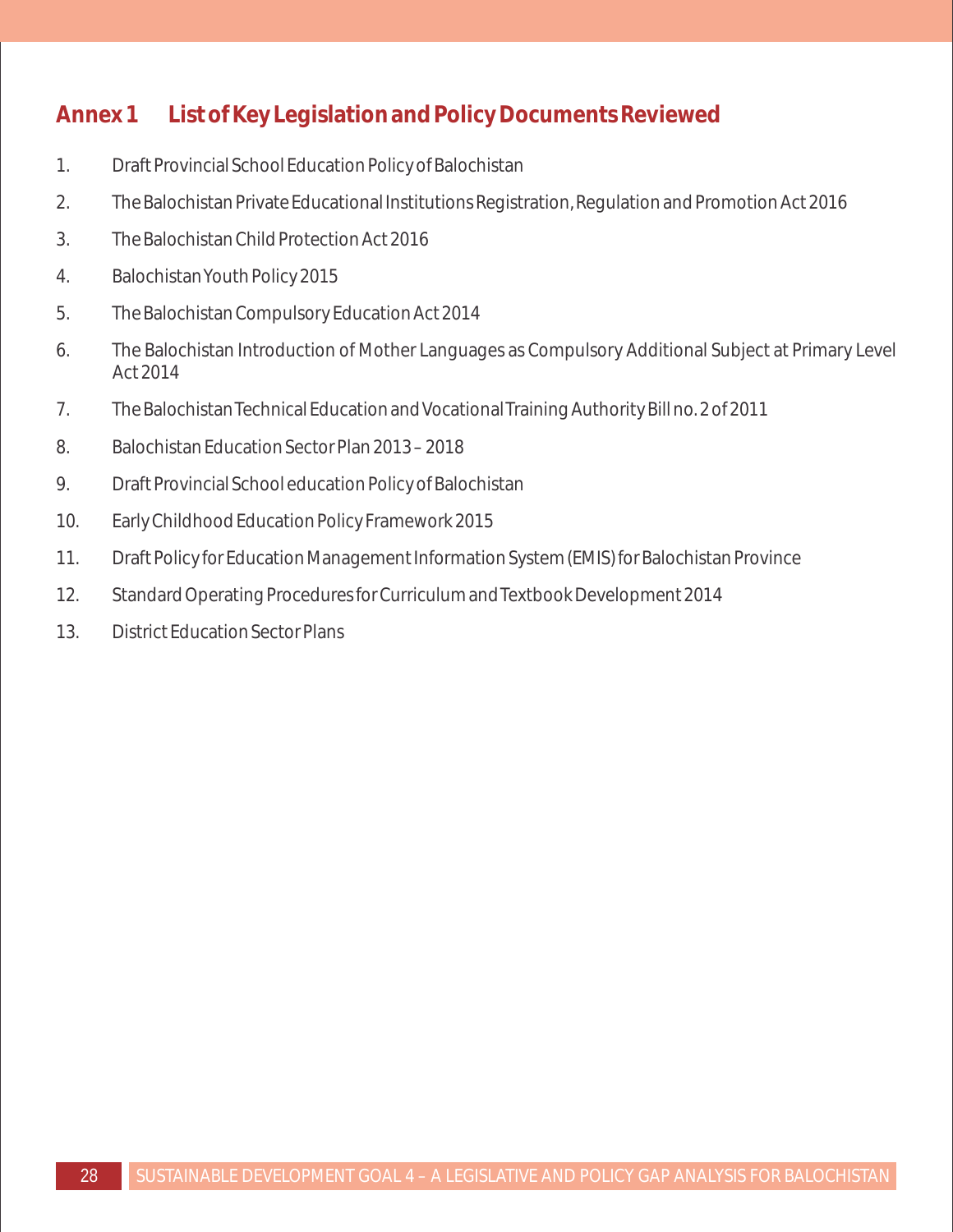## **Annex 2 Interview Guidelines For Focus Group Discussions (FGDs) and Key Informant Interviews (KIIs)**

#### **Primary and Secondary Education (including Early Childhood and Pre-primary Education)**

- 1. Do we have the legislation and policies in place to guarantee free, publically funded, inclusive, equitable primary and secondary education in Balochistan? How many years?
- 2. Is there any provision/element in these legislation/policies for compulsory primary and secondary education for all children in Balochistan? How many years?
- 3. What are the legislation, policies provision for standards and review curricula promoting quality of education in terms of relevance to the local context in Balochistan?
- 4. Do you think these legislation and policies strengthen schools/institutions in terms of efficiency, effectiveness, leadership and governance while involving communities, young people and parents in managing these schools/institutions?
- 5. What are the legislation, policies ensuring early learning in first/home language or mother tongue?
- 6. Are there any policy provision promoting alternative modes of learning for out of school children and youth at primary and secondary level? i.e. flexible learning, accredited programmes?
- 7. What are the policy legislation/ provisions for early childhood care and education in terms of free and compulsory quality pre-primary education in Balochistan (at least one year)? i.e. preparing children for primary education, Including the arrangements for ensuring adequate health and nutrition at home, community and school environment in a safe and secure environment?
- 8. Are there any arrangements for training, capacity building and professional development opportunities for early childhood care and education teahers/staff/personnel?
- 9. Are all education focused legislation/policies gender/disability sensitive and ensure safe and violence free school environment?
- 10. What are the important aspects of legislation, policies/ plans (if any) to guarantee equitable and equal and non-discriminatory access to education in Balochistan? i.e. gender, vulnerable and excluded groups, disaster, conflicts (IDPs / Afghan refugees)

#### **Technical & Vocational Education & Training / Higher/tertiary educaiton**

- 11. Please highlight the legislation/policies for technical and vocational education, skill development and tertiary education for young people. Is there any cross-sectoral (public, private sector, employers, industry, union) linkages to promote TVET and tertiary/higher education >
- 12. What are the opportunities for young people and mature students (men and women) for distance learning using ICT/technology i.e. internet, online courses in line with recognised quality standards in higher /tertiary education?
- 13. What are the policies provisions for promoting research culture in tertiary /higher education (i.e. universities) particularly for girls and women in Balochistan?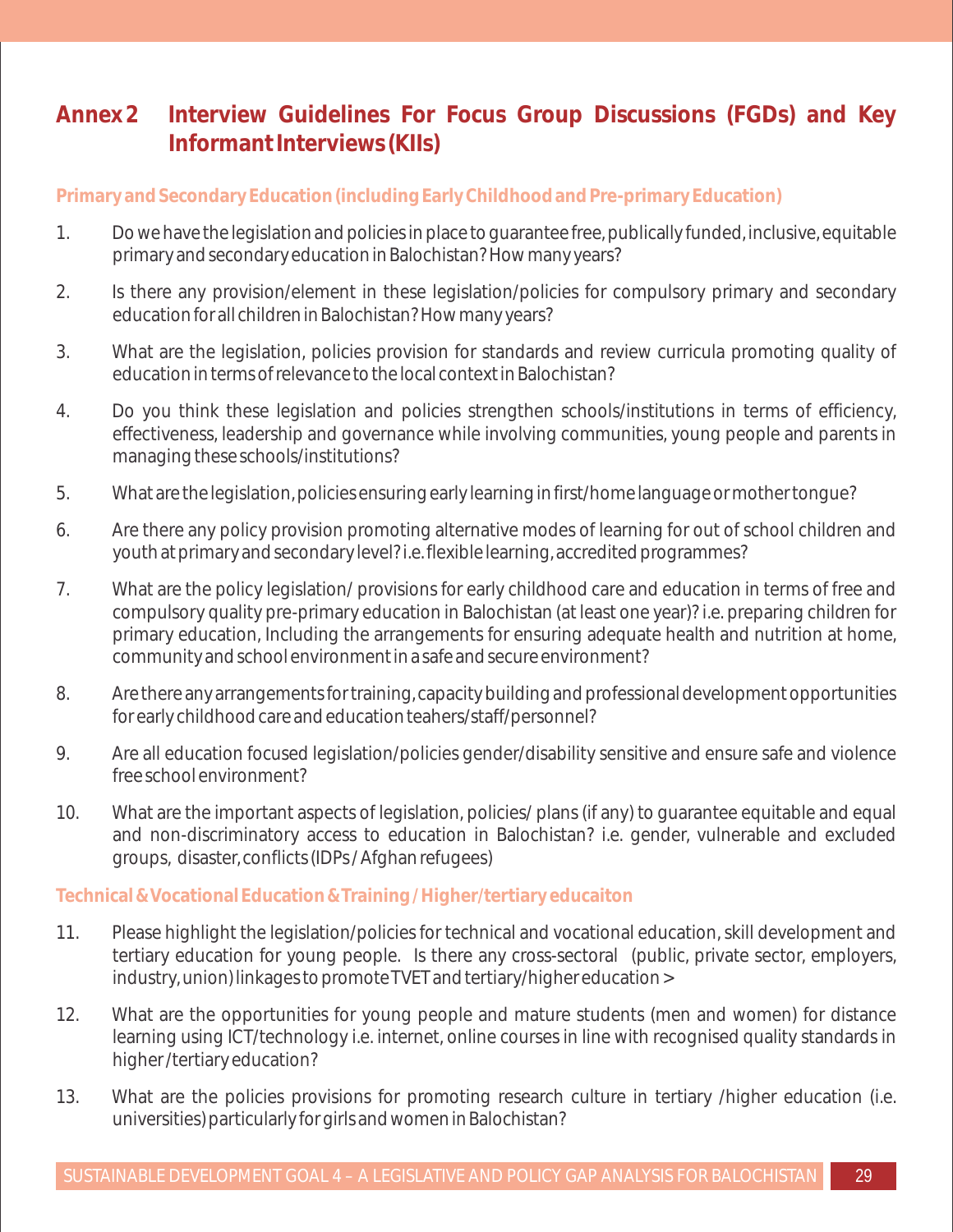- 14. Are there any arrangements providing international, cross-border cooperation and student exchange programmes in higher/tertiary education in Balochistan?
- 15. Are there any policy arrangements for adult learning, TEVT, tertiary/higher education for youth (boys and girls), men and women?
- 16. What are the legislation, policies and plans fostering equitable lifelong learning opportunities for youth (boys and girls) / men and women in Balochistan?
- 17. Do you think Balochsitan youth, men and women have access to learning skills in line with labour market, industry needs, local context, informal economy and rural development?
- 18. Are there any policies responding to work-based or class-room based training and learning opportunities for youth, men and women with appropriate quality assurance system/ framework in Balochistan?
- 19. What are the important aspects of legislation, policies/ plans (if any) to guarantee equitable and equal and non-discriminatory access to education in Balochistan? i.e. gender, vulnerable and excluded groups, disaster, conflicts (IDPs / Afghan refugees)
- 20. Are there any efforts in terms of introducing multi-sectoral provisions for involving education, health, social welfare, industry, fisheries and agriculture sectors in Balochistan?
- 21. Does Balochistan have legislation / policies imparting knowledge on global challenges of sustainable development and global citizenship? i.e. peace, human rights, gender equality, health, climate change, sustainable livelihood.
- 22. Are all education focused legislation/policies gender/disability sensitive and ensure safe and violence free school environment?

#### **Continuing Professional Development/ Teacher's training**

- 23. Are there any legislative measures/policies promoting best suited candidates for teaching profession in Balochistan?
- 24. What are the arrangements for teachers' training i.e. pre-service, in-services and continuous professional development (CPD) in Balochistan?
- 25. Are there any accreditation/qualification frameworks for teachers (pre-primary, primary, secondary, TVET and tertiary education) in Balochistan?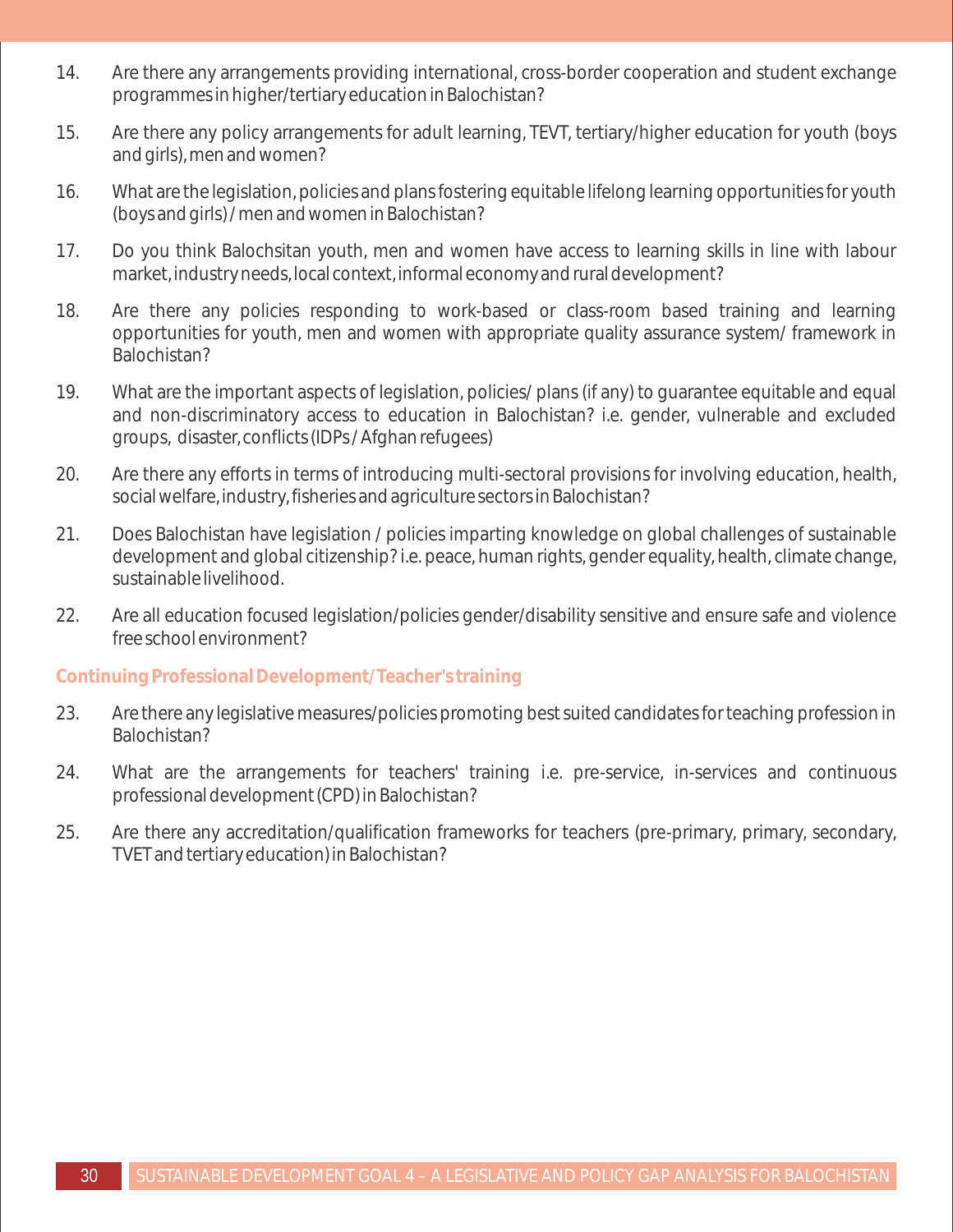## **Annex 3 Participants' Cluster Details**

Participants took part in FGD, KIIs and Provincial Consultative Meeting were divided into the following three clusters:

- 1. Officials from the Directorate of Education, members of the Directorate of Special Education, teacher training schools/colleges, member education committees, representatives of P&D and LG academies, faculty members from select schools, colleges and universities.
- 2. Legislators, members of standing committee on education, women's development and human rights, members from government programmes on education, teacher development, vocational training and safety nets, members of the Provincial Commission on the Status of Women (PCSW).
- 3. Civil society organizations working on education, research institutions, women and girl child empowerment, adult learning and skill-based education and media.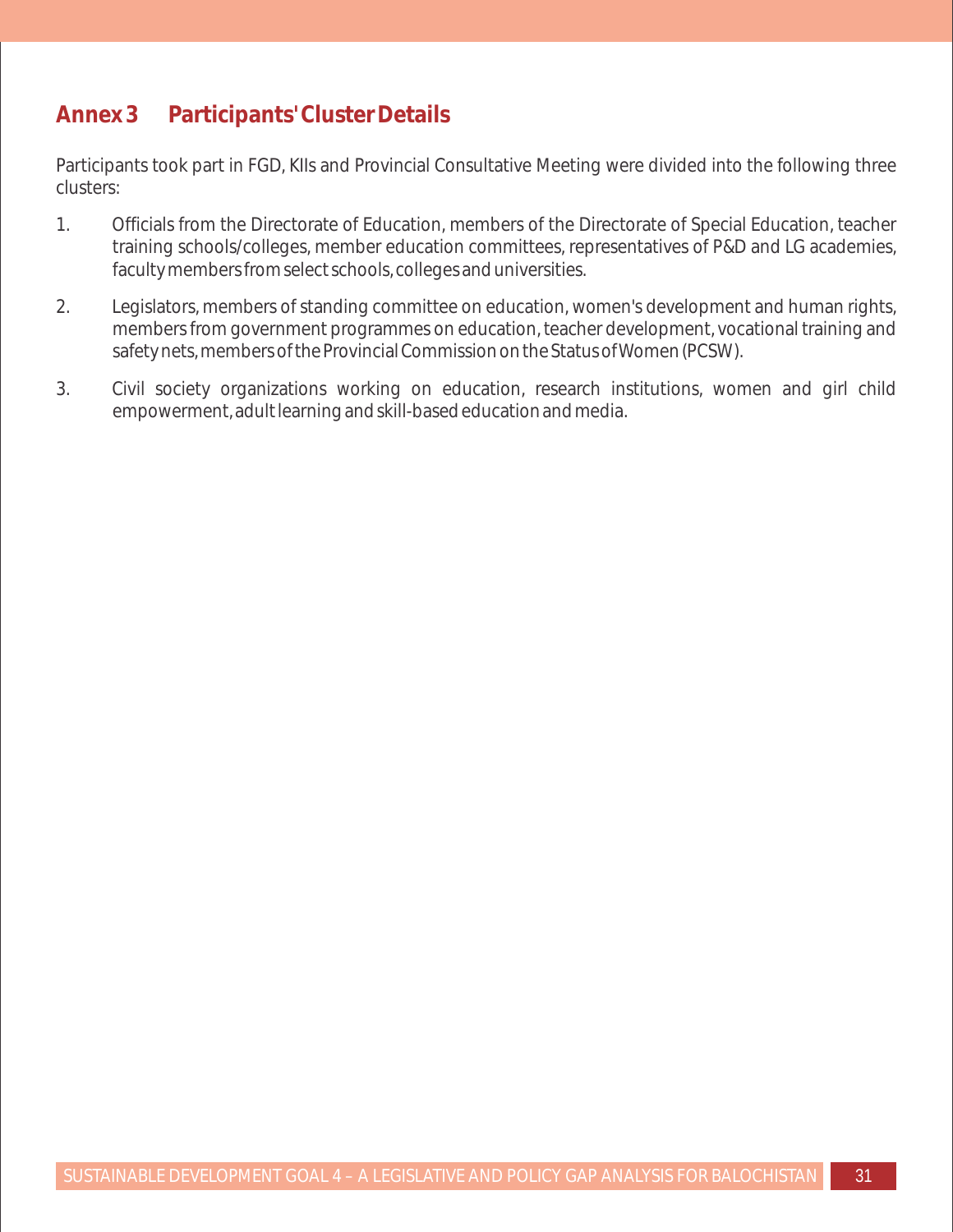## **Annex 4 List of FGD Participants**

**List of Participants of Focus Group Discussion 28 January, 2017, Quetta**

| Sr             | Name                     | Organization                                                                                       | Designation                |
|----------------|--------------------------|----------------------------------------------------------------------------------------------------|----------------------------|
|                | Dr. Faisal Kakar         | Dean Baluchistan University of Information Technology<br>Engineering & Management Sciences Quetta. | Dean                       |
| $\overline{2}$ | Nasir Iqbal              | <b>Assistant Director Social Welfare</b>                                                           | Ass. Director              |
| 3              | Dr. Zahoor Bazai         | Director, University of Balochistan                                                                | <b>Director</b>            |
| 4              | Dr. Sajida Naureen       | University of Balochistan                                                                          | As. Prof                   |
| 5              | Sana Durrani             | National Commission on the Status of Women                                                         | Member                     |
| 6              | Kalsoom Panezai          | Sardar Bahadur Khan Women University                                                               | M.Phil Scholar             |
| 7              | M. Ishaq                 | Govt of Balochistan                                                                                | Communication officer      |
| 8              | Dr. Shagufta Iqbal       | Govt Girls Degree College QTA                                                                      | Principal                  |
| 9              | Prof. Dr. A.Tawab        | <b>Balochistan Education Foundation</b>                                                            | <b>Managing Director</b>   |
| 10             | Shareen Taj              | University of Balochistan                                                                          | <b>Assistant Professor</b> |
| 11             | Tayyiba Naureen          | Sardar Bahadur Khan Women University                                                               | M.phill Scholar            |
| 12             | Kaleemullah              | Educationist / free launcer                                                                        | Consultant                 |
| 13             | Shamshad Kakar           | <b>Balochistan Environmental &amp; Education Foundation</b>                                        | PM Scholarships            |
| 14             | Zivigar                  | Pakistan Council of Research in Water Resources                                                    | Dy. Director               |
| 15             | Uzma Khan                | Sardar Bahadur Khan Women University                                                               | <b>DFO</b>                 |
| 16             | <b>Talat Waheed Khan</b> | Corporate Lawyer                                                                                   | ADV Supreme Court          |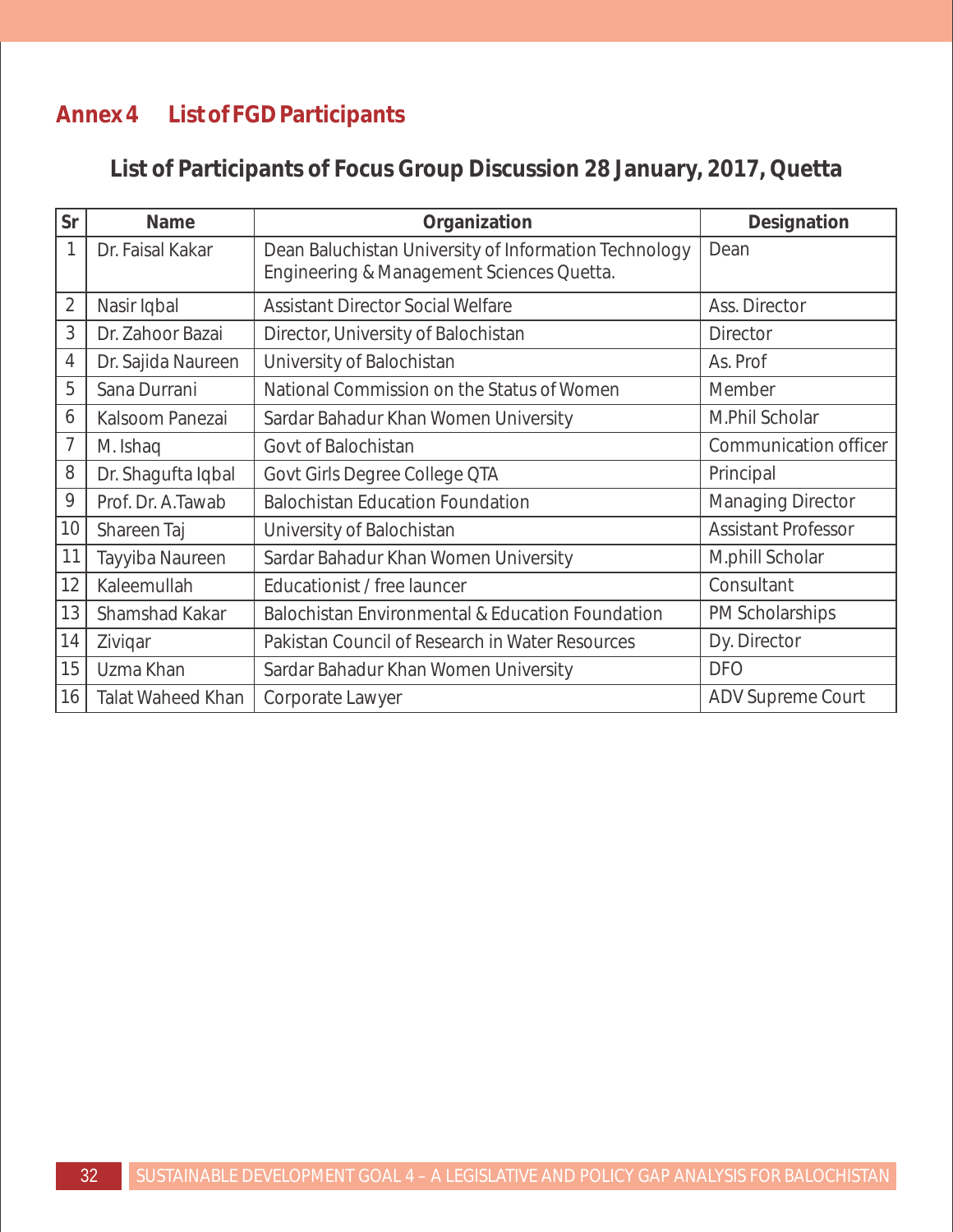## **Annex 5 List of Key Informants**

| Sr             | Name                                                                                |
|----------------|-------------------------------------------------------------------------------------|
| $\mathbf{1}$   | Mr. Aziz Jamali (Additional Secretary Education (GoB), Balochistan)                 |
| $\overline{2}$ | Mr. Irfan Awan (MD, SCSPEB),                                                        |
| 3              | Mr. Nazar Kakar (Director, BoC)                                                     |
| 4              | Mr. Habib Ullah Nasar (Director, RC, HEC, Quetta)                                   |
| 5              | Mr. Arif Shah (P&D, Balochistan)                                                    |
| 6              | Mr. Nazar Kakar (Director, PITE)                                                    |
| $\overline{7}$ | Dr. Siraj Kakar (Chairman, Board of Intermediate & Secondry Education, Balochistan) |
| 8              | Ms. Yasmeen Lehri (MPA, Balochistan                                                 |
| 9              | Mr. Qaiser Jamali (UNESCO, Balochistan),                                            |
| 10             | Ms. Rehana Khilji (UN-Women Balochistan)                                            |
| 11             | Mr. Faiz Bareach Zaranj (Provincial Head, ARC)                                      |
| 12             | Mr. Barkat Shah (Manager, IDSP)                                                     |
| 13             | Mr. Nisar Shah (PPIU)                                                               |
| 14             | Mr. Abdul Khaliq Achakzai (PPIU)                                                    |
| 15             | Mr. Fareed Kakar (Manager, NCHD)                                                    |
| 16             | Mr. Sagheer Ahmad (UNICEF, Balochistan)                                             |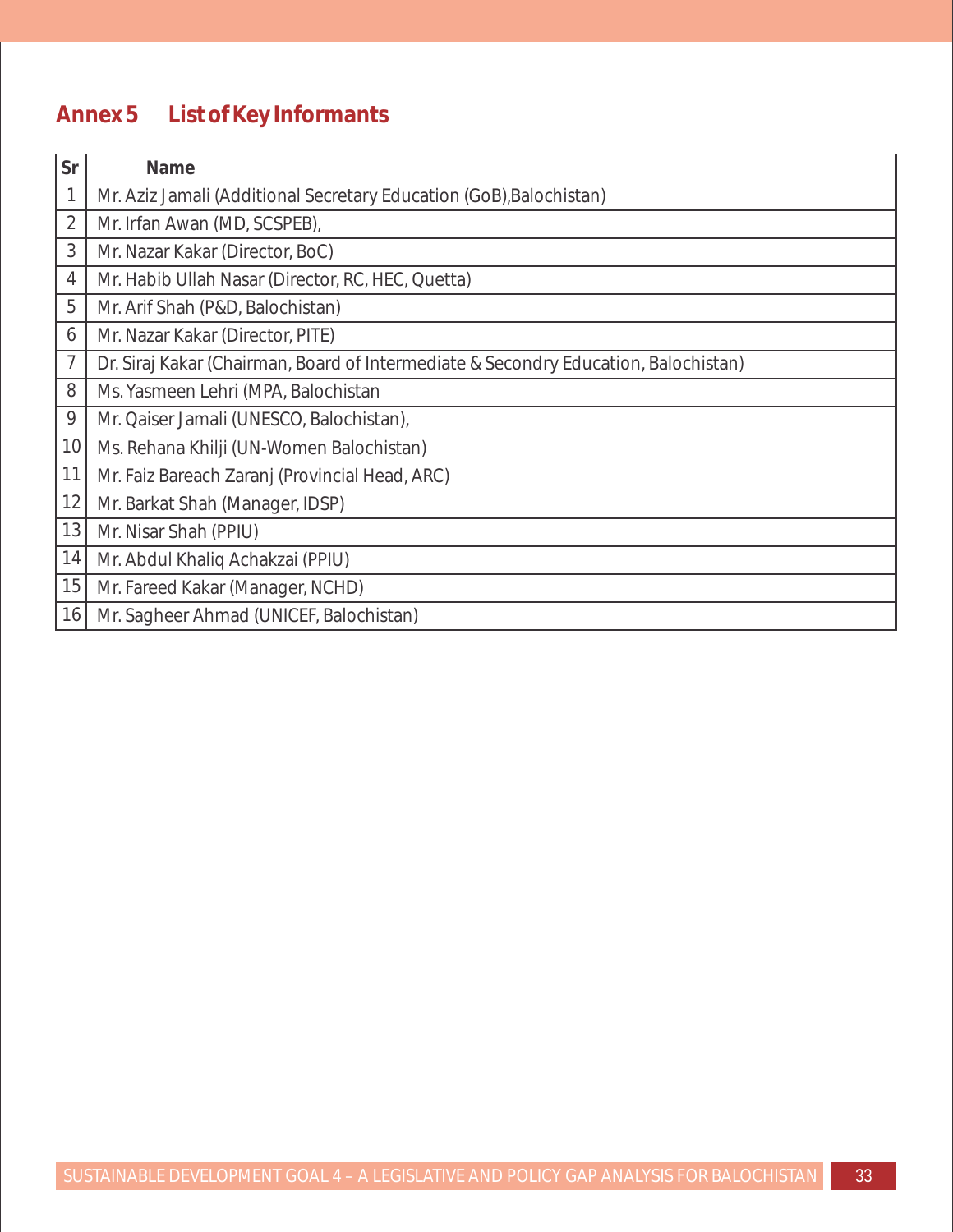## **Annex 6 List of Participants - Provincial Consultative Meeting**

**Provincial Consultation Meeting, Quetta 10th January 2017**

| Sr             | Name                   | Contact #                  | Designation                        |
|----------------|------------------------|----------------------------|------------------------------------|
| $\mathbf 1$    | Dr. Zahoor Bazai       | Consultant                 | Consultant AF                      |
| $\overline{2}$ | Mr. A.Malik            | <b>Deputy Director</b>     | PITE                               |
| 3              | Dr. Gulab              | <b>Assistant Director</b>  | <b>BOC &amp; CE</b>                |
| $\overline{4}$ | Mr. Abdul Khaliq       | <b>DFP</b>                 | PPIU                               |
| 5              | Mr. Abdul Haleem Nasar | <b>SSO</b>                 | <b>IDO</b>                         |
| 6              | Dr. Sajida Naureen     | <b>Assistant Prof</b>      | <b>UOB</b>                         |
| $\overline{7}$ | Mr. Shoaib Ali         | <b>C&amp;R Officer</b>     | <b>SCSPEB</b>                      |
| 8              | Mr. Aurangzaib Alizai  | Chairperson                | Gender Studies, UOB                |
| 9              | Mr. Atta Muhammad      | <b>Divisional Director</b> | BISP, Quetta                       |
| 10             | Dr. M Din              |                            | <b>UOB</b>                         |
| 11             | Mr. Fatehullah         |                            | <b>BRSP</b>                        |
| 12             | Mr. Kaleemullah        | <b>OMB</b>                 | EOCB                               |
| 13             | Mr. Syed Nisar         | <b>DFP</b>                 | <b>PPIH</b>                        |
| 14             | Ms. Raheela Mir        | DOE(F)                     | <b>DO Education</b>                |
| 15             | Mr. Faiz Barech        | Provincial Head            | <b>ARC</b> International           |
| 16             | Ms. Ambreen Gul        | A.Director                 | <b>WDD</b>                         |
| 17             | Mr.M.Dawood            | Provincial liaison officer | <b>UNDP</b>                        |
| 18             | Mr. Sagheer Ahmed      | <b>Education Officer</b>   | <b>UNICEF</b>                      |
| 19             | Mr. Khan Durrani       | Deputy Director            | <b>BOE</b>                         |
| 20             | Mr. Hanif Rind         | Deputy Director            | Social Welfare                     |
| 21             | Mr. Zia Khilji         | Dy. Director               | Education                          |
| 22             | Mr. Abdul Hameed       |                            | <b>FAO</b>                         |
| 23             | Prof Dr Abdul Tawab    | <b>MD</b>                  | <b>BEF</b>                         |
| 24             | Mr. Saeed Ahmed        |                            | <b>FAO</b>                         |
| 25             | Mr. Niamatullah        | <b>Director</b>            | Director RDA LGRDD                 |
| 26             | Ms. Rukhsana Ahmed     | Member                     | <b>NCSW</b>                        |
| 27             | Dr. Barkat             | Consultant                 |                                    |
| 28             | Mr. Ishfaq Mengal      | P.O                        | AF                                 |
| 29             | Matiullah              | D.C                        | <b>IDO</b>                         |
| 30             | Shauqat Kakar          | PM                         | <b>IDO</b>                         |
| 31             | M.J.Durrani            | D.G.S.W.H.R                | Social Welfare                     |
| 32             | Dr. Shaqufta           | Principal                  | G.G.Degree College Jinnah Town Qta |
| 33             | Aisha Ali              | Student                    | G.G.Degree College Jinnah Town Qta |
| 34             | Safia Wazir            | Lecturer                   | <b>SBKWU</b>                       |
| 35             | Saadullah Baloch       | <b>RCO</b>                 | <b>RCO</b>                         |
| 36             | Asif Ahmed             | <b>PIPS</b>                | <b>IPSE</b>                        |
| 37             | Akram Tareen           | HOD(EEC)                   | <b>SBKWU</b>                       |
| 38             | <b>Basit Ali</b>       | <b>Admin Officer</b>       | AF                                 |
| 39             | Abdul Ali              | Internee                   | AF                                 |
| 40             | Dr. Shakil Ghori       | Consultant                 | AF                                 |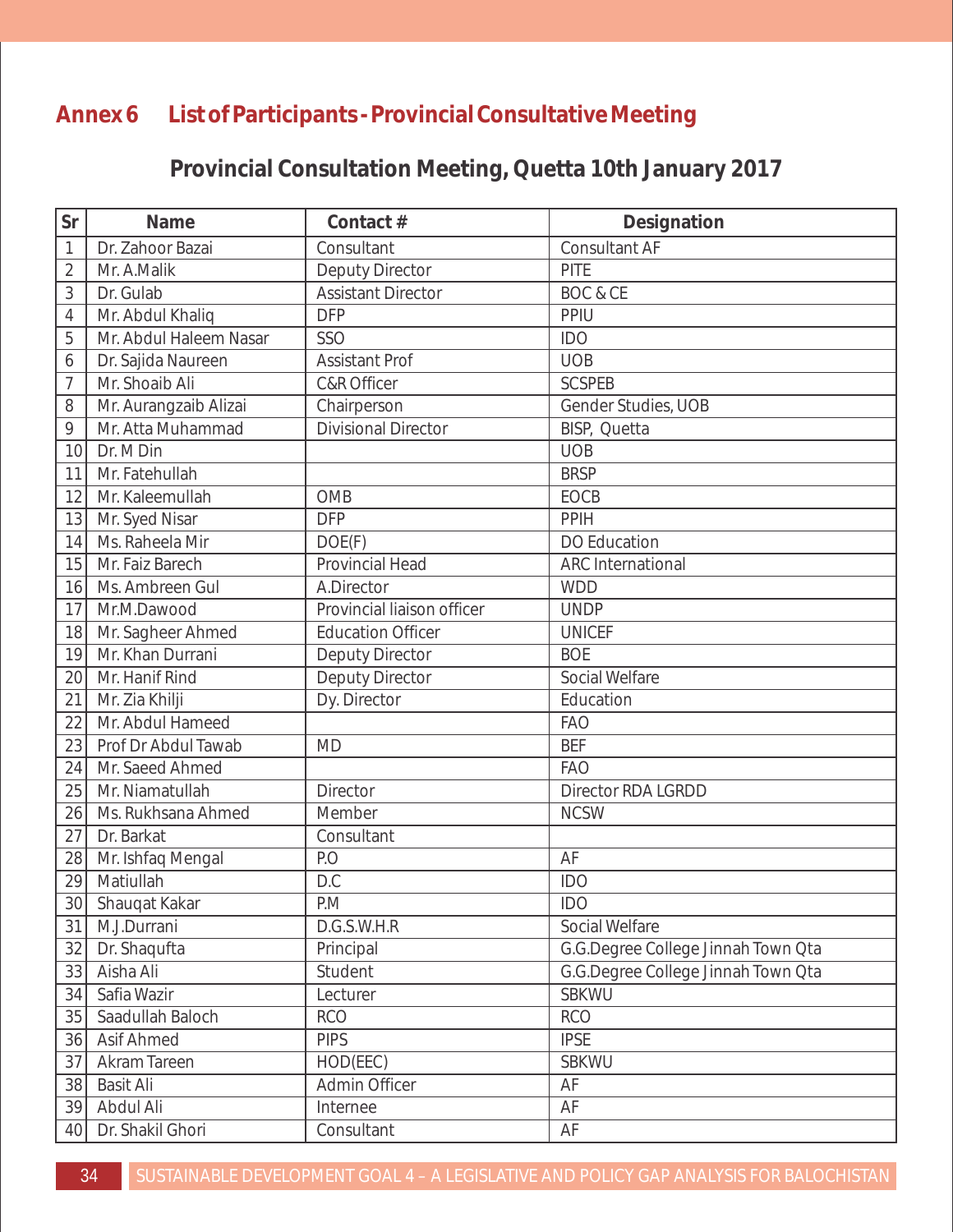## **Annex 7 Members of Research Team**

### **Members of Research Team and their Roles and Responsibilities**

The team at Aurat Foundation, national and regional office contributed their input along with a team of short term consultants at different levels / processes involved to do this legislative/policy review and gap analysis. It involved technical backstopping, information acquisition for secondary literature review, developing initial framework for the study, coordination with stakeholders, field data search and data gathering from primary data sources and reproducing all information into report. Most prominently following team members get involved to produce the desired product/result;

| Sr             | Process details                                            | Share of responsibilities                                                                                                          |
|----------------|------------------------------------------------------------|------------------------------------------------------------------------------------------------------------------------------------|
|                | Development of initial research<br>tool and framework      | Uzma Zarrin, Director Programmes<br>Ms. Sana Zeeshan, Manager ME, AF                                                               |
| 2              | <b>Finalisation of Research Tools</b>                      | Mr. Haroon Dawood, Resident Director, AF, Quetta<br>Dr. Shakil Ghori, Dr. Zahoor Bazai, Ms. Nelofer Jamil (Short-term Consultants) |
| 3              | Finalization of stakeholders<br>and coordination           | AF, Regional Office, Quetta Team                                                                                                   |
| $\overline{4}$ | Information acquisition for<br>secondary literature review | Haroon Dawood, Resident Director, AF, and team of consultants                                                                      |
| 5              | Gathering field data                                       | Dr. Shakil Ghori supervising the field team i.e<br>Mr. Ishfaq Mengal, Mr. Alluddin Khilji, Dr. Zahoor Bazai, Ms. Nelofer Jamil     |
| 6              | Report writing                                             | Dr. Shakil Ghori                                                                                                                   |
|                | Review comments, inputs and<br>finalization                | Team at UNDP and AF                                                                                                                |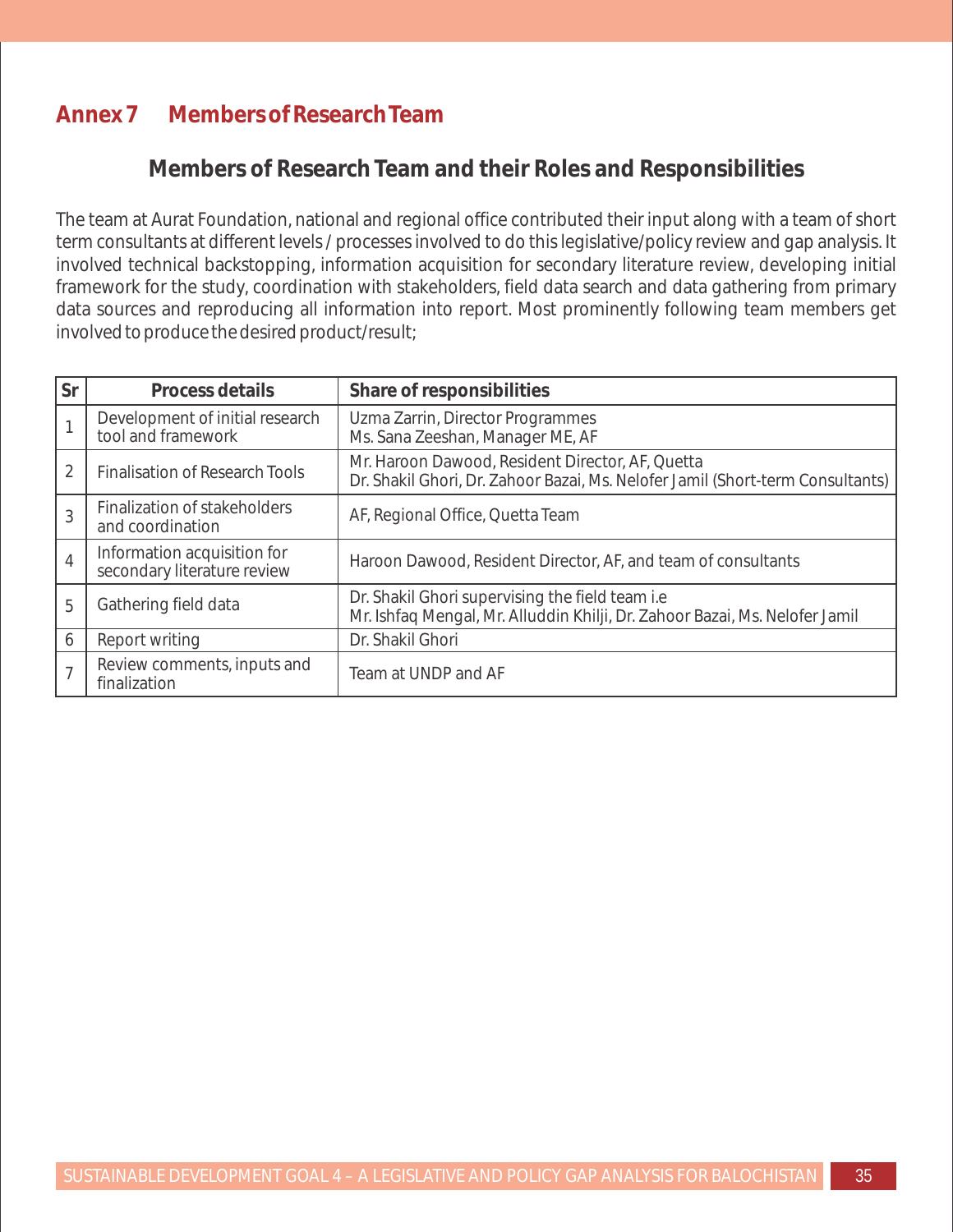## **Annex 8 SDG 4 Targets**

**SDG 4 – Ensuring inclusive and equitable quality education and promote lifelong learning opportunities for all**

#### **Outcome Targets**

**4.1 By 2030, ensure that all girls and boys complete free, equitable and quality primary and secondary education leading to relevant and Goal-4 effective learning outcomes**

The provision of 12 years of free, publicly-funded, inclusive, equitable, quality primary and secondary education – of which at least nine years are compulsory, leading to relevant learning outcomes – should be ensured for all, without discrimination.

**4.2 By 2030, ensure that all girls and boys have access to quality early childhood development, care and preprimary education so that they are ready for primary education**

The provision of at least one year of free and compulsory quality pre-primary education is encouraged, to be delivered by well-trained educators, as well as that of early childhood development and care.

**4.3 By 2030, ensure equal access for all women and men to affordable and quality technical, vocational and tertiary education, including university**

It is imperative to reduce barriers to skills development and technical and vocational education and training (TVET), starting from the secondary level, as well as to tertiary education, including university, and to provide lifelong learning opportunities for youth and adults. The provision of tertiary education should be made progressively free, in line with existing international agreements.

- **4.4 By 2030, substantially increase the number of youth and adults who have relevant skills, including technical and vocational skills, for employment, decent jobs and entrepreneurship**
- 1. Access: Equitable access to TVET needs to be expanded while quality is ensured. Learning opportunities should be increased and diversified, using a wide range of education and training modalities, so that all youth and adults, especially girls and women, can acquire relevant knowledge, skills and competencies for decent work and life.
- 2. Skills acquisition: Beyond work-specific skills, emphasis must be placed on developing high-level cognitive and non-cognitive/transferable skills, such as problem solving, critical thinking, creativity, teamwork, communication skills and conflict resolution, which can be used across a range of occupational fields. Moreover, learners should be provided with opportunities to update their skills continuously through lifelong learning.
- **4.5 By 2030, eliminate gender disparities in education and ensure equal access to all levels of education and vocational training for the vulnerable, including persons with disabilities, indigenous peoples and children in vulnerable situations**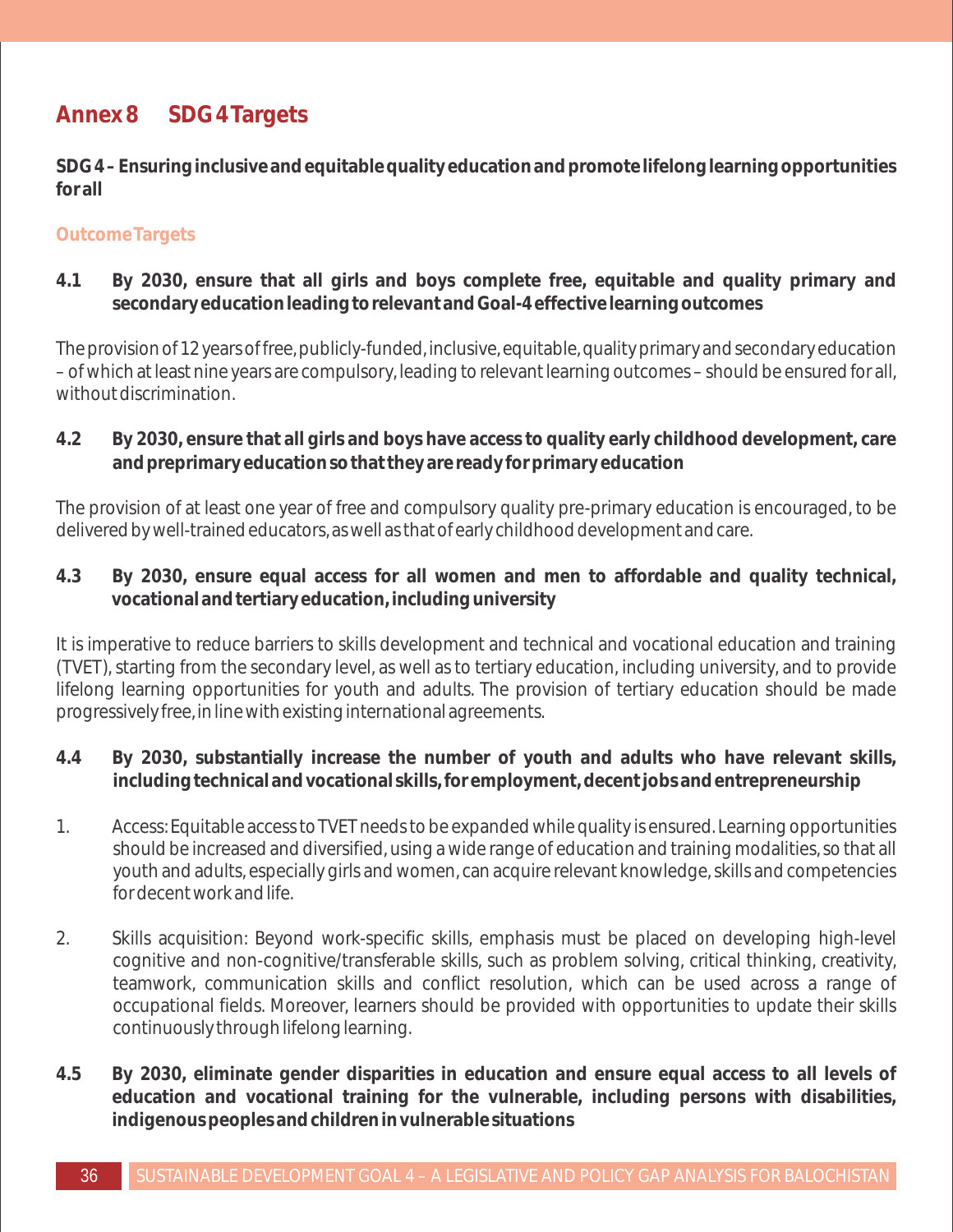- 1. Inclusion and equity: All people, irrespective of sex, age, race, colour, ethnicity, language, religion, political or other opinion, national or social origin, property or birth, as well as persons with disabilities, migrants, indigenous peoples, and children and youth, especially those in vulnerable situations or other status, should have access to inclusive, equitable quality education and lifelong learning opportunities. Vulnerable groups that require particular attention and targeted strategies include persons with disabilities, indigenous peoples, ethnic minorities and the poor.
- 2. Gender equality: All girls and boys, women and men, should have equal opportunity to enjoy education of high quality, achieve at equal levels and enjoy equal benefits from education. Adolescent girls and young women, who may be subject to gender-based violence, child marriage, early pregnancy and a heavy load of household chores, as well as those living in poor and remote rural areas, require special attention. In contexts in which boys are disadvantaged, targeted action should be taken for them. Policies aimed at overcoming gender inequality are more effective when they are part of an overall package that also promotes health, justice, good governance and freedom from child labour.
- **4.6 By 2030, ensure that all youth and a substantial proportion of adults, both men and women, achieve literacy and numeracy**

The principles, strategies and actions for this target are underpinned by the contemporary understanding of literacy as a continuum of proficiency levels in a given context. It goes beyond the understanding of a simple dichotomy of 'literate' versus 'illiterate'. Therefore, action for this target aims at ensuring that by 2030, all young people and adults across the world should have achieved relevant and recognized proficiency levels in functional literacy and numeracy skills that are equivalent to levels achieved at successful completion of basic education.

**4.7 By 2030, ensure that all learners acquire the knowledge and skills needed to promote sustainable development, including, among others, through education for sustainable development and sustainable lifestyles, human rights, gender equality, promotion of a culture of peace and nonviolence, global citizenship and appreciation of cultural diversity and of culture's contribution to sustainable development**

It is vital to give a central place to strengthening education's contribution to the fulfilment of human rights, peace and responsible citizenship from local to global levels, gender equality, sustainable development and health. The content of such education must be relevant, with a focus on both cognitive and non-cognitive aspects of learning. The knowledge, skills, values and attitudes required by citizens to lead productive lives, make informed decisions and assume active roles locally and globally in facing and resolving global challenges can be acquired through education for sustainable development (ESD) and global citizenship education (GCED), which includes peace and human rights education, as well as intercultural education and education for international understanding.

#### **Means of Implementation**

**4a. Build and upgrade education facilities that are child, disability and gender sensitive and provide safe, nonviolent, inclusive and effective learning environments for all.**

This target addresses the need for adequate physical infrastructure and safe, inclusive environments that nurture learning for all, regardless of background or disability status.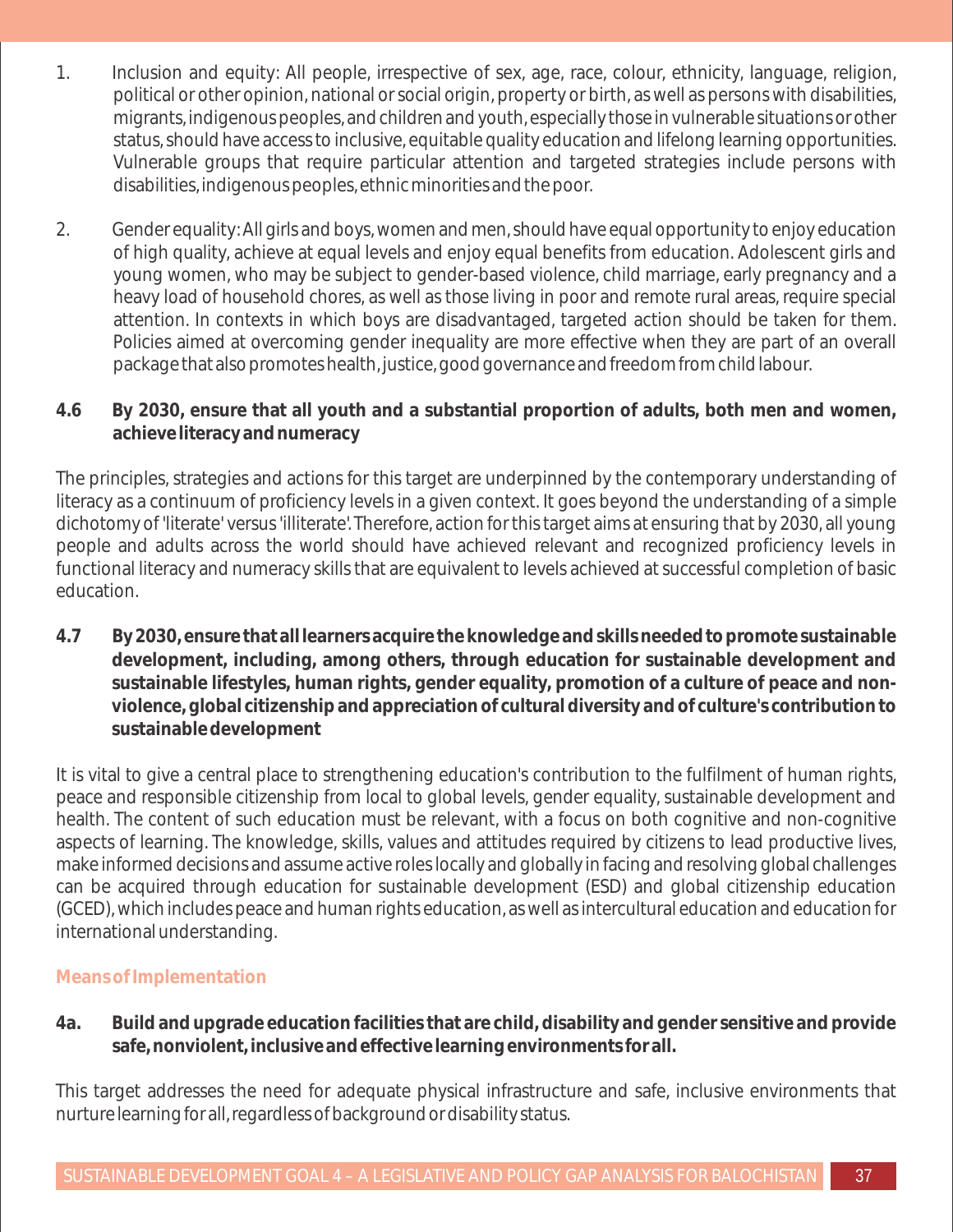**4b. By 2020, substantially expand globally the number of scholarships available to developing countries, in particular least developed countries, small island developing States and African countries, for enrolment in higher education, including vocational training and information and communications technology, technical, engineering and scientific programmes, in developed countries and other developing countries.**

Scholarship programmes can play a vital role in providing opportunities for young people and adults who would otherwise not be able to afford to continue their education. Where developed countries offer scholarships to students from developing countries, these should be structured to build the capability of the developing country. While the importance of scholarships is recognized, donor countries are encouraged to increase other forms of support to education. In line with the SDG4 -Education 2030 focus on equity, inclusion and quality, scholarships should be transparently targeted at young people from disadvantaged backgrounds.

**4c. By 2030, substantially increase the supply of qualified teachers, including through international cooperation for teacher training in developing countries, especially least developed countries and small island developing states.**

Teachers are the key to achieving all of the SDG4 targets. It requires urgent attention, with a more immediate deadline, because the equity gap in education is exacerbated by the shortage and uneven distribution of professionally trained teachers, especially in disadvantaged areas. As teachers are a fundamental condition for guaranteeing quality education, teachers and educators should be empowered, adequately recruited and remunerated, motivated, professionally qualified, and supported within well-resourced, efficient and effectively governed systems.